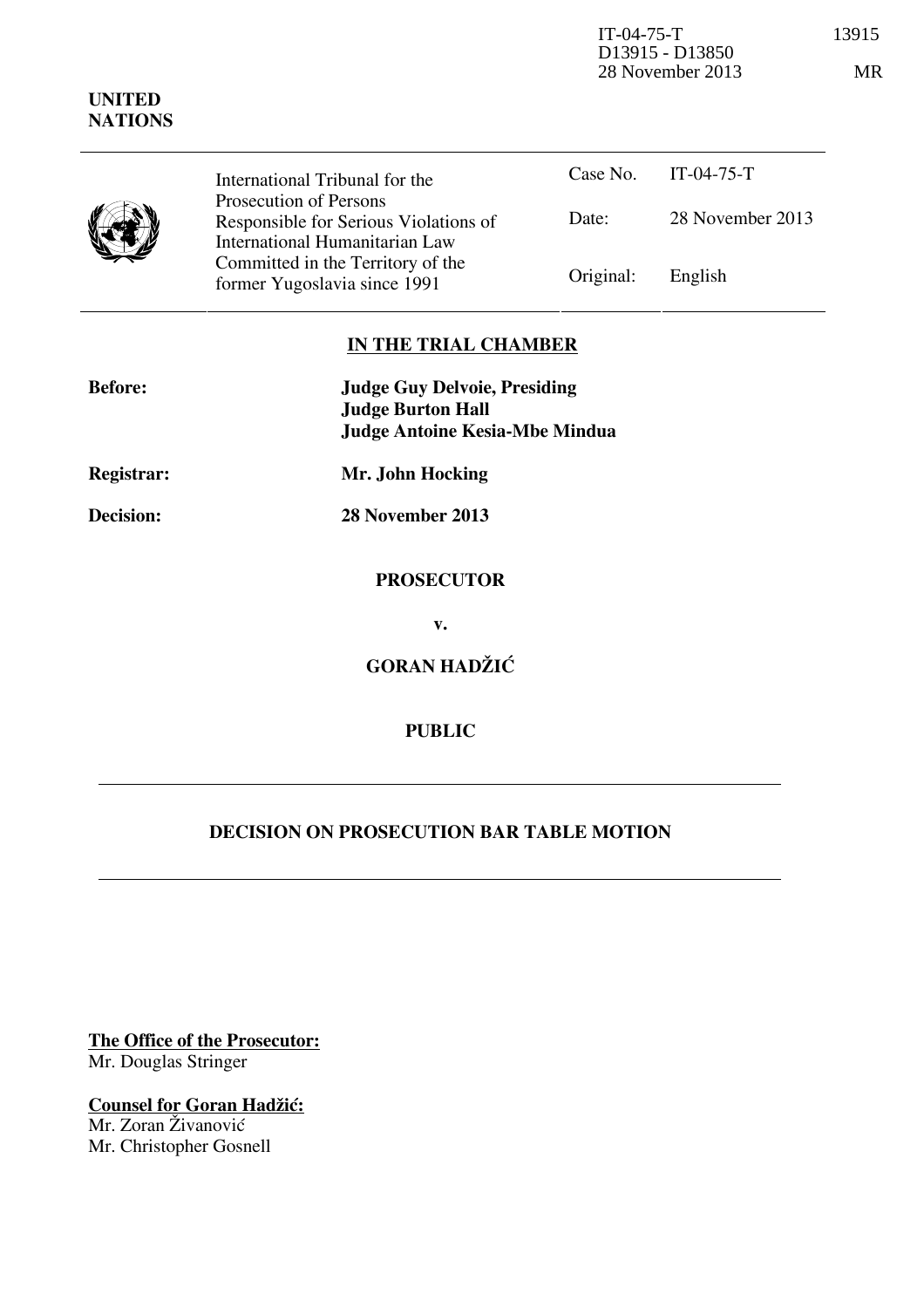1. **THIS TRIAL CHAMBER** of the International Tribunal for the Prosecution of Persons Responsible for Serious Violations of International Humanitarian Law Committed in the Territory of the former Yugoslavia since 1991 ("Tribunal") is seised of the "Prosecution Motion for Admission of Evidence Pursuant to Rule 89 (Bar Table Motion)", filed publicly with confidential annexes A and B on 10 October 2013 ("Motion"). On 31 October 2013, the Defence filed confidentially its "Response to Prosecution Motion for Admission of Evidence Pursuant to Rule 89 (Bar Table Motion)" ("Response"). On 4 November 2013, the Defence filed a public redacted version of its Response.<sup>1</sup> On 8 November 2013, the "Prosecution Request for Leave to Reply and Reply to Response to Prosecution Motion for Admission of Evidence Pursuant to Rule 89 (Bar Table Motion)" ("Reply") was filed confidentially.

2. The Trial Chamber is also seised of a "Prosecution Motion for Leave to Amend Its Rule 65 *ter* Exhibit List and to Supplement Its Bar Table Motion", filed on 19 November 2013 ("Supplemental Motion"). The Defence's "Response to Prosecution Motion for Leave to Amend Its Rule 65 *ter* Exhibit List and to Supplement Its Bar Table Motion" was filed on 21 November 2013 ("Supplemental Response").

#### **A. Background**

3. The Trial Chamber, in its "Order on Guidelines for Procedure for Conduct of Trial", issued on 4 October 2012 ("Guidelines"), (a) informed the parties that it was their duty to present evidence in a specific and concentrated manner, (b) permitted each party to seek the admission of exhibits from the bar table towards the end of their respective cases-in-chief via a single bar table motion for each party, and (c) set forth certain specifications for any such bar table motions.<sup>2</sup> The Chamber also took the opportunity to remind the parties that the filing of a bar table motion was a procedure that had evolved as a tool of judicial economy and was not a "Trojan Horse" by which evidence not otherwise admissible could be placed on the official record of the proceedings.<sup>3</sup>

4. The Trial Chamber, in its "Order on Close of Prosecution Case-in-Chief, Rule 98 *bis* Proceedings, and Preparation and Commencement of Defence Case", issued on 18 July 2013, ordered the Prosecution to file its bar table motion by no later than 30 September  $2013.<sup>4</sup>$  On 17

<sup>1</sup> Public Redacted Version of Response to Prosecution Motion for Admission of Evidence Pursuant to Rule 89 (Bar Table Motion), 4 November 2013.

<sup>2</sup> Order on Guidelines for Procedure for Conduct of Trial, 4 October 2012 ("Guidelines"), annex, paras 6, 8.

<sup>&</sup>lt;sup>3</sup> Guidelines, annex, para. 9.

<sup>4</sup> Order on Close of Prosecution Case-in-Chief, Rule 98 *bis* Proceedings, and Preparation and Commencement of Defence Case, 18 July 2013, paras 6, 12(b).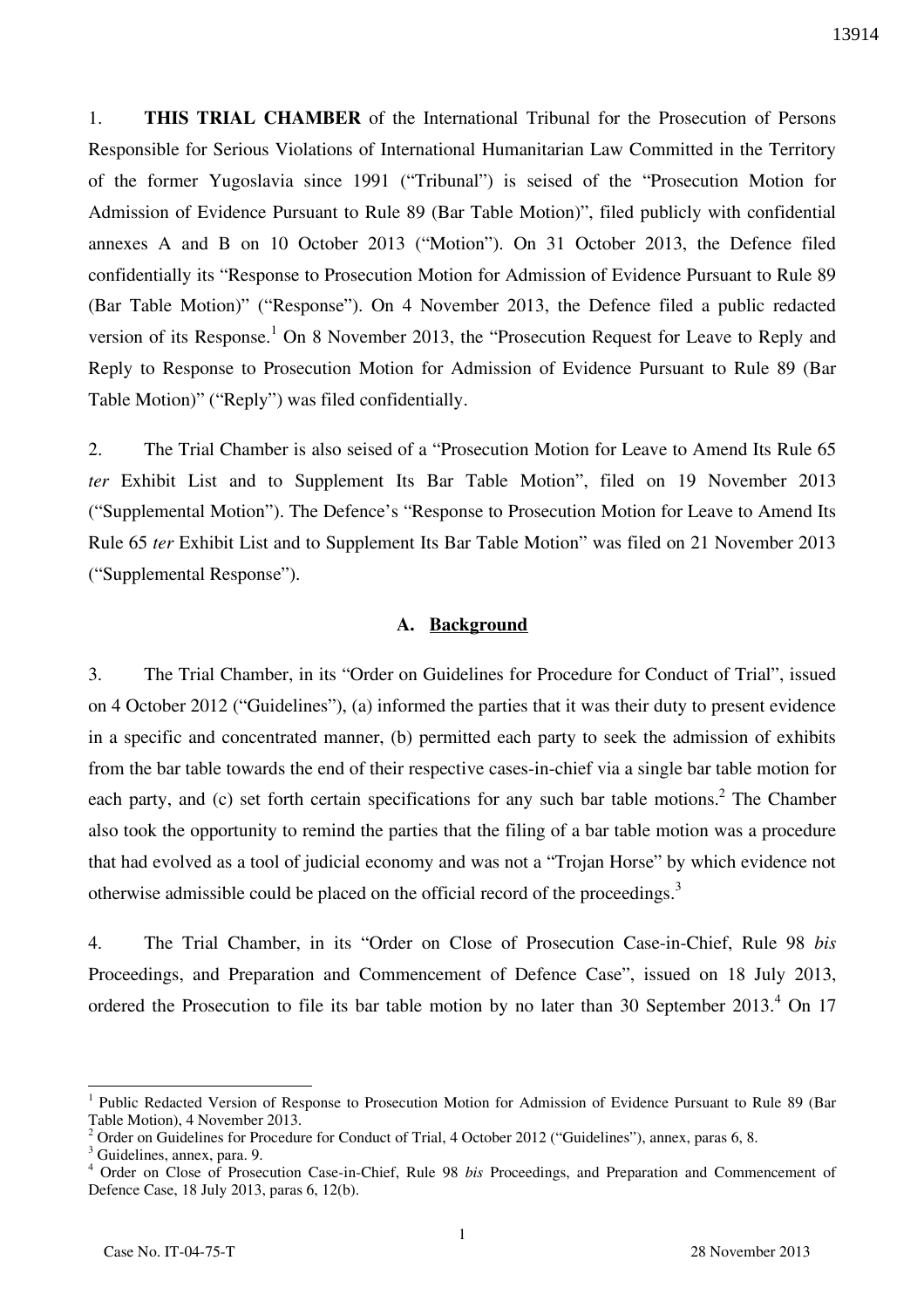September 2013, the Trial Chamber granted a request from the Prosecution to extend this deadline to 10 October 2013.<sup>5</sup>

#### **B. Submissions of parties**

5. In the Motion, the Prosecution requests the admission into evidence of 219 documents and 18 video clips.<sup>6</sup> The Prosecution argues that the complexity of the case warrants the use of the bar table procedure to admit documents that the Prosecution was unable to tender through its witnesses.<sup>7</sup> The Prosecution explains that it has endeavoured to tender as many exhibits as possible through its witnesses, bearing in mind that it would only have the opportunity to tender documents through a single bar table motion at the end of its case-in-chief; however, the Prosecution avers that, given the time constraints placed upon the trial, it has been unable to tender through its witnesses a certain number of exhibits that it considers to be relevant and probative. As a result, the Prosecution seeks to avail itself of the Tribunal's recognised practice of submitting documentary evidence via the bar table.<sup>8</sup> Finally, it is submitted by the Prosecution that it has been selective in compiling the list of tendered documents, which largely corroborate previously admitted exhibits and witness testimony.<sup>9</sup>

6. In the Response, the Defence objects to the majority of the documents tendered by the Prosecution, arguing that tendering documents from the bar table allows the Prosecution to give whatever interpretation it wishes to the documents without being required to establish their proper relevance and reliability through a witness.<sup>10</sup> First, the Defence argues that the Prosecution must demonstrate in the Motion why documents that were in its possession throughout the trial and that are now described as having been corroborated or contextualised by a particular witness were not put to that witness.<sup>11</sup> Second, the Defence argues that reports of NGOs, special rapporteurs, or experts who offer their conclusions on a variety of subsidiary sources not before the Chamber are not admissible as evidence.<sup>12</sup> Third, the Defence contends that media articles that do not have sufficient indicia of reliability for admission into evidence should not be allowed. In particular, the Defence takes issue with media reports that concern purported statements by Hadžić or other matters of equal importance to the case, which the Defence accuses the Prosecution of tendering for

 $\overline{a}$ 

<sup>10</sup> Response, para. 1.

<sup>&</sup>lt;sup>5</sup> Email from Trial Chamber to Prosecution and Defence, 17 September 2013. The Defence did not object to the requested extension of time.

<sup>&</sup>lt;sup>6</sup> Motion, para. 2.

<sup>&</sup>lt;sup>7</sup> Motion, para. 7.

<sup>8</sup> Motion, para. 8.

<sup>&</sup>lt;sup>9</sup> Motion, para. 9.

 $11$  Response, paras 6-12.

<sup>&</sup>lt;sup>12</sup> Response, paras 13-14.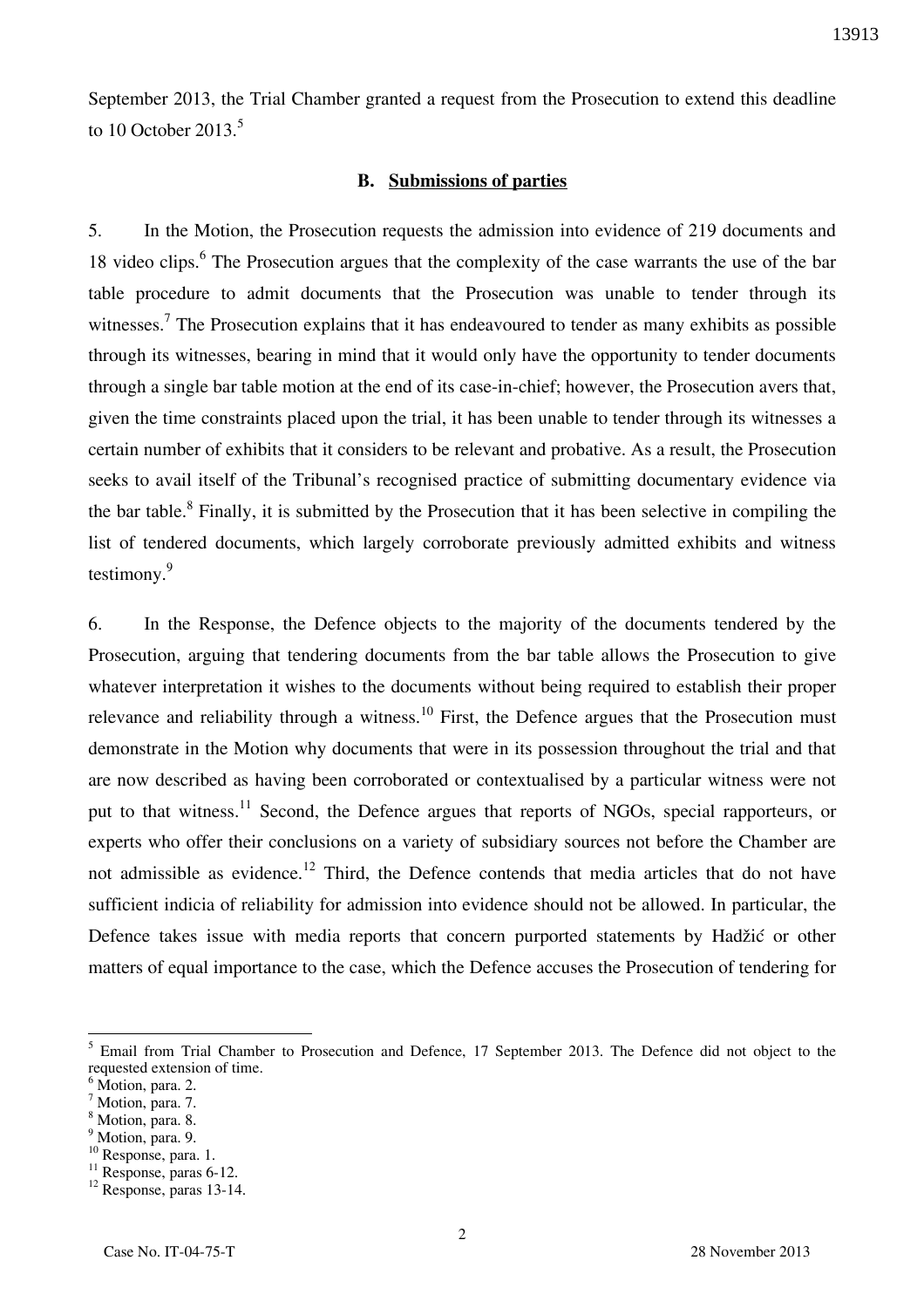"insidious purposes".<sup>13</sup> Fourth, according to the Defence, documents whose indicia of reliability are not proportionate to their incriminating purpose should not be admitted from the bar table.<sup>14</sup> Finally, the Defence avers that the Prosecution should not be permitted to tender documents from the bar table that are plainly unnecessary given the extremely voluminous amount of other evidence on similar issues.<sup>15</sup> The Defence sets forth objections to specific documents in the annex appended to the Response.

7. In the Reply, the Prosecution argues that (a) the Defence's restrictive approach to the admission of documents from the bar table would effectively nullify the utility of the entire procedure, (b) the Prosecution has complied with Tribunal practice and the Chamber's orders regarding tendering documents from the bar table, and (c) the Defence raised no prior objection to the bar table procedure envisioned by the Chamber and indeed fully embraced this procedure during the pre-trial phase.<sup>16</sup> The Prosecution expresses its view that it has, throughout the trial, conformed to the Chamber's preference for tendering documents through witnesses by tendering over 3,000 exhibits in this fashion and states that, when preparing the Motion, it adopted a reasonable approach by offering a carefully selected collection of exhibits for admission from the bar table.<sup>17</sup> According to the Prosecution, if all the tendered documents in the Motion were admitted, they would constitute less than 7% of the Prosecution exhibits in this case.<sup>18</sup> The Prosecution also argues that (a) the Defence confuses the issue of weight with the issue of admissibility;<sup>19</sup> (b) if the Prosecution were to bear the burden of explaining why a document was not put to a witness, the bar table procedure would serve no purpose;  $^{20}$  (c) the Prosecution sought to tender as many exhibits as was reasonably possible through its witnesses and to manage its available court time as efficiently as possible by prioritising exhibits about which it believed the witnesses were in the best position to provide relevant and reliable evidence;<sup>21</sup> (d) the Defence now objects that some documents should have been put to witnesses, whereas during trial it objected to the admission of these same documents through a witness;<sup>22</sup> (e) the Defence's generalised objection to the admission of media articles from the bar table should be rejected and the Chamber should make an assessment of the relevance and reliability of each article on a case-by-case basis;<sup>23</sup> and (f) the Defence's objection to documents stemming from state authorities as biased and therefore unreliable is unsubstantiated and the

<sup>16</sup> Reply, para. 4.

- $17$  Reply, para. 6.
- <sup>18</sup> Reply, para. 6.

- <sup>20</sup> Reply, para. 9.
- $21$  Reply, para. 10.

<sup>13</sup> Response, paras 15-20.

<sup>&</sup>lt;sup>14</sup> Response, paras 21-23.

<sup>15</sup> Response, para. 24.

<sup>&</sup>lt;sup>19</sup> Reply, paras 7, 13-14, 16.

 $22$  Reply, para. 12.

 $23$  Reply, paras 17-19.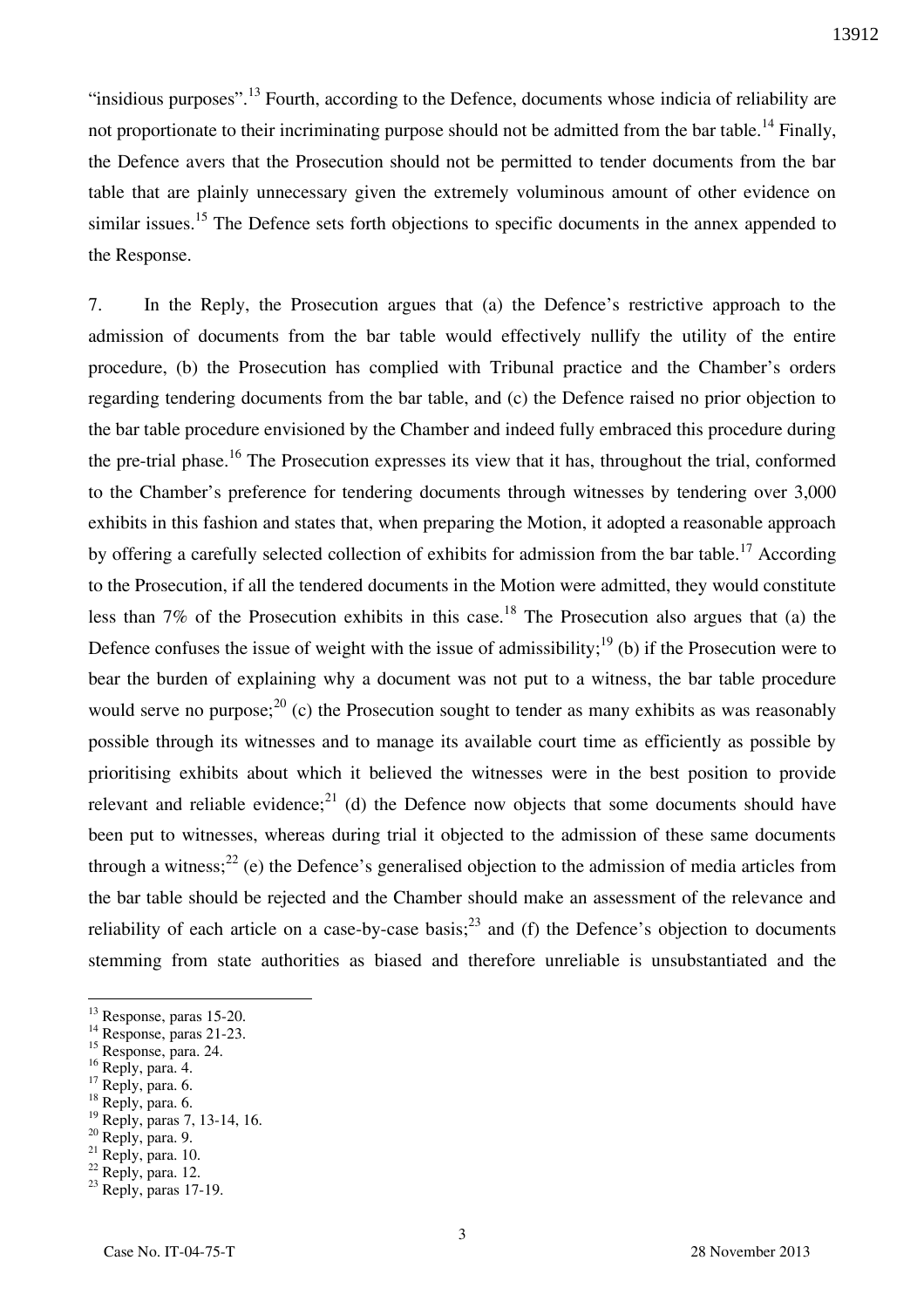Chamber should adopt a case-by-case approach to such documents.<sup>24</sup> The Prosecution sets forth arguments in reply to specific documents in the annex appended to the Reply.

### **C. Applicable law**

8. Admission of evidence from the bar table is a practice established in the case law of the Tribunal.<sup>25</sup> A party's decision not to tender a document through a witness does not, in and of itself, prevent it from being tendered from the bar table.<sup>26</sup> Evidence may be admitted from the bar table if it fulfils the requirements of Rule 89, specifically that the item proposed for admission into evidence has sufficient reliability, relevance, and probative value in respect of issues in the case.  $27$ The tendering party must demonstrate, with clarity and specificity, the relevance of each document and where and how it fits into the party's case.<sup>28</sup> However, even when the requirements of Rule 89 are satisfied, the Chamber retains discretionary power over the admission of the evidence.<sup>29</sup> including by way of Rule 89(D), which provides that a Chamber may exclude evidence if its probative value is substantially outweighed by the need to ensure a fair trial.<sup>30</sup>

### **D. Discussion**

9. Rule 65 *ter* 00096 is an *FBIS* news article, entitled "Milošević: Presidency Confederation Unacceptable", published in *Vjesnik* on 15 January 1991. The Prosecution argues that this article is relevant to the common purpose of the alleged joint criminal enterprise ("JCE") and corroborates the evidence of, *inter alia*, Milan Babić. The Defence objects. The Prosecution replies that it is not limited to tendering documents solely through witnesses. The Chamber finds that the document is not sufficiently reliable and therefore lacks sufficient probative value for admission into evidence.

 $24$  Reply, para. 20.

<sup>25</sup> *See*, *e.g.*, *Prosecutor v. Stanišić and Župljanin*, Case No. IT-08-91-T, Decision Granting in Part the Prosecution's Bar Table Motion and Granting the Prosecution's Supplemental Bar Table Motion, 1 February 2011 ("*Stanišić and Župljanin* Decision"), para. 12; *Prosecutor v. Karad`i}*, Case No. IT-95-5/18-T, Decision on the Prosecution's First Bar Table Motion, 13 April 2010 ("Karadžić Decision"), para. 5; Prosecutor v. Popović et al., Case No. IT-05-88-T, Decision on Prosecution's Motion for Admission of Exhibits from the Bar Table, Motion to Amend the Bar Table Motion, and Oral Motion for Admission of Additional Exhibit, 14 March 2008 ("*Popović* Decision"), para. 15.

<sup>&</sup>lt;sup>26</sup> *Prosecutor v. Karadžić*, Case No. IT-95-5/18-T, Decision on Prosecution's Motion for the Admission of Documents from the Bar Table (Municipalities), 25 May 2012, para. 12.

<sup>&</sup>lt;sup>27</sup> Stanišić and Župljanin Decision, para. 12; Karadžić Decision, para. 5; Popović Decision, para. 15; Prosecutor v. *Dordević*, Case No. IT-05-87/1-T, Decision on Prosecution's Motion to Re-open the Case and Exceed the Word Limit and Second Motion to Admit Exhibits from the Bar Table, 7 December 2009 ("*Dordević* Decision"), para. 4; *Prosecutor v. Milutinović et al., Case No. IT-05-87-T, Decision on Lukić Defence Motions for Admission of* Documents from the Bar Table, 11 June 2008 ("*Milutinovi*ć Decision"), para. 7.

<sup>&</sup>lt;sup>28</sup> Stanišić and Župljanin Decision, para. 12; Karadžić Decision, para. 6; *Đorđević Decision, para. 4; Milutinović* Decision, para. 10.

<sup>29</sup> *Stanišić and Župljanin* Decision, para. 12; *Milutinović* Decision, para. 8; *Prosecutor v. Prlić et al.*, Case No. IT-04- 74-T, Decision on Admission of Evidence, 21 July 2006, p. 5; *Prosecutor v. Halilović,* Case No. IT-01-48-AR73.2, Decision on Interlocutory Appeal Concerning Admission of Record of Interview of the Accused from the Bar Table, 19 August 2005, para. 14.

<sup>&</sup>lt;sup>30</sup> Karadžić Decision, para. 5; *Dorđević* Decision, para. 4.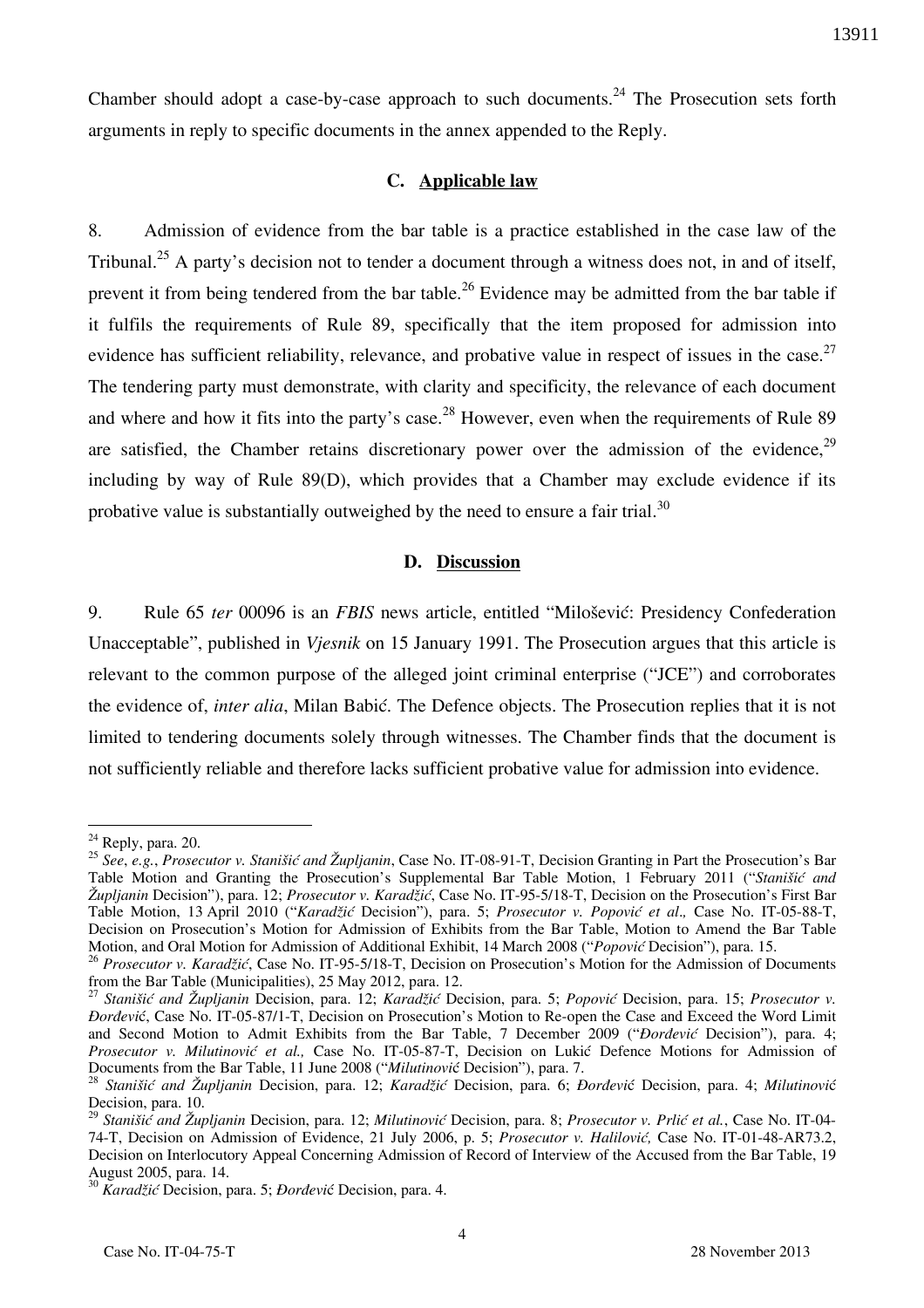10. Rule 65 *ter* 00086.1 is an excerpt from Vojislav Šešelj's 1994 book, entitled *Serbian Chetnik Movement*, including the manifesto of the Serbian Radical Party ("SRS") and a speech by Šešelj. The Prosecution argues that the excerpt is relevant to the formation and implementation of the alleged JCE, showing the cooperation and coordination among Šešelj and representatives of the Republic of Serbia in gathering a fighting force and vilifying Croats as "Ustashas". The Defence objects, arguing that the document was not put to a witness whose testimony could have assisted the Chamber in determining the proper interpretation and relevance of the document. The Prosecution replies that it is not limited to tendering documents solely through witnesses. The Chamber finds that the document is relevant and sufficiently probative for admission into evidence.

11. Rule 65 *ter* 01187 is a newspaper article, entitled "Hadžić Appointed Prime Minister", published in *Novosti* on 1 July 1991. The Prosecution argues that this article is relevant to Hadžić's alleged state of mind at the beginning of the Indictment period and the days after his nomination to the position of Prime Minister of the SAO SBWS. The Defence objects, arguing that the document does not have sufficient indicia of reliability for admission. The Prosecution replies that media articles may be tendered from the bar table. The Chamber finds that the document is not sufficiently reliable and therefore lacks sufficient probative value for admission into evidence.

12. Rule 65 *ter* 03124 is a 1 July 1991 Serbian State Security Service ("SDB") report regarding the Serbian "Chetnik" Movement and paramilitary formations. Rule 65 *ter* 03124.1 is the public redacted version of this document. The Prosecution argues that the report is relevant to the alleged role political groups in Serbia, such as the Serbian "Chetnik" Movement, played in deploying volunteers to Croatia. The Defence objects. The Prosecution replies that it is not limited to tendering documents solely through witnesses. The Chamber finds that the document is relevant and sufficiently probative for admission into evidence.

13. Rule 65 *ter* 00197 contains the 7 July 1991 Brioni Declaration, along with other international declarations. The Prosecution argues that the document is relevant to the political and historical context of the armed conflict in the former Yugoslavia and provides background for previous references to the Brioni Declaration made by witnesses. The Defence objects. The Prosecution replies that it is not limited to tendering documents solely through witnesses. The Chamber finds that the document is relevant and sufficiently probative for admission into evidence.

14. Rule 65 *ter* 00198 is a news article, entitled "We Will Defend our Hearths: Milan Martić on the Krajina Police, Operation in Ljubovo, Unification of Krajinas", published in *Novosti* newspaper on 7 July 1991. The Prosecution argues that the article is relevant to the interaction between alleged JCE members and the persecution of non-Serbs in the SAO Krajina. The Defence objects, arguing that the article (a) is not relevant to or probative of the persecution of non-Serbs, (b) should have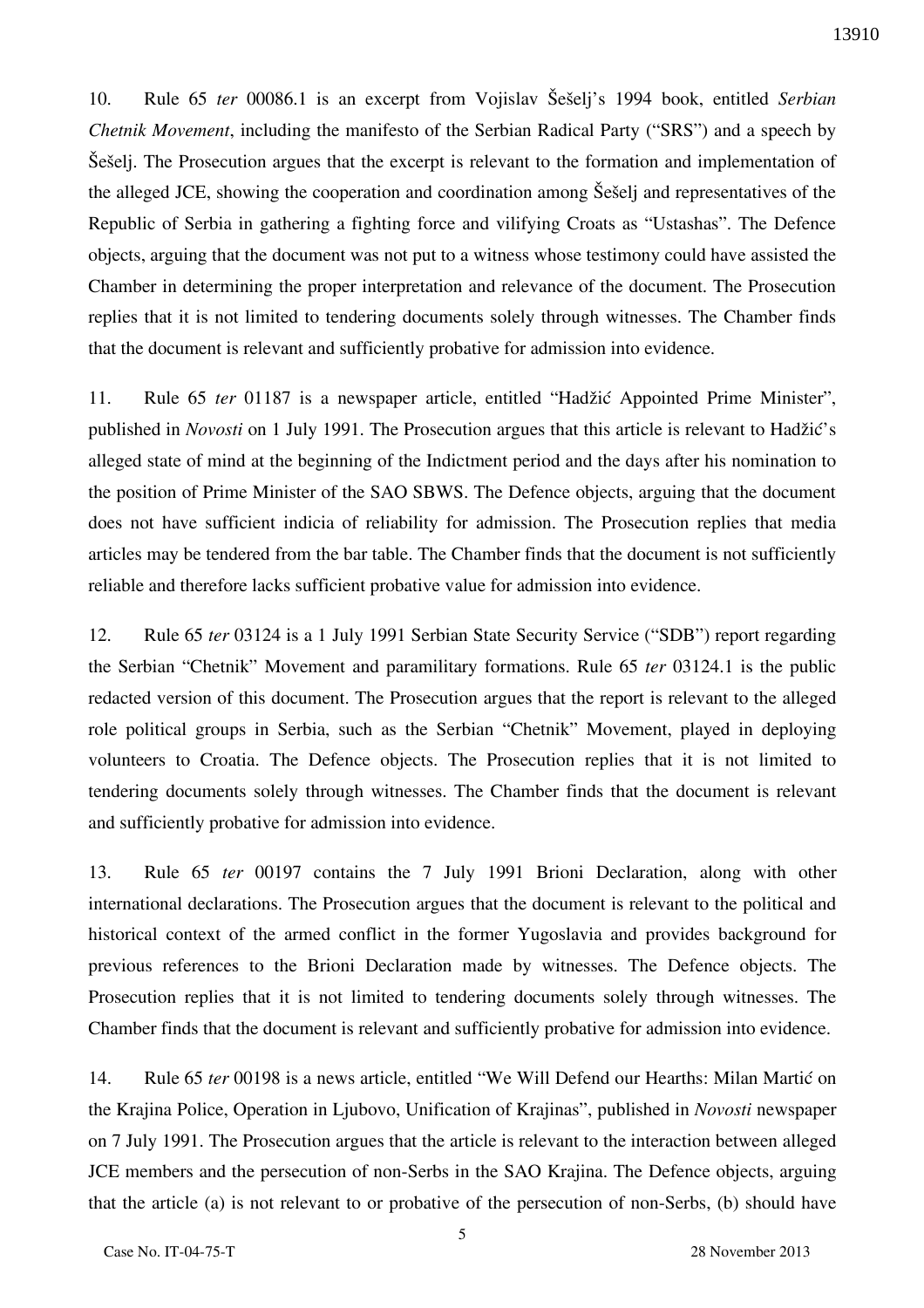been tendered through a witness whose testimony could have assisted the Chamber in determining the document's probative value, proper interpretation, and relevance, and (c) does not have sufficient indicia of reliability for admission. The Prosecution replies that the Defence arguments go to weight not admissibility. The Chamber finds that this document is not sufficiently reliable and therefore lacks sufficient probative value for admission into evidence.

15. Rule 65 *ter* 00203 contains three copies of a 13 July 1991 JNA report, containing information on the security situation in the Sisak-Banija region. The Prosecution argues that the document is relevant to the existence of an armed conflict and corroborates that attacks on Croatian settlements by the JNA had begun by the late summer or early autumn of 1991. The Defence objects. The Prosecution replies that it is not limited to tendering documents solely through witnesses. The Chamber notes that it previously took judicial notice of the authenticity of this  $\alpha$  document<sup>31</sup> and finds that the document is relevant and sufficiently probative for admission into evidence.

16. Rule 65 *ter* 00214 is a transcript of a 25 July 1991 interview on *Politika TV* with Vojislav Šešelj, as printed in an excerpt from Vojislav Šešelj's 1993 book, entitled *Through the Political Gibberish*. The Prosecution argues that the transcript is relevant to the existence of the alleged JCE and corroborates Reynaud Theunens' evidence that the JNA by July 1991 was a Serbian army due to a policy change. The Defence objects, arguing that Seseli's interview is not probative of the JNA's change in policy and that, even if it were, such a change would not be probative of the existence of a JCE or of any crime. The Prosecution replies that (a) the Defence arguments go to weight not admissibility, (b) the Prosecution is not limited to tendering documents solely through witnesses, and (c) media articles may be tendered from the bar table. The Chamber notes that the document is a transcript of an interview with Seselj that was then published in Seselj's book. The Chamber finds that the document is relevant and sufficiently probative for admission into evidence.

17. Rule 65 *ter* 03470 is a report detailing the activities of an SFRY commission created to negotiate a cease-fire between Croatia and SAO SBWS and SAO Krajina in early August 1991, including a meeting with Hadžić, among others, on 6 August 1991. The Prosecution argues that the report is relevant to Hadžić's alleged position of authority and the authority of other SBWS leaders, gives further information about this commission and its activities, and supports information previously given by other witnesses. The Defence objects, arguing that the report should have been tendered through a witness so the Defence could have adequately tested the document's probative value, proper interpretation, and relevance. The Defence further argues that the Prosecution's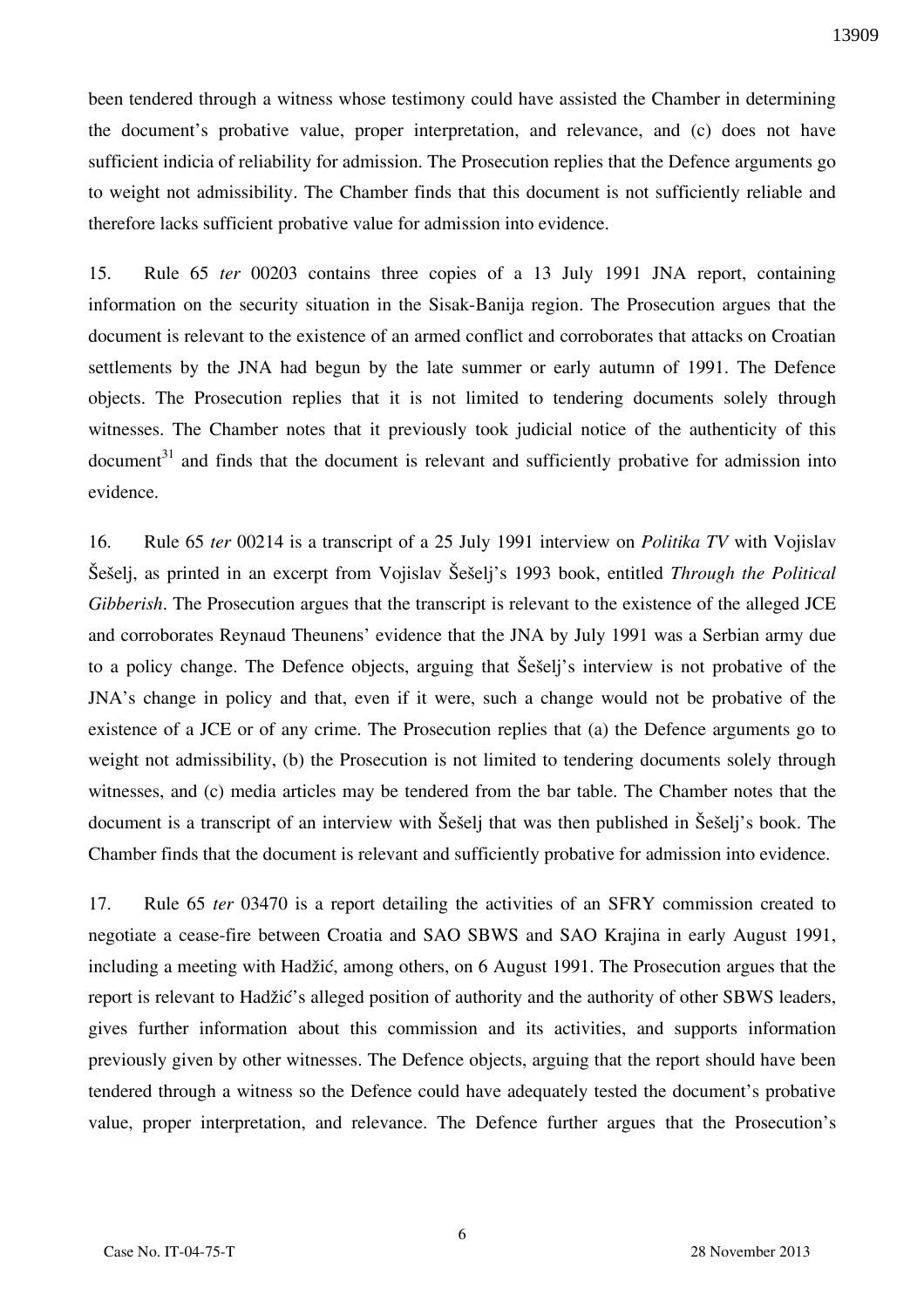propositions regarding the document are misleading. The Prosecution replies that (a) it did not incorrectly characterise the document, (b) it is tendering the document to show the authority of Hadžić and other SBWS leaders, and (c) the Prosecution is not limited to tendering documents solely through witnesses. The Chamber finds that, even if the Prosecution's submission is misleading as far as Hadžić's knowledge of Croat prisoners is concerned, the document is nevertheless relevant and sufficiently probative for admission into evidence.

18. Rule 65 *ter* 01939.1 is purportedly a summary of a decision by the SAO SBWS Minister of the Interior, which is contained in an excerpt of a book by Ilja Petrović. The Prosecution argues that the document is probative of the establishment of police units and institutions in summer 1991 in Eastern Croatia. The Defence objects, arguing that the document is not reliable because the author is not Ilja Petrović; rather, the document is a recitation of a decision of the SBWS Serbian National Council found in Petrović's book with no independent author reliably attributed to it. The Defence also argues that the document is not reliable because no Secretariat of the Interior with a seat in Vukovar had been established as of 14 July 1991, as indicated by the document. The Prosecution replies that (a) it did not incorrectly characterise the document and (b) the document is reliable. The Chamber finds that the document is not sufficiently reliable and therefore lacks sufficient probative value for admission into evidence.

19. Rule 65 *ter* 00084 is an SRS report regarding a visit to SBWS to inspect volunteer units. The Prosecution argues that the document is relevant to the membership of the alleged JCE in that it deals with the deployment and lack of discipline of volunteer units organised by Vojislav Šešelj and corroborates Reynaud Theunens' evidence that Seseli's SRS organised volunteers to be sent to Croatia. The Defence objects, arguing that the document requires further commentary regarding Ilija Kojić's role as the Defence Commander in order for the document to be sufficiently probative. The Prosecution replies that (a) the document is not being tendered primarily to show Kojić's role as the Defence Commander and (b) the Prosecution is not limited to tendering documents solely through witnesses. The Chamber finds that the document is relevant and sufficiently probative for admission into evidence.

20. Rule 65 *ter* 00277 is a letter from Milan Babić of 5 September 1991 regarding the attitude of the SAO Krajina government on the Declaration on Yugoslavia. The Prosecution argues that the letter is relevant to the Croatian Serb leadership's policies, specifically Babić's attitudes and beliefs. The Defence objects. The Prosecution replies that it is not limited to tendering documents solely

 $\overline{a}$ <sup>31</sup> Decision on Prosecution Motion for Judicial Notice of Adjudicated Facts and Documents, 23 May 2013, para. 22(d), Annex B, tab 26.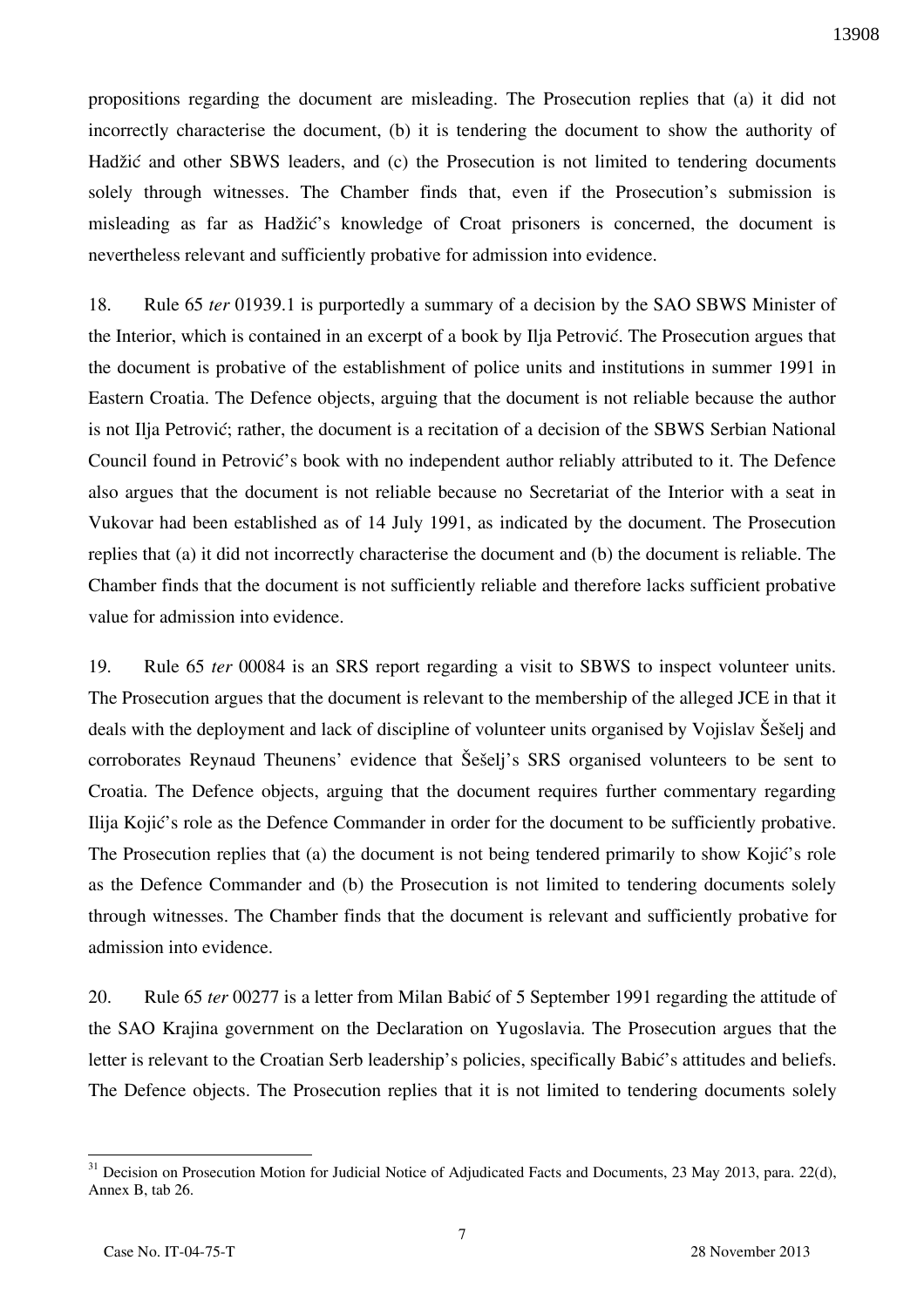through witnesses. The Chamber finds that the document is relevant and sufficiently probative for admission into evidence.

21. Rule 65 *ter* 06349 is an order from the Pakrac TO staff to the second company commanders. The Prosecution argues that the order is relevant to the alleged pattern of ethnic cleansing and probative of the alleged persecutory intent of the TO. The Defence objects. The Prosecution replies that it is not limited to tendering documents solely through witnesses. The Chamber finds that the document is relevant and sufficiently probative for admission into evidence.

22. Rule 65 *ter* 00304 is an official note of the SDB. Rule 65 *ter* 00304.1 is the public redacted version of this document. The Prosecution argues that the note is relevant to the relationship between members of the alleged JCE because it demonstrates cooperation between the SAO SBWS government, the SAO SBWS TO, the SRS, and Arkan's Men. The Defence objects. The Prosecution replies that it is not limited to tendering documents solely through witnesses. The Chamber finds that the documents are relevant and sufficiently probative for admission into evidence. With respect to the confidentiality status of the two documents, the Prosecution requests that both documents be admitted under seal; however, this appears to be a typographical error in the annex to the Motion because Rule 65 *ter* 00304.1 is a public redacted version of Rule 65 *ter* 00304.<sup>32</sup> The Chamber will therefore admit the public redacted version as a public exhibit. The confidential unredacted version will be admitted under seal.

23. Rule 65 *ter* 00328 is a decision appointing ministers of the SAO SBWS, including the appointment of Hadžić as Prime Minister. The Prosecution argues that Rule 65 *ter* 00328 is a signed and stamped version of P75.50; therefore, Rule 65 *ter* 00328 should be admitted to further verify the latter document's authenticity. The Defence objects, arguing that the document is a duplication of P75.50. The Prosecution replies that it has already provided an explanation for the differences between the two documents. The Chamber finds that it is not necessary to admit a second version of the document and therefore will deny admission of Rule 65 *ter* 00328.

24. Rule 65 *ter* 00333 contains the notes from the 26 September 1991 session of the Second Extraordinary Sitting of the National Assembly of the Republic of Serbia. The Prosecution argues that the document relates to the intent of members of the alleged JCE, specifically the intention to use the JNA to control Serb-majority areas of Croatia. The Defence objects, arguing that the document should have been tendered through a witness whose testimony could have assisted the Chamber in determining the document's probative value, proper interpretation, and relevance. The

1

<sup>&</sup>lt;sup>32</sup> See Decision on Republic of Serbia's Request for Protective Measures, 28 November 2012 (confidential), para. 22(c).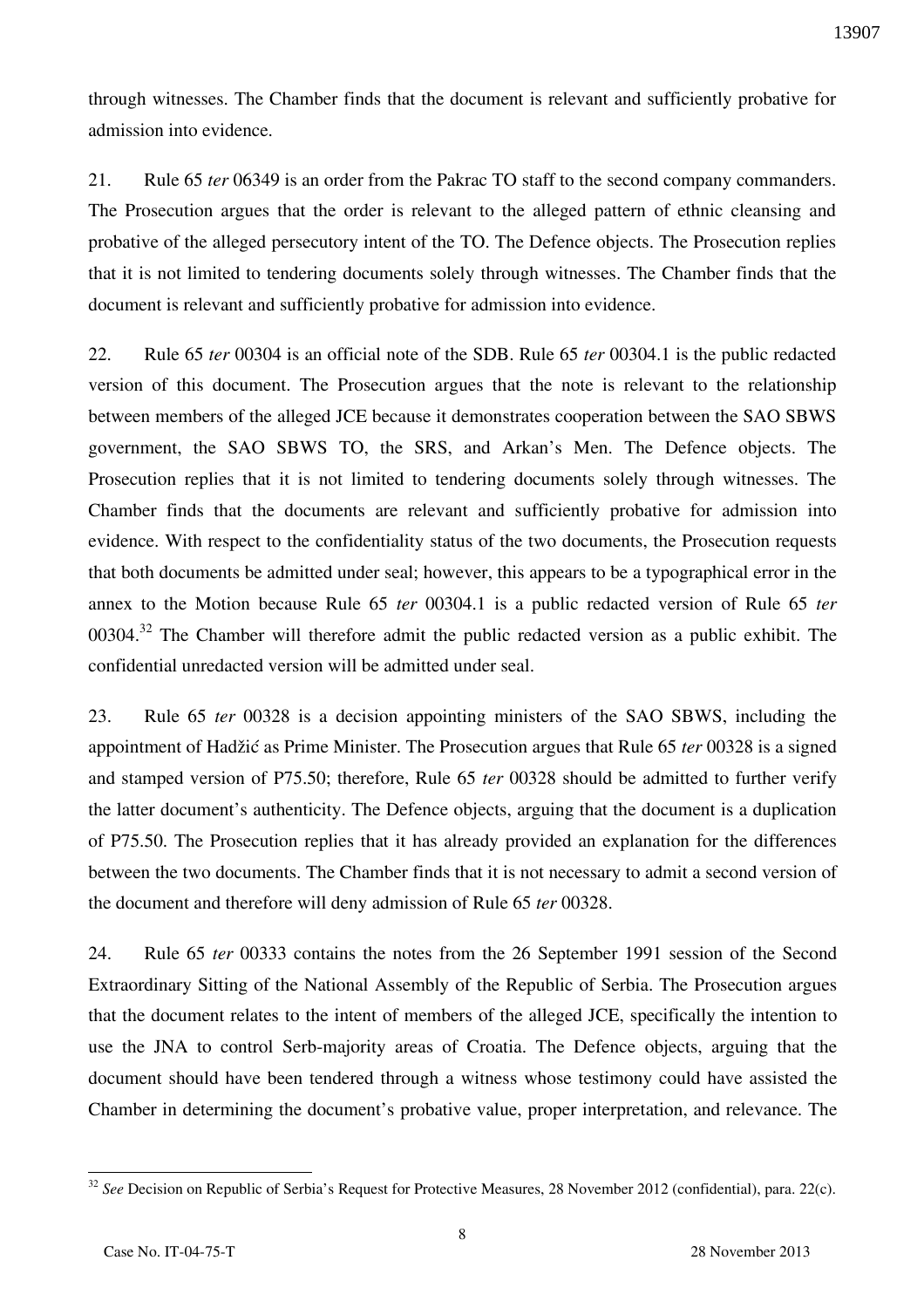Prosecution replies that it is not limited to tendering documents solely through witnesses. The Chamber finds that the document is relevant and sufficiently probative for admission into evidence.

25. Rule 65 *ter* 00335 is a 27 September 1991 decision of the SAO SBWS government, signed by Hadžić, regarding the formation, organisational structure, and equipping of units of the civil defence. The Prosecution argues that the document is relevant to Hadžić's alleged powers as President of the SAO SBWS and that this version should be admitted because it includes Hadžić's signature and an annex that contains an organisational diagram of the SAO SBWS Civil Defence and a list of personnel and equipment. The Defence objects, arguing that the document is a duplicate. The Prosecution replies that it is not a duplicate and reiterates its explanation of the differences between the two documents. The Chamber notes that an unsigned version of decision was previously admitted through Christian Nielsen as P1809, but without the annex now included. The Chamber finds that the document is relevant and sufficiently probative for admission into evidence.

26. Rule 65 *ter* 00345 is a report from Mile Mrkšić to Vuk Obradović, the Chief of Cabinet of the Federal Secretariat of National Defence ("SSNO"), dated 30 September 1991, regarding the arrival of the Guards Motorised Brigade in Negoslavci. The Prosecution argues that the document is relevant to the command structure of the Guards Motorised Brigade. The Defence does not object. The Chamber notes that it previously took judicial notice of the authenticity of this document<sup>33</sup> and finds that the document is relevant and sufficiently probative for admission into evidence.

27. Rule 65 *ter* 05039 is a September 1991 report from Human Rights Watch Helsinki entitled "Yugoslavia: Human Rights Abuses in the Croatian Conflict". The Prosecution argues that the report is relevant to the alleged creation of parallel Serb authorities, the nexus between the armed conflict and alleged crimes in the Indictment, and attacks and crimes in Tenja and Borovo Selo. The Defence objects, arguing that the document is unreliable because it contains double anonymous hearsay, lacks sources for specific allegations, and lacks any indication of the methodology used to obtain the information. The Prosecution replies that (a) the Defence arguments go to weight not admissibility and (b) the Defence tendered and had admitted a human rights report from the same NGO (D22) and the Prosecution's documents should be subject to the same admissibility standards as Defence documents.<sup>34</sup> The Chamber notes that Rule 65 *ter* 05039 and exhibit D22, which was tendered by the Defence and granted admission into evidence, are both reports from Human Rights Watch Helsinki. The Chamber does not find convincing the Defence's submission that, whereas

<u>.</u>

 $33$  Decision on Prosecution Motion for Judicial Notice of Adjudicated Facts and Documents, 23 May 2013, para. 22(d), Annex B, tab 39.

<sup>&</sup>lt;sup>34</sup> Reply, para. 15.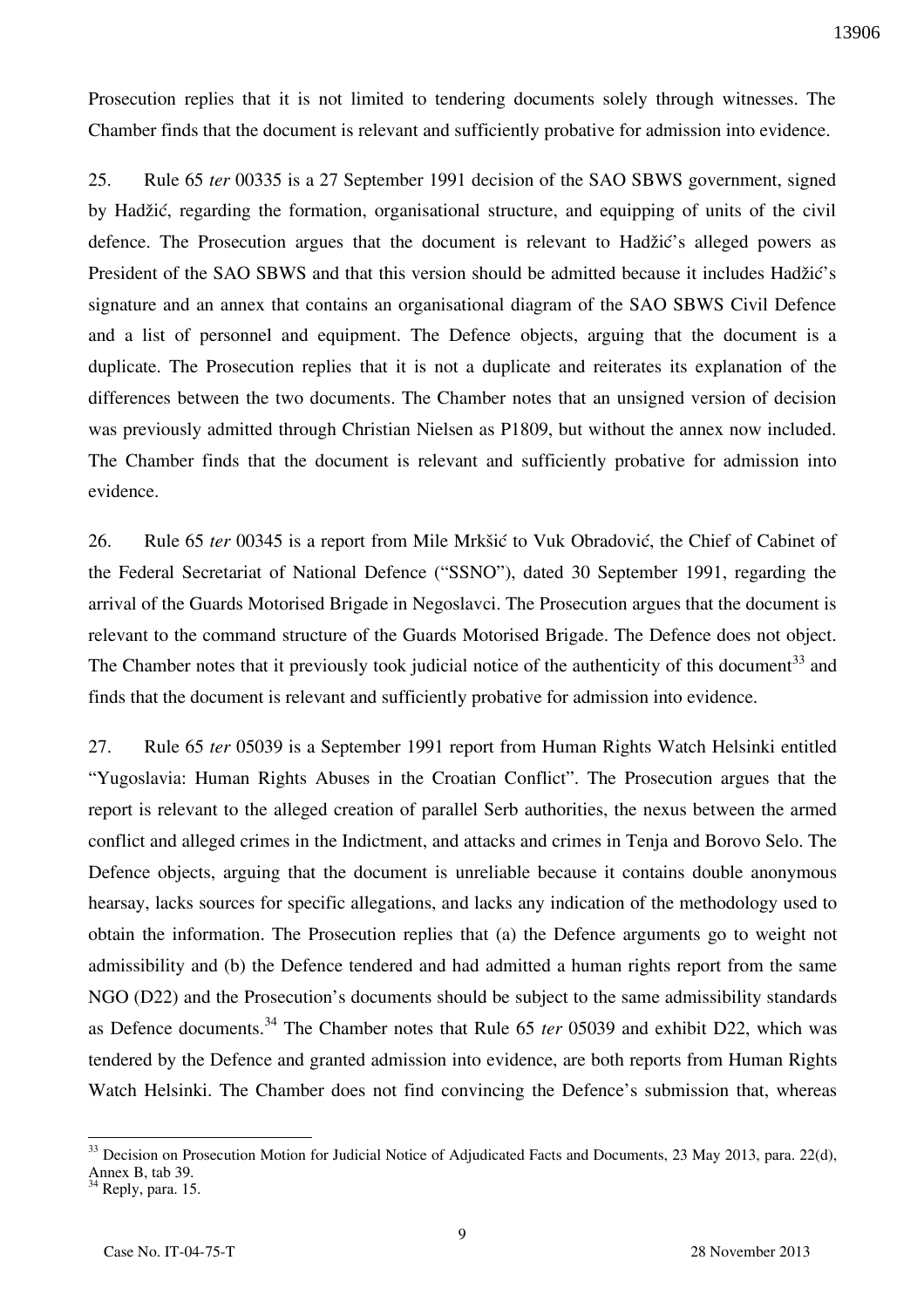D22 is reliable, Rule 65 *ter* 05039 is not. The Chamber finds that the document is relevant and sufficiently probative for admission into evidence. The Chamber, when deciding what weight to give to this evidence, will take into account the circumstances under which the evidence arose and will consider the context and character of the evidence in question.<sup>35</sup>

28. Rule 65 *ter* 00373 contains the stenographic notes from the 147<sup>th</sup> session of the SFRY Presidency held on 6 October 1991. The Prosecution argues that the document is relevant to the alleged change in the JNA's mission and its alignment with Serbia's political ambitions and policies. The Defence does not object. The Chamber finds that the document is relevant and sufficiently probative for admission into evidence.

29. Rule 65 *ter* 06455 is a 10 October 1991 SSNO memorandum regarding the engagement of security organs at POW camps. The Prosecution argues that the document is relevant to interrogations conducted by the JNA security organs at detention facilities in Serbia and shows that the purpose of the interrogations was to gather intelligence. The Prosecution also avers that the document corroborates GH-169's evidence that captured Croats, including civilians, fell within the JNA's jurisdiction. The Defence does not object. The Chamber finds that the document is relevant and sufficiently probative for admission into evidence.

30. Rule 65 *ter* 00400 contains the stenographic notes from the  $150<sup>th</sup>$  session of the SFRY Presidency held on 11 October 1991. The Prosecution argues that the transcript is relevant to the alleged change in the JNA's policy after Croatia withdrew from the SFRY and relates to the authority and views held by the Presidency of the SFRY. The Defence objects, arguing that the document should have been tendered through a witness whose testimony could have assisted the Chamber in determining the document's probative value, proper interpretation, and relevance. The Prosecution replies that it is not limited to tendering documents solely through witnesses. The Chamber finds that the document is relevant and sufficiently probative for admission into evidence.

31. Rule 65 *ter* 05052 is a diplomatic cable detailing a meeting with Franjo Tudman, Slobodan Milošević, Veljko Kadijević, and Hans van den Broek on 11 October 1991. The Prosecution argues that the document is relevant to the role of alleged JCE members in negotiations, specifically regarding the status of the JNA and Serbs in Croatia. The Defence does not object. The Chamber finds that the document is relevant and sufficiently probative for admission into evidence.

32. Rule 65 *ter* 00414.2 is a 18 October 1991 letter from the Hungarian Ministry of Foreign Affairs to Hans van den Broek regarding the situation in Eastern Croatia. The Prosecution argues

1

<sup>35</sup> *Prosecutor v. Aleksovski*, Case No. IT-95-14/1-AR73, Decision on Prosecutor's Appeal on Admissibility of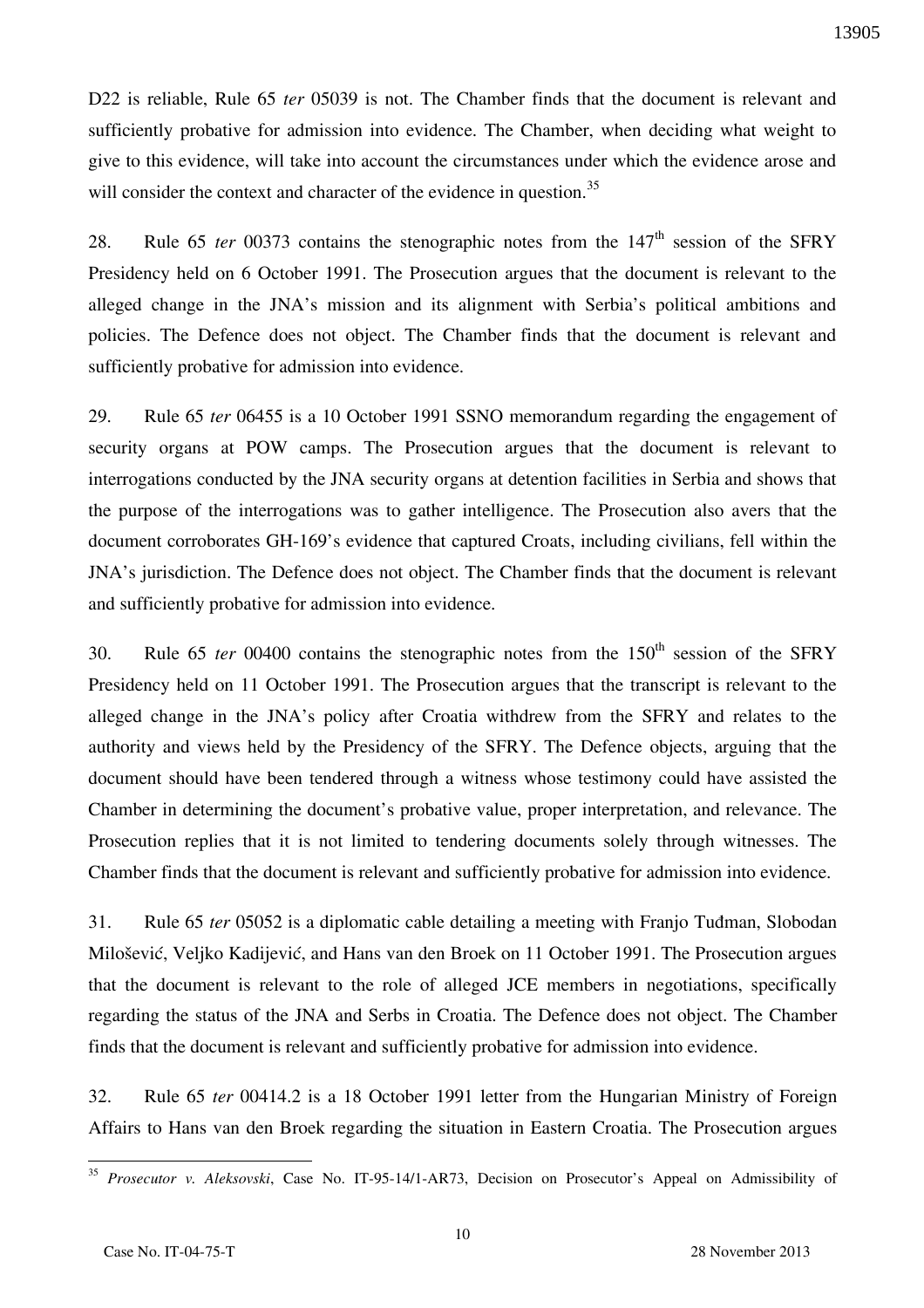that the letter is relevant to the alleged discrimination against and displacement of non-Serbs in the SAO SBWS, specifically Hungarians. The Defence objects, arguing that the document lacks any indication of the sources of the information contained in the letter and is therefore insufficiently reliable given its alleged incriminating significance. The Prosecution replies that (a) the document is reliable and (b) the Defence arguments go to weight not admissibility. The Chamber finds that the document is relevant and sufficiently probative for admission into evidence.

33. Rule 65 *ter* 06353 is an excerpt from Vukan Subarić's personnel file. The Prosecution argues that the document shows the relationship between alleged JCE members, pointing specifically to Arkan signing the document as commander of the TO Training Centre of the SAO SBWS. The Defence objects, arguing that the Prosecution's submission is incorrect that the document suggests that the training centre belonged to the SAO SBWS government. The Prosecution replies that (a) the Defence arguments go to weight not admissibility and (b) the Prosecution does not mischaracterise the document.<sup>36</sup> The Chamber finds that the document is relevant and sufficiently probative for admission into evidence.

34. Rule 65 *ter* 00483 is an SSNO security report of 25 October 1991. The Prosecution argues that the document (a) relates to the interactions between the alleged JCE institutions and (b) shows that the SSNO was aware of problems caused by volunteers and that the JNA could have taken steps against such problems. The Defence does not object. The Chamber finds that the document is relevant and sufficiently probative for admission into evidence.

35. Rule 65 *ter* 00488 is a report of the United Nations ("UN") Secretary-General, issued on 25 October 1991 in response to Security Council resolution 713. The Prosecution argues that the document is relevant to the alleged persecution and forced evacuations of non-Serbs, including civilians in the SAO SBWS in 1991 and is corroborated by other documents. The Defence objects. The Prosecution replies that it is not limited to tendering documents solely through witnesses. The Chamber finds that the document is relevant and sufficiently probative for admission into evidence.

36. Rule 65 *ter* 00525 is an article, dated 4 November 1991 and published by *Vreme*, which contains statements allegedly made by Hadžić. The Prosecution argues that the nature, source, and relevance of the article, along with the corroboration of its contents provided by witness GH-023, warrant its admission through the bar table. The Defence objects, arguing that the document is not reliable, the author is not known, admission would be unduly prejudicial, and the Chamber's prior decision denying admission of the document was correct. The Prosecution replies that (a) media

<u>.</u>

Evidence, 16 February 1999 ("*Aleksovski* Decision"), para. 15.

 $36$  Reply, para. 13.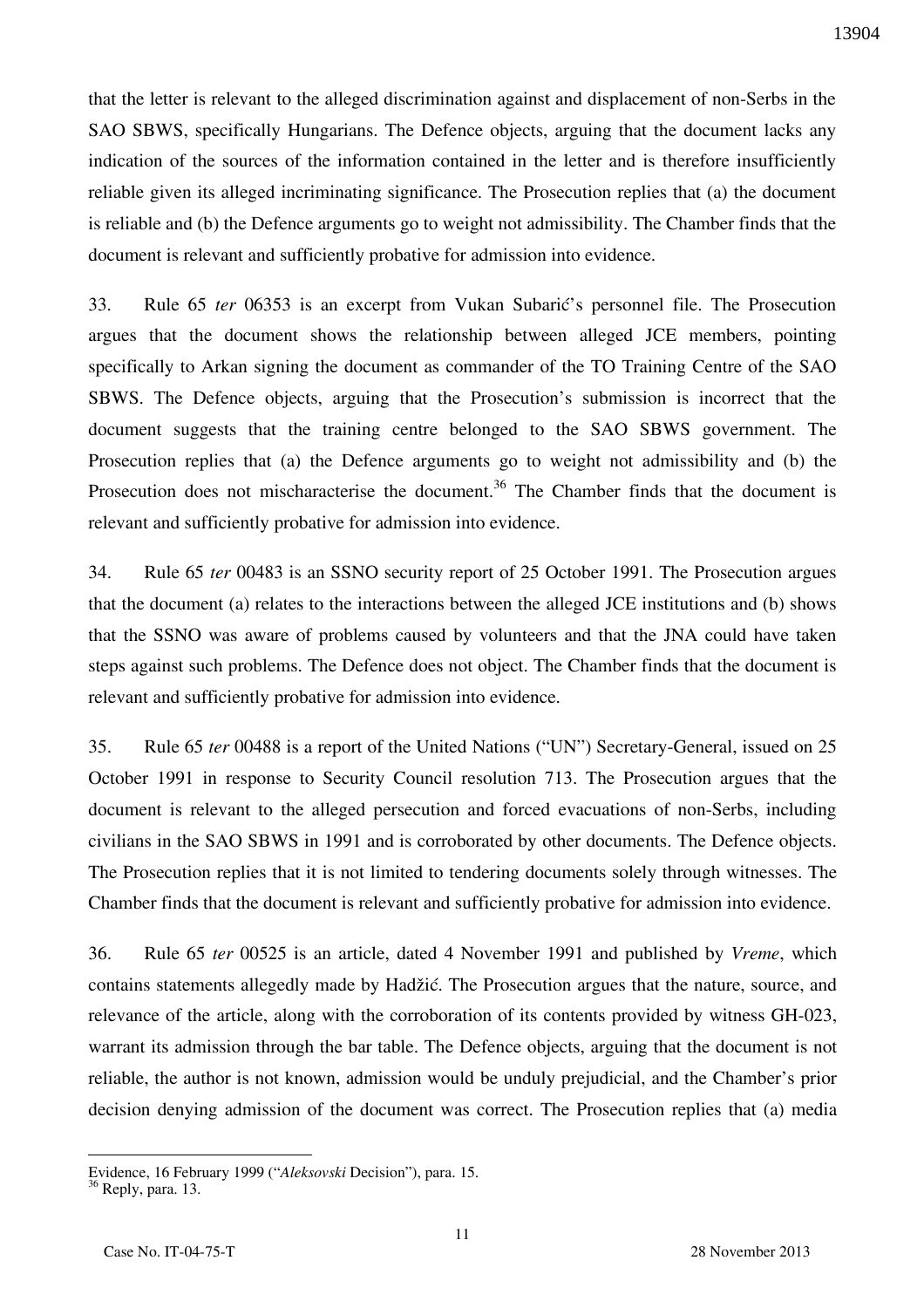articles may be tendered from the bar table and (b) the publisher, date, and the initials of the author are displayed in the article. The Chamber, after having heard the parties, denied admission of the document on 17 June 2013.<sup>37</sup> The Chamber finds that the document is not sufficiently reliable and therefore lacks sufficient probative value for admission into evidence.

37. Rule 65 *ter* 00535 is a newspaper article, entitled "Accommodations Secured", dated 7 November 1991. The Prosecution argues that the article shows an organised program of resettling Serbs in the SAO SBWS, arranged by Hadžić and others, and supports other evidence received on this issue. The Defence objects, arguing that the document is unreliable and that admission would be unduly prejudicial, in particular as it attributes certain prejudicial comments to Hadžić. The Prosecution replies that media articles may be tendered from the bar table. The Chamber finds that the document is not sufficiently reliable and therefore lacks sufficient probative value for admission into evidence.

38. Rule 65 *ter* 00543 is a newspaper article, entitled "Action of Mopping Up the Territory Between the Bosut and the Sava Follows", dated 7 November 1991. The Prosecution argues that the document shows that the TO of the SAO SBWS included Serbian volunteer units and corroborates the evidence of witness Goran Stoparić regarding the location of SRS offices in Šid. The Defence objects, arguing that the document is unreliable. The Prosecution replies that the Defence arguments go to weight not admissibility. The Chamber finds that the document is not sufficiently reliable and therefore lacks sufficient probative value for admission into evidence.

39. Rule 65 *ter* 00594 is a letter from the Croatian government to the JNA, dated 17 November 1991. The Prosecution argues that the letter shows the background to the Zagreb Agreement on the evacuation of the Vukovar Hospital, which has been admitted as an exhibit in this case. The Defence objects. The Prosecution replies that it is not limited to tendering documents solely through witnesses. The Chamber finds that the document is relevant and sufficiently probative for admission into evidence.

40. Rule 65 *ter* 00607 is an order issued by the SRS, dated 18 November 1991. The Prosecution argues that the document corroborates the evidence of witness Veljko Džakula regarding alleged links between Serb volunteer groups, including the SRS and the TO of Western Slavonia. The Defence objects, arguing that the relevance of the document cannot be properly determined without having put the document to a witness, that it could have been put to witness Džakula for this purpose, and that the document is—in any event—not relevant to the Indictment. The Prosecution

<sup>37</sup> GH-023, 17 June 2013, T. 5812-5813.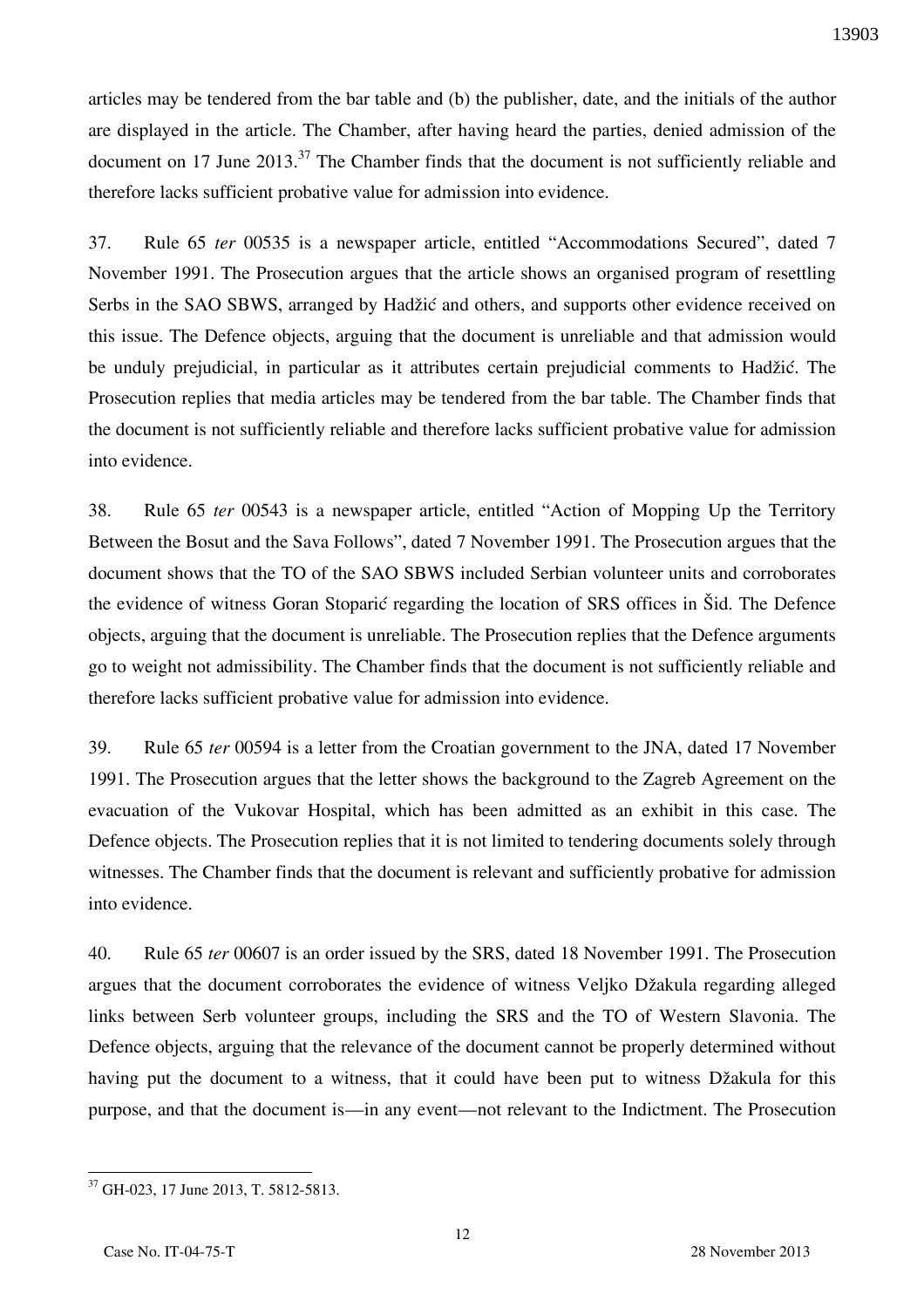replies that the Defence arguments go to weight not admissibility. The Chamber finds that the document is relevant and sufficiently probative for admission into evidence.

41. Rule 65 *ter* 06460 is a JNA order, dated 20 November 1991. The Prosecution argues that the document relates to the establishment and functioning of a collection centre at Stajićevo, Serbia. The Defence does not object. The Chamber finds that the document is relevant and sufficiently probative for admission into evidence.

42. Rule 65 *ter* 03088 is purportedly a news report from the news agency *Agence France-Presse*, dated 21 November 1991. The Prosecution argues that the article relates to Hadžić's alleged intent to keep thousands of Croat prisoners of war in the Vukovar area and to make Vukovar the new capital of the region. The Prosecution submits that the evidence is corroborated by other evidence in this case. The Defence objects, arguing that (a) the document is not reliable; (b) the author of the document is not apparent; (c) the document appears to be an interpretation of Hadžić's statements, which are already admitted as evidence; and (d) admission would be unduly prejudicial. The Prosecution replies that media articles may be tendered from the bar table. The Chamber finds that the document lacks sufficient indicia of reliability and therefore lacks sufficient probative value for admission into evidence.

43. Rule 65 *ter* 05559 is a European Community Monitor Mission ("ECMM") report, dated 20 November 1991. The document is tendered under seal. The Prosecution argues that the document is relevant to the charges of deportation and forcible transfer from the Vukovar area. The Defence objects, arguing that the document is not relevant because the events to which it refers did not occur in the SAO SBWS and the information related to Croatia is not reliable. The Prosecution replies that the document is relevant to the alleged deportation and forcible transfer of persons from Vukovar. The Chamber finds that the document is relevant to events in Vukovar and sufficiently probative for admission into evidence.

44. Rule 65 *ter* 06461 is a JNA order, dated 21 November 1991. The Prosecution argues that the document relates to the establishment and functioning of a collection centre at Sremska Mitrovica, Serbia and indicates that Croat detainees were considered prisoners of war. The Defence objects, arguing that the term "prisoners of war" does not appear in the document. The Prosecution replies that the Defence arguments go to weight not admissibility. The Chamber finds that the document is relevant and sufficiently probative for admission into evidence.

45. Rule 65 *ter* 00959.1 is purportedly a letter of discharge issued by the SBWS TO, dated 22 November 1991. The Prosecution argues that the document relates to the issue of persecution and unlawful detention at the Erdut Training Centre and corroborates witness GH-056's evidence that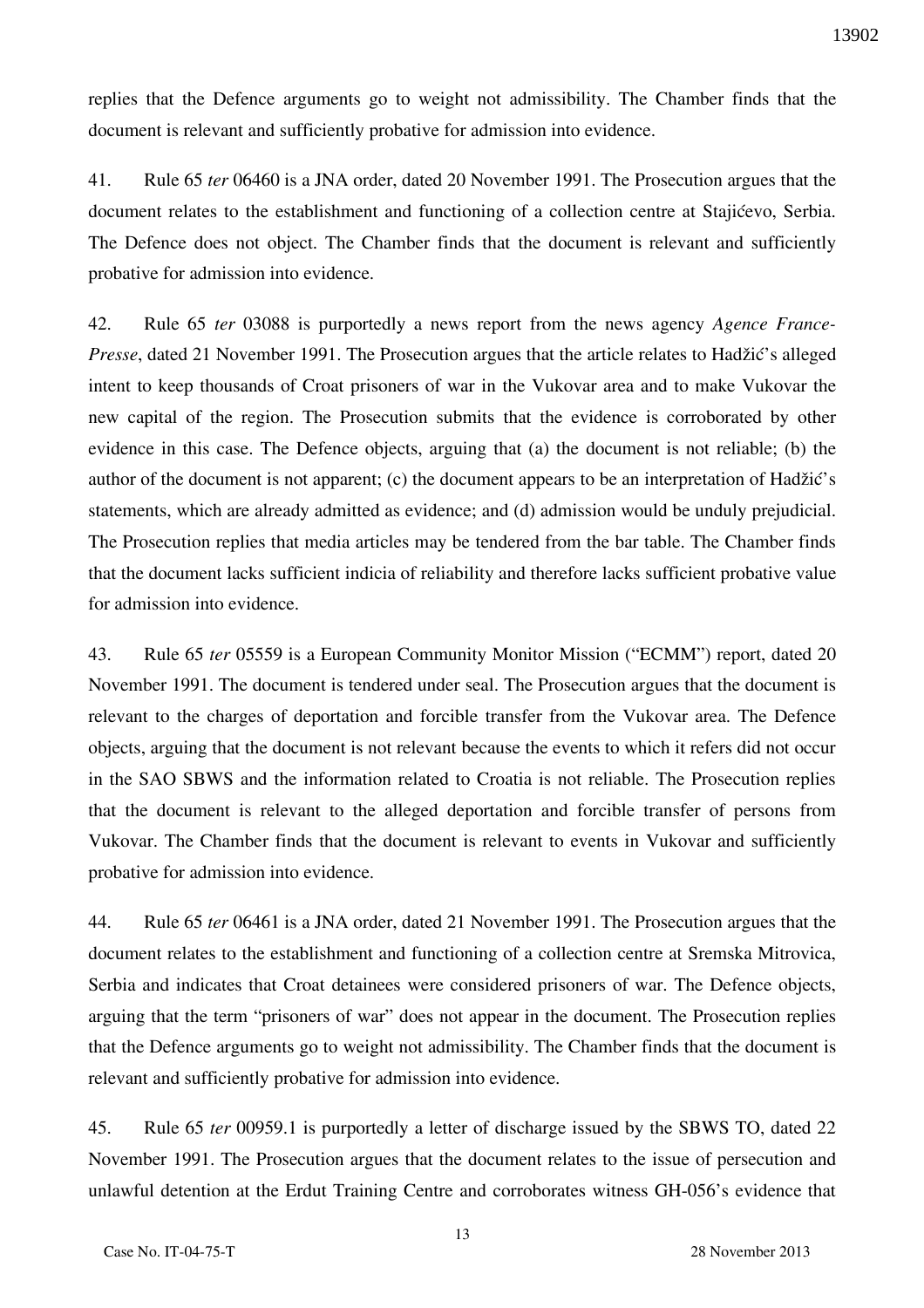individuals were detained at the Erdut Training Centre in November 1991. The Defence objects, arguing that the document is unreliable because it is not legible and was obtained from the Croatian authorities. The Prosecution replies that the Defence arguments go to weight not admissibility. The Chamber notes that witness GH-056 was unable to authenticate the document during his testimony<sup>38</sup> and that the original document is for the most part entirely illegible. The Chamber finds that the document is not sufficiently reliable and therefore lacks sufficient probative value for admission into evidence.

46. Rule 65 *ter* 06458 is a JNA order, dated 22 November 1991. The Prosecution argues that the order shows the alleged involvement of the JNA in the deportation and detention of persons from Vukovar who were detained at Sremska Mitrovica Military Prison and in Sremska Mitrovica town. The Defence does not object. The Chamber finds that the document is relevant and sufficiently probative for admission into evidence.

47. Rule 65 *ter* 00628.1 is purportedly an ECMM report. The Prosecution argues that the report relates to the alleged forcible transfer of non-Serbs from Vukovar and highlights the JNA's alleged complicity in compromising the security of evacuees entrusted to it from Vukovar on 21 November 1991. The Defence does not object. The Chamber notes that several annexes of the report have not been translated. The document is therefore not appropriate for admission.

48. Rule 65 *ter* 00694 is an article from the People's Army magazine. The Prosecution argues that the document relates to the perpetrators of the alleged killings at Ovčara farm and confirms that on 21 November 1991 Veljko Kadijević received and congratulated JNA officers for their respective roles in military operations in Vukovar. The Defence objects, arguing that the document is not reliable. The Prosecution replies that media articles may be tendered from the bar table. The Chamber recalls that it took judicial notice of the authenticity of this document<sup>39</sup> and notes that the document is being tendered in order to corroborate the date of a meeting attended by at least one member of the alleged JCE. The Chamber finds that the document is relevant and sufficiently probative for admission into evidence.

49. Rule 65 *ter* 00696 is a record of an interview given by Vojislav Šešelj, dated 24 November 1991, which, according to the Prosecution, appears in Šešelj's book *Politics as a Conscientious Challenge*. The Prosecution argues that the document is relevant to demonstrating the common purpose of the alleged JCE. The Defence objects, arguing that (a) the document is not relevant and too vague and general to reflect any coordination indicative of participation in a JCE, much less of

 $\overline{a}$ <sup>38</sup> Hearing, 7 December 2012, T. 2236 (confidential).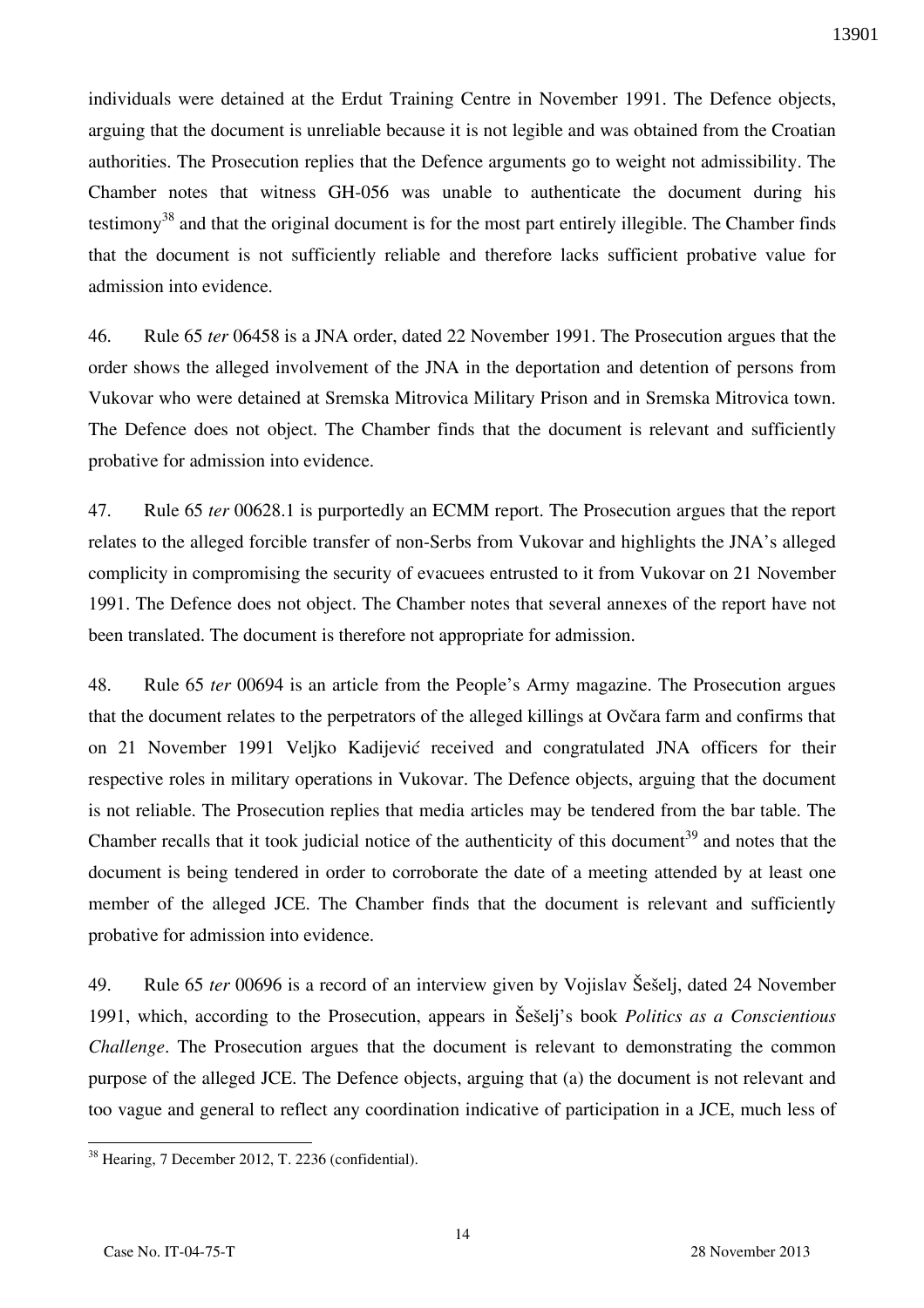Hadžić's participation in a JCE with Šešelj, and (b) the document lacks sufficient indicia of reliability for admission. The Prosecution replies that (a) the Defence arguments go to weight not admissibility and (b) media articles may be tendered from the bar table. The Chamber finds that the document is relevant and sufficiently probative for admission into evidence.

50. Rule 65 *ter* 00713 is an article, entitled "Vukowar" [*viz.*], from the magazine *Vreme*, dated 25 November 1991. The Prosecution argues that the document shows that Hadžić and Rade Leskovac were content amidst the destruction of Vukovar and that Croat residents of Vukovar were complaining about looting and summary killings in November 1991. The Defence objects, arguing that the document is unreliable, its probative value is outweighed by the prejudice its admission would cause, and the information contained therein is duplicative of more direct evidence already admitted. The Prosecution replies that (a) media articles may be tendered from the bar table and (b) the Defence arguments go to weight not admissibility. The Chamber finds that the document is not sufficiently reliable and therefore lacks sufficient probative value for admission into evidence.

51. Rule 65 *ter* 00718 is purportedly a news article from the *Washington Post* newspaper, dated 26 November 1991 that appears to have been obtained from the website of the *Houston Chronicle* newspaper on 20 March 2012. The Prosecution argues that the article corroborates evidence that there was an organised plan to resettle large numbers of Serb refugees in Baranja and that it shows there was public knowledge of the resettlement policy. The Defence objects, arguing that the document is unreliable, it includes double hearsay, and its admission would be unduly prejudicial. The Prosecution replies that (a) media articles may be admitted through the bar table and (b) the Defence arguments go to weight not admissibility. The Chamber finds that the document is not sufficiently reliable and therefore lacks sufficient probative value for admission into evidence.

52. Rule 65 *ter* 05123.1 is a letter, dated 27 November 1991. The Prosecution tenders this document under seal. The Prosecution argues that the letter shows that there was notice about persons missing from Vukovar, including the Vukovar Hospital, in late November 1991. The Defence objects, arguing that the letter is not relevant. The Prosecution replies that the Defence arguments go to weight not admissibility. The Chamber finds that the document is relevant and sufficiently probative for admission into evidence.

53. Rule 65 *ter* 00745 contains the stenographic notes from a meeting of the SFRY Presidency Members, dated 2 December 1991. The Prosecution argues that the document is relevant to the common purpose of the alleged JCE and the relationship between members of the alleged JCE. The

 $\overline{a}$  $39$  Decision on Prosecution Motion for Judicial Notice of Adjudicated Facts and Documents, 23 May 2013, para. 22(d), Annex B, tab 102.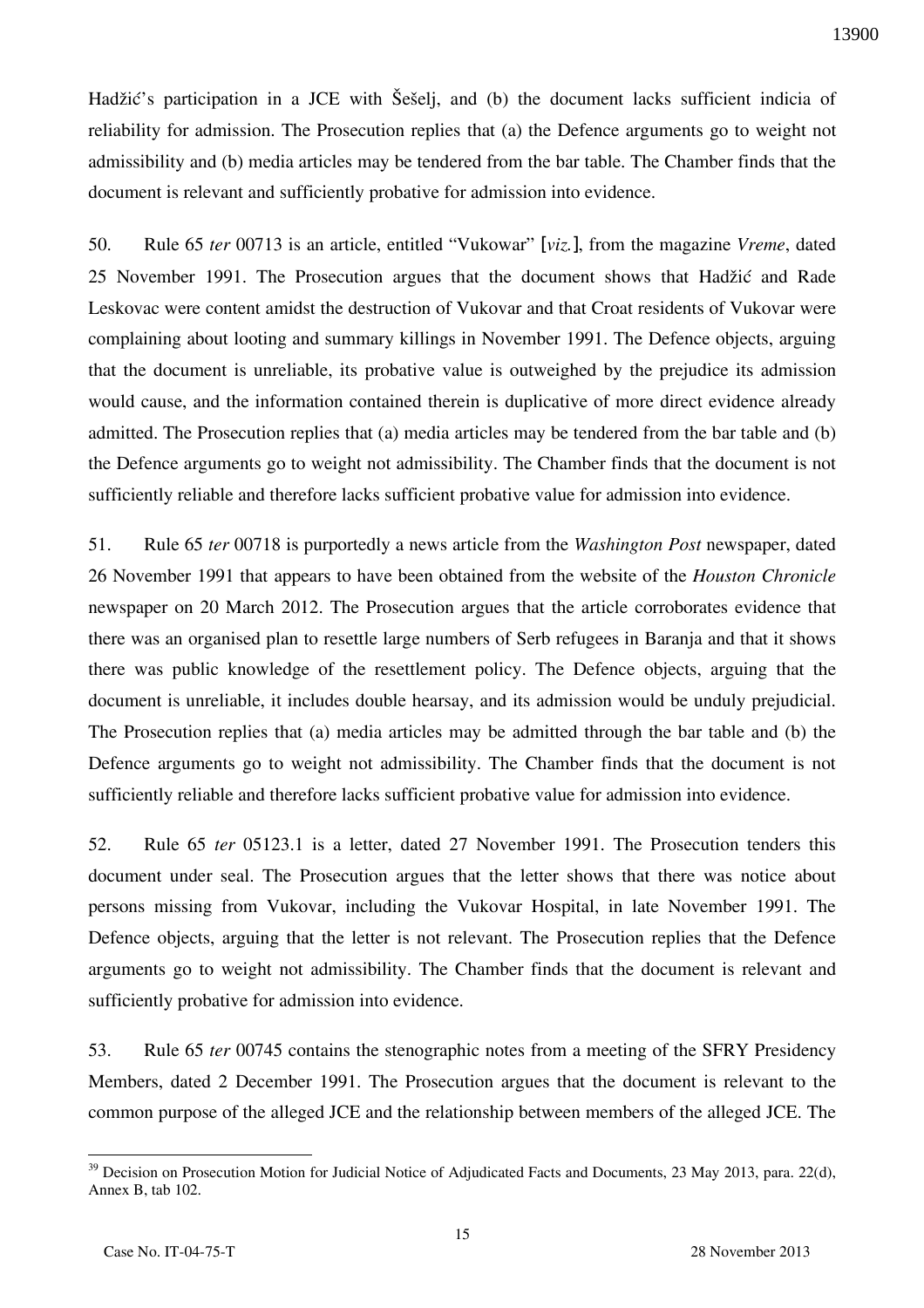Prosecution notes that evidence on these meetings has already been received by the Chamber. The Defence objects, arguing that the relevance of the document cannot be determined without having been put to a witness and that the Prosecution had numerous witnesses who could have assisted in properly interpreting the document. The Prosecution replies that it is not limited to tendering documents solely through witnesses. The Chamber finds that the document is relevant and sufficiently probative for admission into evidence.

54. Rule 65 *ter* 05967 is purportedly a letter from the Okučani TO to the SRS in Belgrade, dated 2 December 1991. The Prosecution argues that the letter pertains to the actions taken by various alleged JCE institutions, including volunteers and paramilitaries related to political leaders in Serbia, local Serb authorities, and the TO. The Defence objects, arguing that (a) the relevance of the document cannot be properly determined without having been put to a witness, (b) it could have been put to witness Veljko Džakula for this purpose, (c) there is no foundation within the document itself or other documents showing that the same phenomenon was occurring in SBWS, and (d) it is not clear how the document relates to the allegations against Hadžić. The Prosecution replies that the Defence arguments go to weight not admissibility. The Chamber notes that the Prosecution has only tendered part of the letter; the text is incomplete and there is no signature block. The Chamber finds that the document is not sufficiently reliable and therefore lacks sufficient probative value for admission into evidence.

55. Rule 65 *ter* 00759 is a certificate issued by the SRS, dated 4 December 1991. The Prosecution argues that the certificate relates to Miroslav Vuković's ("Cele") service with a volunteer detachment in the SBWS and therefore relates to the presence of alleged JCE members from the SRS in Serb paramilitary forces in Croatia. The Prosecution avers that the document is corroborated by other evidence relating to the presence of Šešelj's Men in the SAO SBWS. The Defence objects, arguing that the document is unreliable and should have been put to a witness. The Prosecution replies that it is not limited to tendering documents solely through witnesses. The Chamber finds that the document is relevant and sufficiently probative for admission into evidence.

56. Rule 65 *ter* 00798 is UN Security Council resolution 724, of 15 December 1991. The Prosecution argues that the document relates to the issue of forcible transfer and shows that there was general knowledge of such crimes being committed on the territory of the former Yugoslavia. The Defence objects, arguing that the resolution is not reliable given the purpose of admission identified by the Prosecution. The Prosecution replies that the Defence arguments go to weight not admissibility. The Chamber finds that the document is relevant and sufficiently probative for admission into evidence.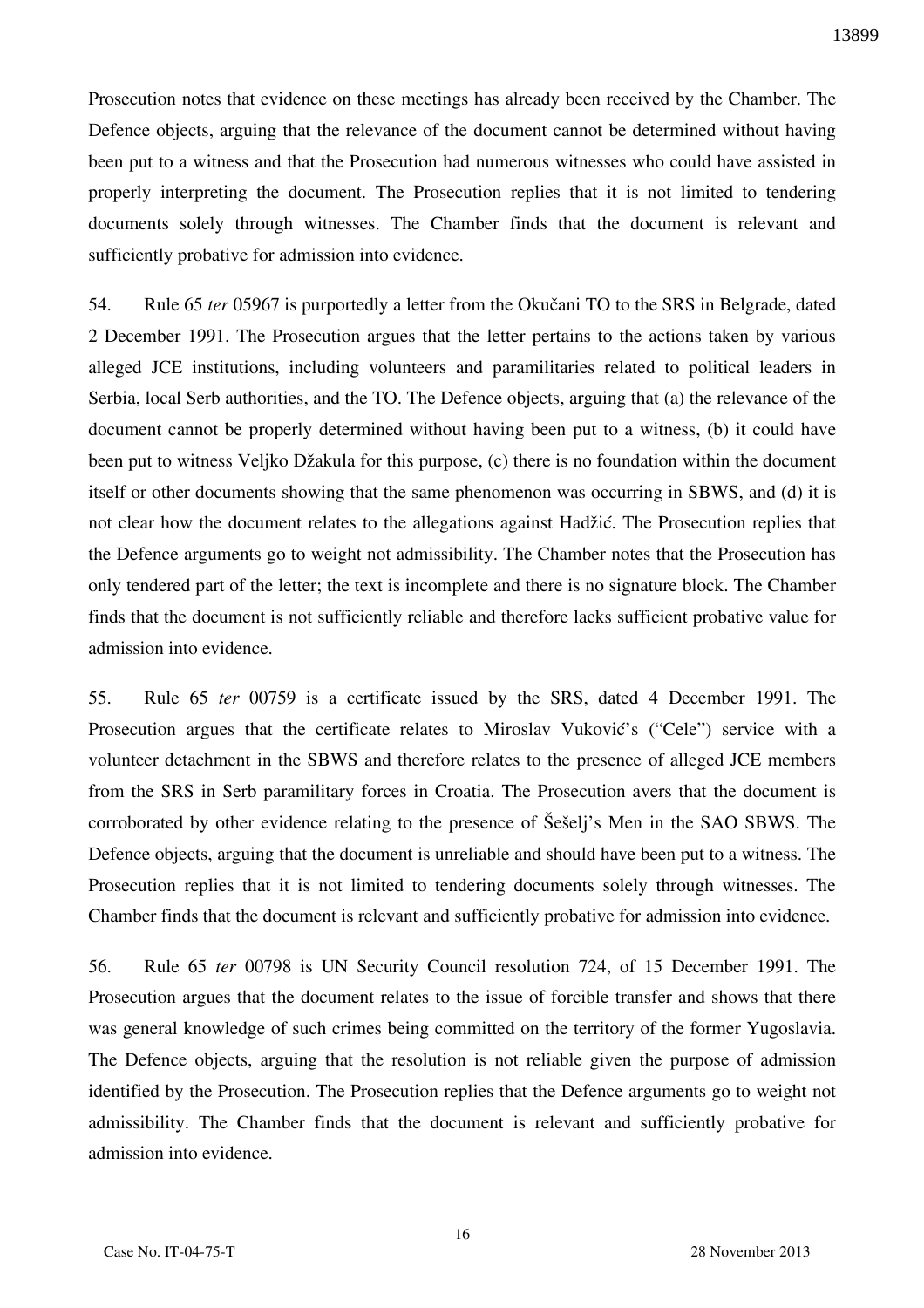57. Rule 65 *ter* 06404 is a report from a meeting of the Commission for Missing Persons held in Pécs, dated 17 December 1991. The Prosecution argues that the document establishes the background of the Commission and is relevant to the issue of missing persons from Vukovar and detention centres in Serbia. The Defence objects. The Prosecution replies that it is not limited to tendering documents solely through witnesses. The Chamber finds that the document is relevant and sufficiently probative for admission into evidence.

58. Rule 65 *ter* 00813 contains stenographic notes from the second regular meeting of the Serbian National Assembly,  $5<sup>th</sup>$  session, dated 19 December 1991. The Prosecution argues that the document is relevant to (a) the involvement of the JNA in the alleged JCE, including the JNA and the Serbian TO's role in the conflict; (b) the ethnic make-up of the JNA; and (c) the resettlement of Serb refugees in the SBWS. The Defence objects, arguing that the relevance of the document has not been established and that the Prosecution called numerous witnesses who could have assisted in properly interpreting the document, in particular any portions that the Prosecution considers to be prejudicial to Hadžić. The Prosecution replies that it is not limited to tendering documents solely through witnesses. The Chamber finds that the document is relevant and sufficiently probative for admission into evidence.

59. Rule 65 *ter* 06061 is a JNA letter, dated 26 December 1991. The Prosecution submits that the document is a cover letter, which attached (a) a letter from the SAO SBWS government (exhibit D30) and (b) the response to this letter by the JNA town command in Ilok (exhibit P1962). The Prosecution argues that the cover letter shows that alleged forcible transfers and population resettlement was reported up the JNA chain of command. The Defence objects, arguing that the cover letter is open to different interpretations, the relevance of the document has not been established, and the Prosecution called numerous witnesses who could have assisted in properly interpreting the document, in particular any portions that the Prosecution considers are prejudicial to Hadžić. The Prosecution replies that the Defence arguments go to weight not admissibility and that having each tendered a different part of this document, the parties are aware of the subject matter of the letters. The Chamber, having also reviewed exhibits D30 and P1962, finds that the document is relevant and sufficiently probative for admission into evidence.

60. Rule 65 *ter* 06062 contains a JNA letter and an order of the SFRY Presidency regarding the engagement of volunteers in the SFRY armed forces during imminent threat of war, dated 27 December 1991 and 10 December 1991, respectively. The Prosecution submits that the order itself has been admitted into evidence as exhibit P2302.2300. It is also argued that the cover letter demonstrates that the order was circulated among JNA units engaged in the SAO SBWS and is corroborated by other evidence in this case. The Defence objects, arguing that the relevance of the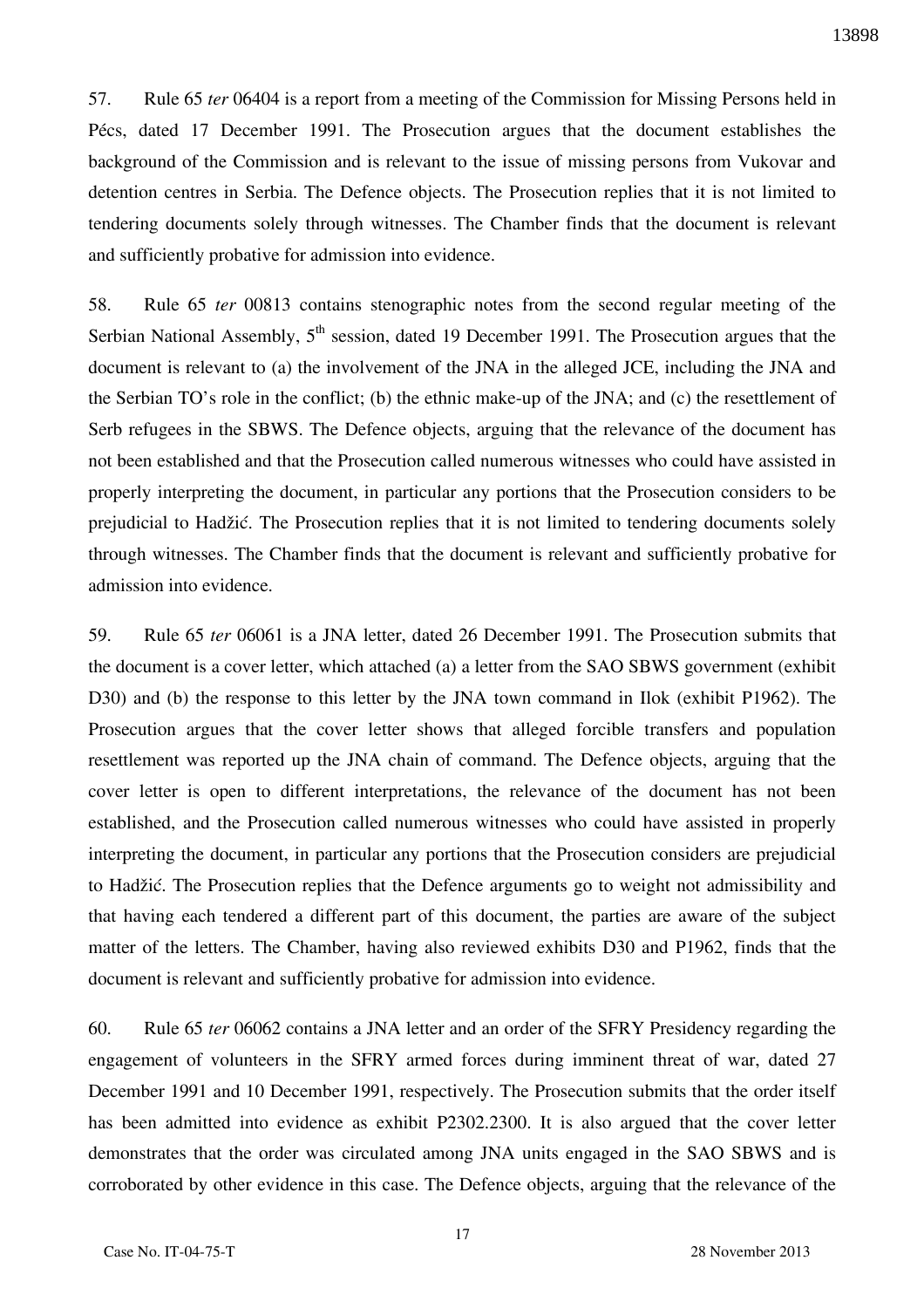document has not been established and that the Prosecution called numerous witnesses who could have assisted in properly interpreting the document. The Prosecution replies that (a) the Defence arguments go to weight not admissibility and (b) the Prosecution is not limited to tendering documents solely through witnesses. The Chamber finds that the document is relevant and sufficiently probative for admission into evidence.

61. Rule 65 *ter* 06074 is a document appointing JNA members to town commands in Mirkovci and Tenja, dated 18 January 1992. The Prosecution argues that the document relates to the issue of the appointment of town commanders and jurisdiction following the end of combat activities, the signing of a ceasefire agreement on 23 November 1991, and the adoption of the Vance Plan. The Defence objects, arguing that the relevance of the document has not been established and that it could have been put to witness Reynaud Theunens. The Prosecution replies that (a) it is not limited to tendering documents solely through witnesses and (b) it attempted to use this document with Theunens but the Defence objections to its use were sustained. The Chamber finds that the document is relevant and sufficiently probative for admission into evidence.

62. Rule 65 *ter* 05917 is an undated report of the Croatian government regarding displaced persons and refugees in Croatia in 1991 and 1992. The Prosecution argues that the document relates to the issue of alleged forcible transfer from various communities in Croatia, including Beli Manastir. The Defence objects, arguing that the document (a) is unreliable, (b) has no specific authorship, (c) comes from an entity with a strong interest to exaggerate or misstate figures, and (d) could have been put to an appropriate witness to explore its reliability. The Prosecution replies that (a) it is not limited to tendering documents solely through witnesses and (b) it was unable to use the document with Jakub Bijak when Defence objections to its use were sustained. During the testimony of Bijak, the Prosecution put the document to the witness and then moved for its admission into evidence; the Chamber, after having heard the parties, denied admission of the document through this witness.<sup>40</sup> This does not preclude admission into evidence from the bar table. The Chamber finds that the document is relevant and sufficiently probative for admission into evidence.

63. Rule 65 *ter* 06091 is a JNA letter requesting information on vehicles seised by JNA members in the SBWS, dated 10 February 1992. The Prosecution argues that the document is relevant to the alleged plunder of property and the role of the local Serb authorities in the SBWS in early 1992. The Prosecution also avers that the document demonstrates that the JNA was receiving requests from Hadžić in his official capacity and that the JNA was working alongside functional

 $40$  Jakub Bijak, 3 June 2013, T. 5263-5265.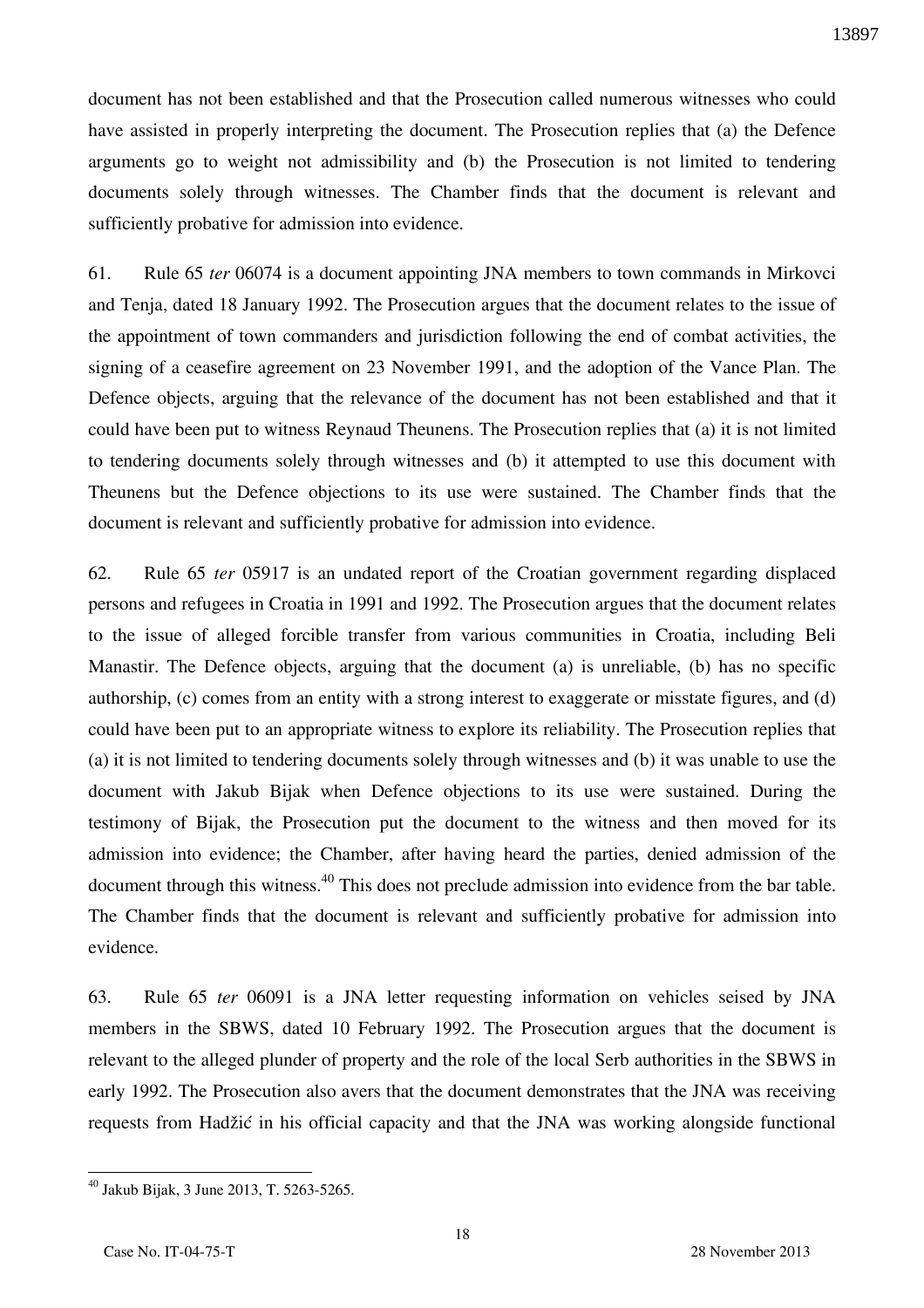civilian authorities. The Defence objects, arguing that the relevance of the document cannot be properly determined without having been put to a witness and that it could have been put to witnesses Christian Nielsen and Reynaud Theunens for this purpose. The Prosecution replies that it is not limited to tendering documents solely through witnesses. The Chamber finds that the document is relevant and sufficiently probative for admission into evidence.

64. Rule 65 *ter* 06097 is an order dated 16 February 1992 from Major-General Mićo Delić, commander of the  $1<sup>st</sup>$  Mechanised Corps. The Prosecution argues that the document is relevant to the alleged plunder of property and shows the response of the JNA to a request by Hadžić to return property that was taken from its owners and remained in the possession of the JNA. The Defence objects, arguing that the Prosecution should have tendered the document through a witness, such as Christian Nielsen or Reynaud Theunens, who could have assisted in properly interpreting it. The Prosecution replies that it is not limited to tendering documents solely through witnesses. The Chamber finds that the document is relevant and sufficiently probative for admission into evidence.

65. Rule 65 *ter* 06401 contains the minutes of the Joint Commission for Tracing Missing Persons, dated 20 February 1992. The Prosecution argues that the document is relevant to prisoners of war held in detention facilities in Serbia, the killings at Ovčara, and the alleged efforts made by the leadership of the SFRY to cover up crimes by concealing the truth about missing non-Serb victims. The Prosecution notes that Davor Strinović, a witness in this case, was present at the relevant meeting but that due to time constraints, this document was not tendered during his testimony. The Defence objects, arguing that the document should have been tendered through a witness. The Prosecution replies that it is not limited to tendering documents solely through witnesses. The Chamber finds that the document is relevant and sufficiently probative for admission into evidence.

66. Rule 65 *ter* 00939 is a letter from Anđelko Maslić to Milan Martić, dated 21 February 1992. The Prosecution argues that the letter, which is to inform Martić of a meeting of the SFRY Presidency to be held on 27 February 1992, is relevant to Hadžić's involvement with other alleged members of the alleged JCE. The Defence objects, arguing that the document should have been tendered through a witness who could have assisted in properly interpreting it. The Prosecution replies that it is not limited to tendering documents solely through witnesses. The Chamber finds that the document is relevant and sufficiently probative for admission into evidence.

67. Rule 65 *ter* 00941 is a letter from Anđelko Maslić to Biljana Plavšić, dated 21 February 1992. The Prosecution argues that the letter, which is to inform Plavšić of a meeting of the SFRY Presidency to be held on 27 February 1992, is relevant to Hadžić's involvement with other alleged members of the alleged JCE. The Defence objects, arguing that the document should have been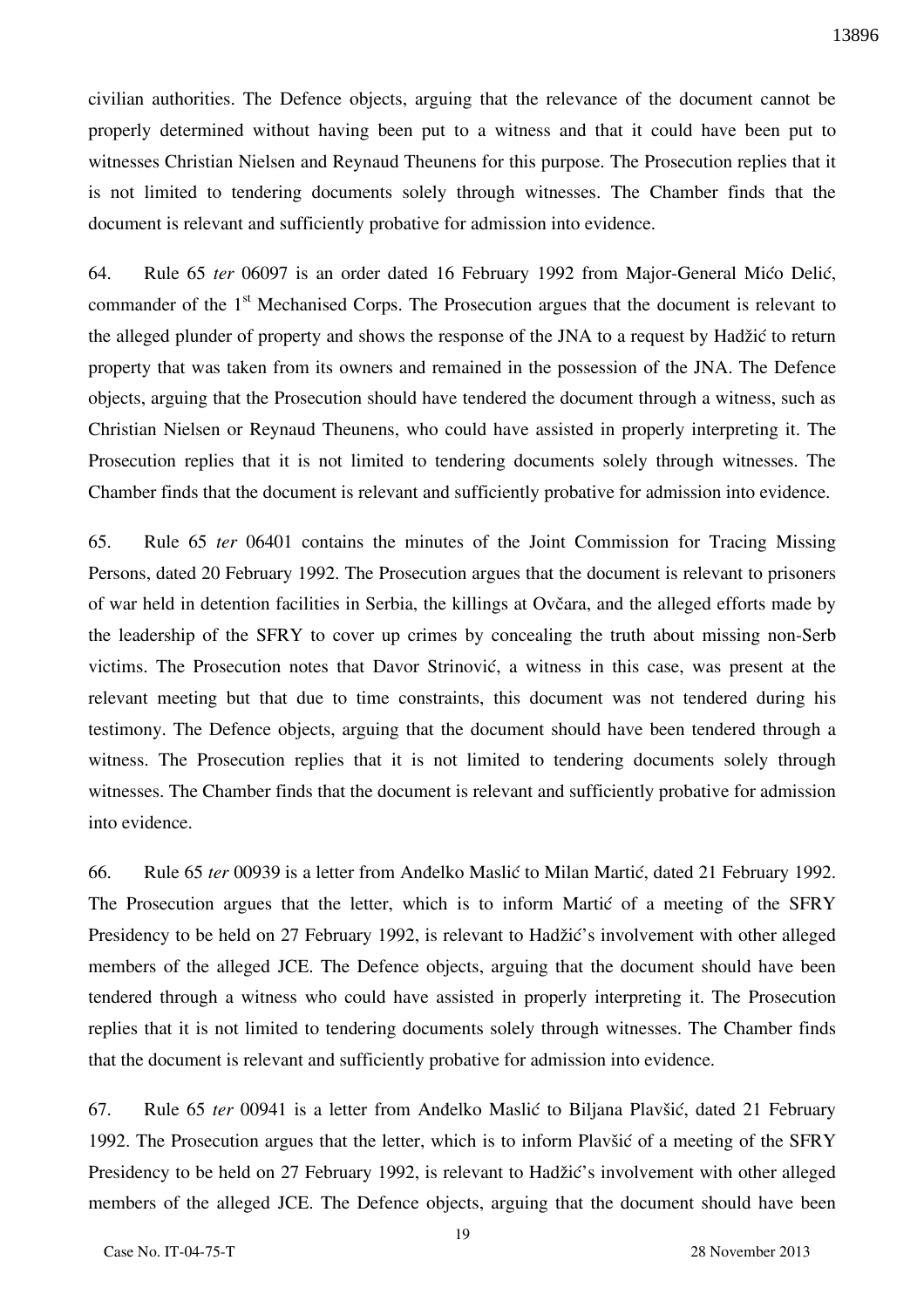tendered through a witness who could have assisted in properly interpreting it. The Prosecution replies that it is not limited to tendering documents solely through witnesses. The Chamber finds that the document is relevant and sufficiently probative for admission into evidence.

68. Rule 65 *ter* 06103 is an analysis of the work of military authorities in the village of Sotin signed by Lieutenant-Colonel Bogoljub Đoković, commander of the  $813<sup>th</sup>$  Engineers Regiment, dated 23 February 1992. The Prosecution argues that the document is relevant to the alleged expulsion of Croats by TO forces. The Defence does not object. The Chamber finds that the document is relevant and sufficiently probative for admission into evidence.

69. Rule 65 *ter* 00953 is a letter from Dobrosav Veizović, Assistant Minister in the Republic of Serbia's Ministry of Foreign Affairs, to Senator Linda Berglin of the United States, dated 26 February 1992. The Prosecution argues that the document is relevant to the alleged involvement of the JNA and Serbian government in covering up the alleged killings at Ovčara. The Defence objects, arguing that the document should have been tendered through a witness with whom the Prosecution's interpretation of the letter could have been explored. The Prosecution replies that (a) it is not limited to tendering documents solely through witnesses and (b) the Defence arguments go to weight not admissibility. The Chamber finds that the document is relevant and sufficiently probative for admission into evidence.

70. Rule 65 *ter* 06116 is a letter from Major-General Mićo Delić to the authorities of SAO SBWS, dated 1 March 1992. The Prosecution argues that it is relevant to the relationship between the JNA leadership and the government of the SAO SBWS after the conclusion of combat operations in November 1991. The Defence objects, arguing that the document should have been tendered through a witness who could have assisted in properly interpreting it. The Prosecution replies that it is not limited to tendering documents solely through witnesses. The Chamber finds that the document is relevant and sufficiently probative for admission into evidence.

71. Rule 65 *ter* 06119 is a plan of joint measures and activities to be taken by the Civilian Affairs Organ of the  $1<sup>st</sup>$  Military District and the SAO SBWS, dated 8 March 1992, signed by Colonel Jovo Blažanović. The Prosecution argues that the plan is relevant to the alleged relationship between JNA units and the SAO SBWS and corroborates other exhibits admitted in this case. The Defence objects, arguing that the document should have been tendered through a witness who could have assisted in properly interpreting it. The Prosecution replies that it is not limited to tendering documents solely through witnesses. The Chamber finds that the document is relevant and sufficiently probative for admission into evidence.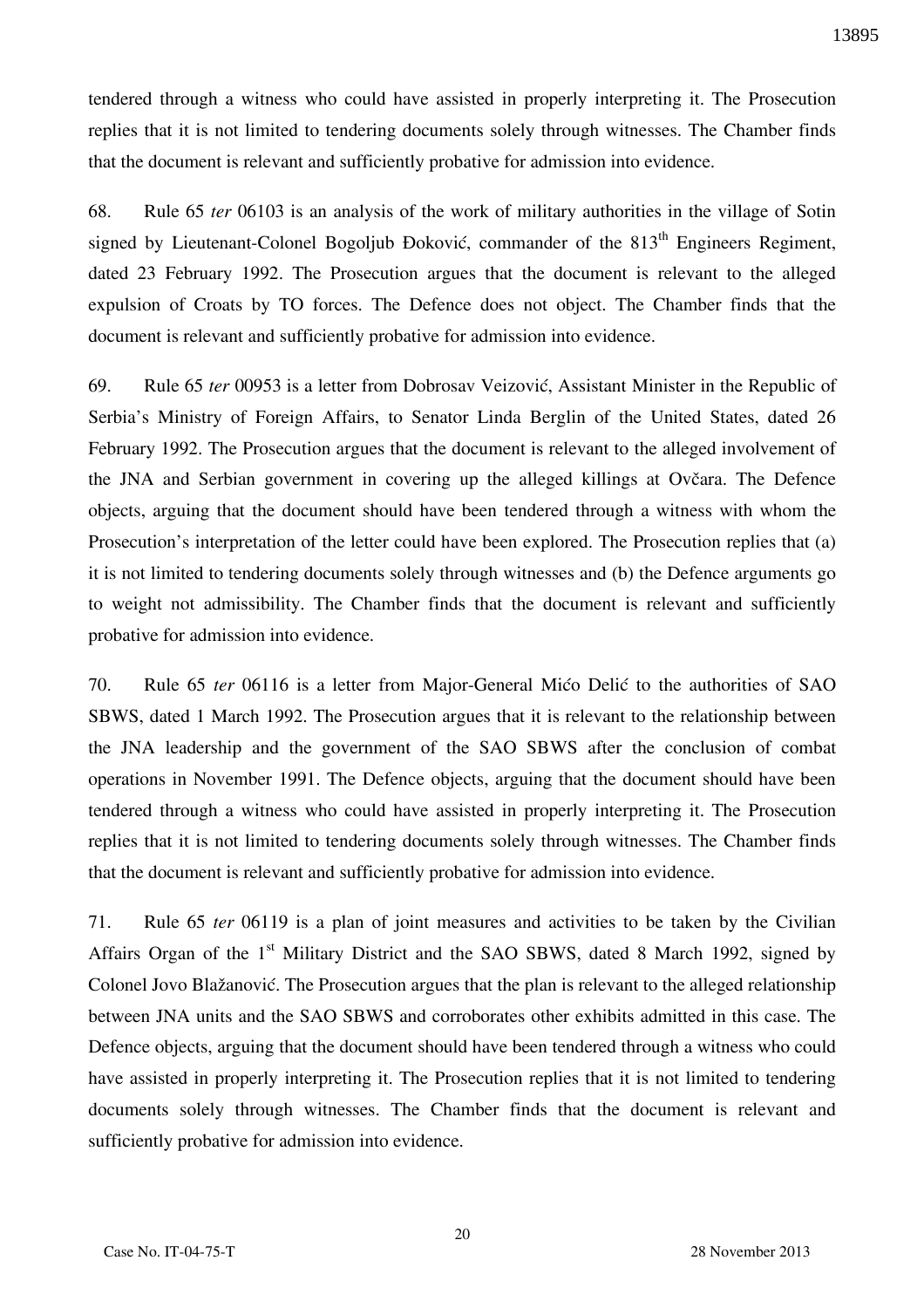72. Rule 65 *ter* 06123 is a JNA report on the number and ethnic composition of the population in the village of Orolik, dated 10 March 1992. The Prosecution argues that the report is relevant to the alleged displacement of non-Serbs and the resettlement of Serbs in Orolik in Western Srem, including the JNA's knowledge of such, and is consistent with other exhibits admitted in this case. The Defence objects, arguing that the document should have been tendered through a witness who could have assisted in properly interpreting it. The Prosecution replies that it is not limited to tendering documents solely through witnesses. The Chamber finds that the document is relevant and sufficiently probative for admission into evidence.

73. Rule 65 *ter* 06126 is a JNA report on the ethnic composition in the area of responsibility of the 3<sup>rd</sup> Motorised Brigade before and after combat operations, dated 10 March 1992 and signed by Slobodan Antonić. The Prosecution argues that the report is relevant to the displacement of non-Serbs in villages in Western Srem and is corroborated by other evidence admitted in this case. The Defence objects. The Prosecution replies that it is not limited to tendering documents solely through witnesses. The Chamber finds that the document is relevant and sufficiently probative for admission into evidence.

74. Rule 65 *ter* 05876 is a mission report dated 10–11 March 1992 regarding Baranja, Vukovar, and Ilok. The Prosecution tenders the document under seal. The Prosecution argues that the report is relevant to the prevailing conditions in the SAO SBWS in early 1992, in particular in relation to Croats. The Defence objects. The Prosecution replies that it is not limited to tendering documents solely through witnesses. The Chamber observes that the document does not bear a letter head and is not signed or stamped; the Chamber is therefore unable to ascertain the source of the document. The Chamber finds that the document is not sufficiently reliable and therefore lacks sufficient probative value for admission into evidence.

75. Rule 65 *ter* 06136 is a JNA order dated 16 March 1992 signed by Colonel Novica Gušić, Assistant Commander for Civil Affairs of the  $1<sup>st</sup>$  Mechanised Corps. The Prosecution argues that the order is relevant to show that the JNA viewed the government of the SAO SBWS as a legitimate entity and that the laws the latter adopted were valid and enforceable. The Defence objects, arguing for a different interpretation of the order. The Prosecution replies that the Defence arguments go to weight not admissibility. The Chamber finds that the document is relevant and sufficiently probative for admission into evidence.

76. Rule 65 *ter* 06140 is a JNA order to the Command of the 1<sup>st</sup> Mechanised Corps dated 17 March 1992 and signed by Colonel Mihajlo Stakić of the  $1<sup>st</sup>$  Proletarian Guards. The Prosecution argues that the order is relevant to the alleged knowledge of the JNA of expulsions in the SAO SBWS. The Defence objects, arguing that the document should have been tendered through a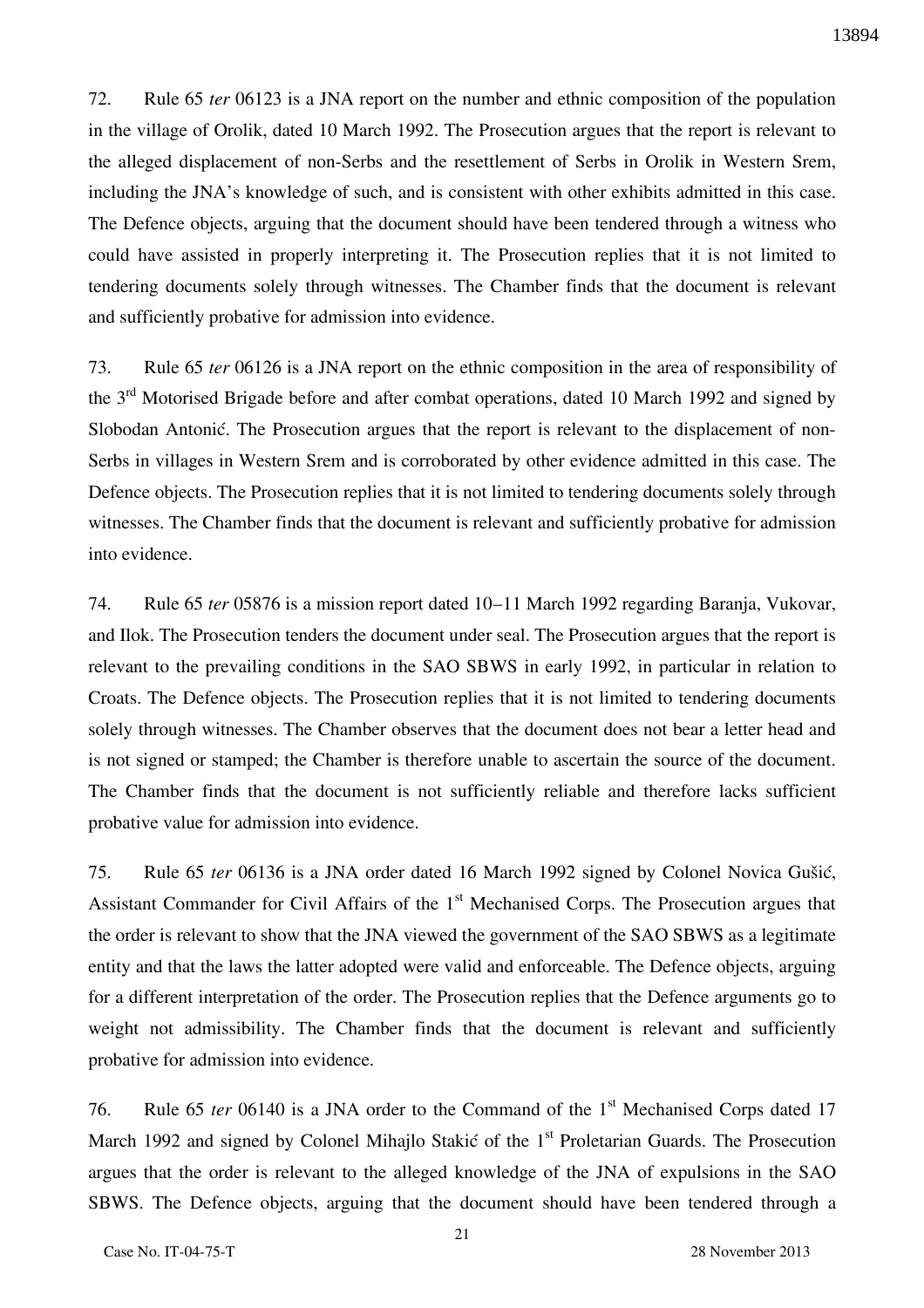witness who could have assisted in properly interpreting it. The Prosecution replies that it is not limited to tendering documents solely through witnesses. The Chamber finds that the document is relevant and sufficiently probative for admission into evidence.

77. Rule 65 *ter* 00985 is a report of a criminal investigation dated 18 March 1992 and signed by alleged JCE member Milan Martić. The Prosecution argues that the report is relevant to show that the RSK Ministry of Internal Affairs had the ability to take measures to investigate crimes committed by members of special purpose units. The Defence objects, arguing that the document should have been tendered through a witness who could have assisted in properly interpreting it. The Prosecution replies that it is not limited to tendering documents solely through witnesses. The Chamber finds that the document is relevant and sufficiently probative for admission into evidence.

78. Rule 65 *ter* 06146 is an order dated 20 March 1992 signed by Major-General Mićo Delić of the 1<sup>st</sup> Mechanised Corps in relation to the alleged resettlement of military personnel in the Krajina. The Prosecution argues that the order is relevant to the alleged intent of members of the alleged JCE to create an ethnically pure territory in the Krajina. The Defence does not object. The Chamber finds that the document is relevant and sufficiently probative for admission into evidence.

79. Rule 65 *ter* 06147 is a request to the 1<sup>st</sup> Mechanised Corps for weapons to be delivered to the Ilok police station dated 20 March 1992 and signed by R. Knežević. The Prosecution argues that the request is relevant to the alleged cooperation between the RSK police and JNA and the alleged arming of the police force in violation of the Vance Plan. The Defence objects. The Prosecution replies that it is not limited to tendering documents solely through witnesses. The Chamber finds that the document is relevant and sufficiently probative for admission into evidence.

80. Rule 65 *ter* 05878 is a press release, dated 22 March 1992. The Prosecution tenders the document under seal. The Prosecution argues that the press release is relevant to the alleged expulsion of non-Serbs and corroborates the evidence of GH-154 that expulsions continued into 1992 and 1993; the Prosecution also avers that the document is supported by the evidence of Jakub Bijak. The Defence objects, arguing that the press release is not reliable and does not provide precise information about the source of the information. The Prosecution replies that the document is reliable and that the Prosecution is not limited to tendering documents solely through witnesses. The Chamber finds that the document is not sufficiently reliable and therefore lacks sufficient probative value for admission into evidence.

81. Rule 65 *ter* 05881 is a report on the situation in parts of Croatia during the week of 16 March 1992. The Prosecution tenders the document under seal. The Prosecution argues that the report is relevant to the alleged expulsion of non-Serbs in the greater Vukovar area in March 1992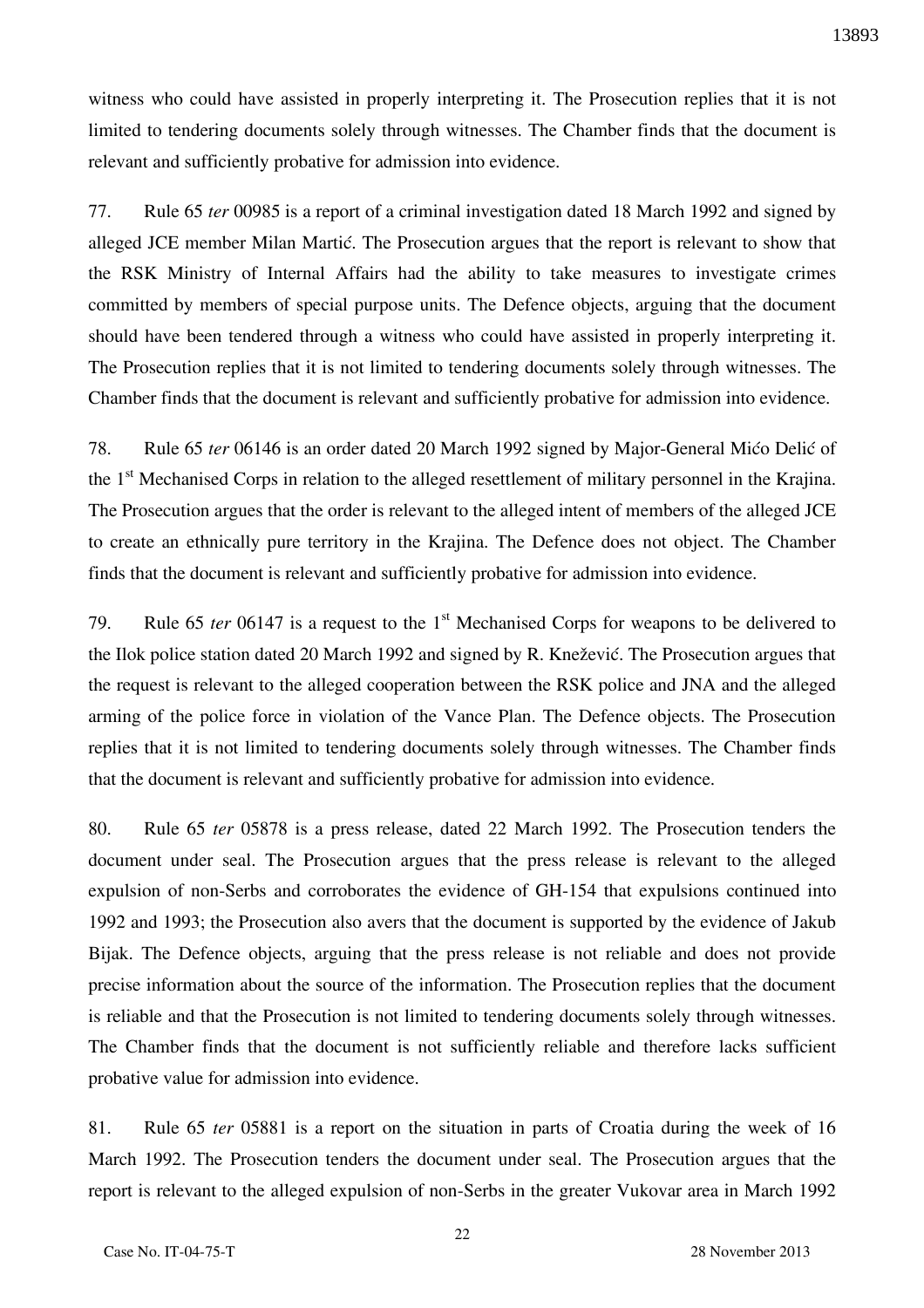and is consistent with other evidence admitted in this case. The Defence objects, arguing that the document should have been tendered through a witness who could have assisted in properly interpreting it, and that the document is not sufficiently reliable because it has no identified author and was based on other reports that have not been tendered. The Prosecution replies that (a) it is not limited to tendering documents solely through witnesses and (b) the document is sufficiently reliable as it is dated and indicates, in general terms, who authored it. The Chamber finds that the document is relevant and sufficiently probative for admission into evidence.

82. Rule 65 *ter* 01001 was withdrawn by the Prosecution in the Reply.<sup>41</sup>

83. Rule 65 *ter* 05886 is a report that includes anonymous statements of Croatians who had allegedly fled their homes in JNA controlled areas in Croatia, dated 2 April 1992. The Prosecution tenders the document under seal. The Prosecution argues that the report is relevant to the alleged expulsion of non-Serbs, particularly in Sector South in March 1992. The Defence objects, arguing that the report is not reliable because it is based on reports of anonymous witnesses and does not indicate how these witnesses were able to identify the perpetrators. The Prosecution replies that the Defence arguments go to weight not admissibility. The Chamber finds that the document is relevant and sufficiently probative for admission into evidence. The Chamber, when deciding what weight to give to this evidence, will take into account the circumstances under which the evidence arose and will consider the context and character of the evidence in question.<sup>42</sup>

84. Rule 65 *ter* 05888 is a report, dated 8 April 1992, of a meeting that was held with Major-General Milan Pujić. The Prosecution tenders the document under seal. The Prosecution argues that the report is relevant to alleged expulsions from towns in the Vukovar area. The Defence objects, arguing that the report is not reliable as it contains the statements of Pujić, the accuracy of which cannot be tested, and that the report should have been tendered through a witness who could have assisted in properly interpreting it. The Prosecution replies that it is not limited to tendering documents solely through witnesses. The Chamber finds that the document is relevant and sufficiently probative for admission into evidence.

85. Rule 65 *ter* 05894 is a letter dated 7 April 1992 in relation to displaced persons from the village of Lovas. The Prosecution tenders the document under seal. The Prosecution argues that the letter is relevant to the alleged expulsion of non-Serbs from Lovas. The Defence objects, arguing that the letter is not reliable. The Prosecution replies that (a) the document is sufficiently reliable

 $41$  Reply, paras 2, 22.

<sup>42</sup> *Aleksovski* Decision, para. 15.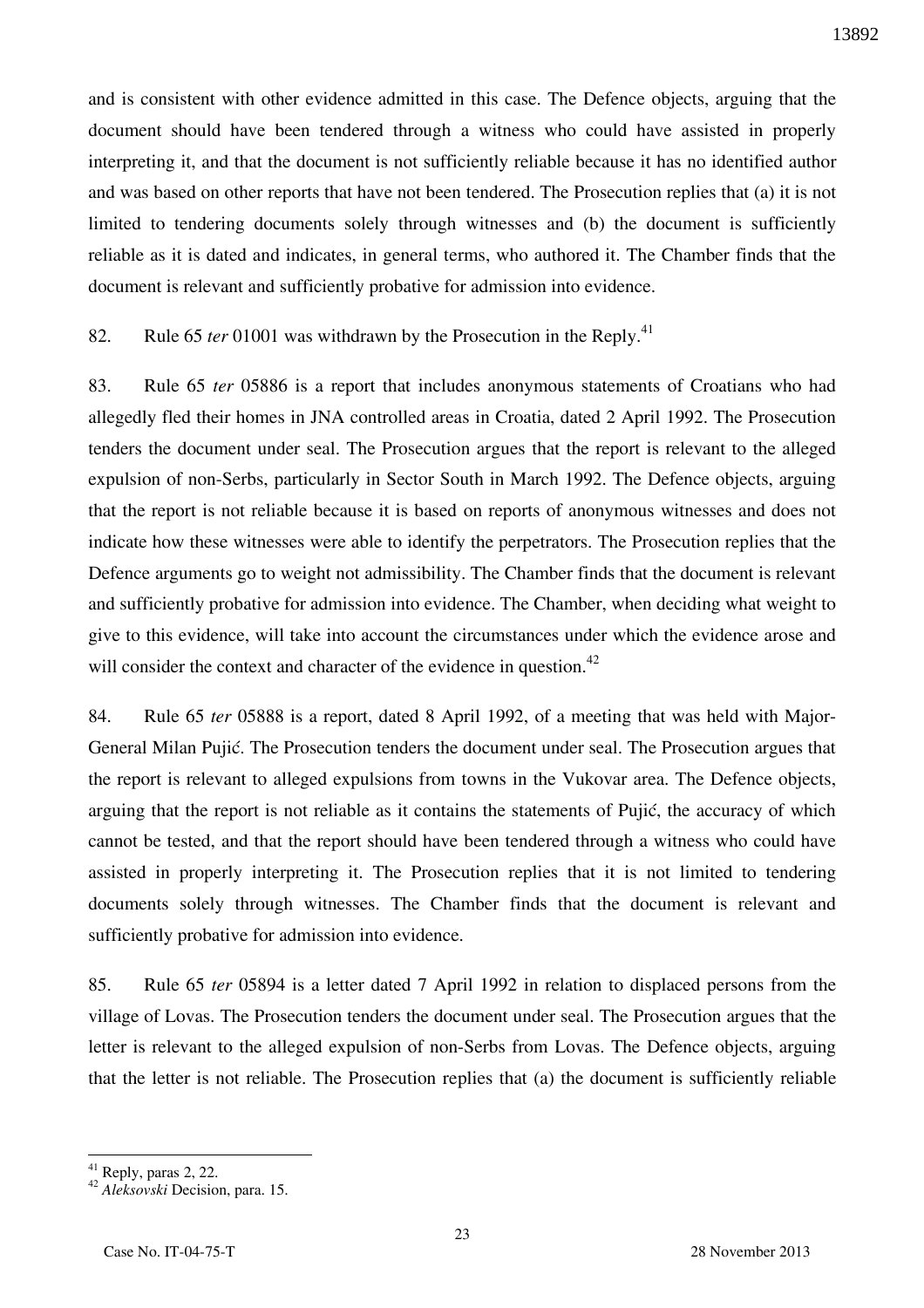and (b) the Defence arguments go to weight not admissibility. The Chamber finds that the document is relevant and sufficiently probative for admission into evidence.

86. Rule 65 *ter* 05895 is a report of a meeting with members of the JNA and police in Dalj and Erdut, dated 11 April 1992. The Prosecution tenders the document under seal. The Prosecution argues that the report is relevant to the alleged expulsion of non-Serbs during the Indictment period. The Defence objects, arguing that the document should have been tendered through a witness who could have assisted in properly interpreting it and that the Chamber already has more than enough evidence on these issues. The Prosecution replies that (a) it is not limited to tendering documents solely through witnesses and (b) no specific information is provided in respect of the Defence argument that it is duplicative. The Chamber finds that the document is relevant and sufficiently probative for admission into evidence.

87. Rule 65 *ter* 06175 is a JNA order dated 14 April 1992 and signed by Major-General Mićo Delić. The Prosecution argues that the order is relevant to demonstrating the alleged division of responsibility between the JNA and local authorities and alleged efforts to conceal weapons in contravention of the Vance Plan. The Prosecution also avers that the document is consistent with other evidence admitted at trial. The Defence objects, arguing that the order is not relevant and should have been addressed by a witness. The Prosecution replies that it is not limited to tendering documents solely through witnesses. The Chamber finds that the document is relevant and sufficiently probative for admission into evidence.

88. Rule 65 *ter* 05897 is a report on the conditions in Croatia from 30 March to 5 April 1992. The Prosecution tenders the document under seal. The Prosecution argues that the report is relevant to the alleged expulsion of non-Serbs and supports other evidence admitted at trial. The Defence objects, arguing that the document should have been tendered through a witness. The Prosecution replies that it is not limited to tendering documents solely through witnesses. The Chamber finds that the document is relevant and sufficiently probative for admission into evidence.

89. Rule 65 *ter* 01036 contains the minutes of a meeting of the  $10<sup>th</sup>$  session of the RSK government, dated 21 April 1992. The Prosecution argues that the minutes are relevant to the alleged transfer or deportation of non-Serbs from the territory of the RSK and the alleged misappropriation of property. The Defence objects, arguing that the minutes are not relevant and that the document should have been tendered through a witness who could have assisted in properly interpreting it. The Prosecution replies that it is not limited to tendering documents solely through witnesses. The Chamber finds that the document is relevant and sufficiently probative for admission into evidence.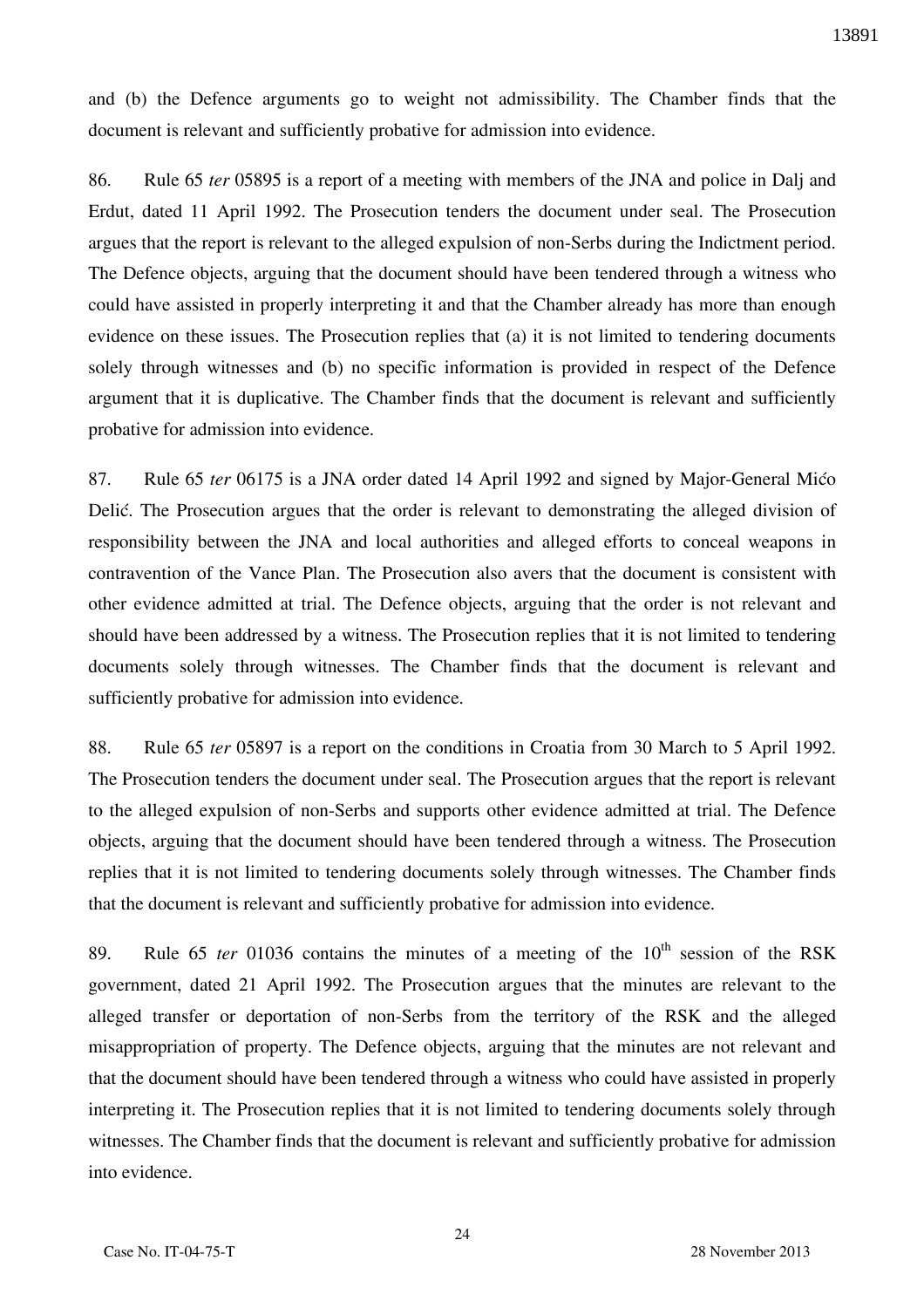90. Rule 65 *ter* 05900.1 is an excerpt of a report dated 21 April 1992. The Prosecution tenders the document under seal. The Prosecution argues that the report is relevant to the alleged expulsion of non-Serbs from Tenja, Marinci, and Vukovar in 1992 and corroborates the evidence of James Lubin and other exhibits admitted at trial. The Prosecution notes that the remainder of the report has already been admitted as a Defence exhibit. The Defence objects, arguing that the excerpt of the report is not relevant and that it should have been tendered through a witness who could have assisted in properly interpreting it. The Prosecution replies that it is not limited to tendering documents solely through witnesses. The Chamber finds that the document is relevant and sufficiently probative for admission into evidence.

91. Rule 65 *ter* 05902 is a report, dated 22 April 1992. The Prosecution tenders the document under seal. The Prosecution argues that the report is relevant to an alleged expulsion on 20 April 1992 from Vukovar and confirms the evidence of multiple witnesses and other exhibits admitted at trial. The Defence objects, arguing that the report is not reliable as it includes anonymous accounts. The Prosecution replies that (a) the Defence arguments go to weight not admissibility and (b) a witness in this case provided direct evidence of the same events. The Chamber finds that the document is relevant and sufficiently probative for admission into evidence. The Chamber, when deciding what weight to give to this evidence, will take into account the circumstances under which the evidence arose and will consider the context and character of the evidence in question.<sup>43</sup>

92. Rule 65 *ter* 01105 is a declaration on the political goals of the RSK dated 19 May 1992. The Prosecution argues that the declaration is relevant to Hadžić's alleged power and actions as the President of the RSK and that it is corroborated by other evidence admitted at trial. The Defence objects, arguing that the declaration should have been tendered through a witness with whom the Prosecution's interpretation could have been explored. The Prosecution replies that (a) it is not limited to tendering documents solely through witnesses and (b) the Defence arguments go to weight not admissibility. The Chamber finds that the document is relevant and sufficiently probative for admission into evidence.

93. Rule 65 *ter* 03153 is the record of the 201<sup>st</sup> session of the Presidency of the SFRY held on 20 May 1992. The Prosecution argues that the record is relevant to the relationships between alleged members of the alleged JCE and their alleged knowledge of consultations involving Krajina authorities about how to avoid fully withdrawing upon the arrival of UNPROFOR; the Prosecution also avers that the record is consistent with evidence already admitted at trial. The Defence does not

 $\overline{a}$ <sup>43</sup> *Aleksovski* Decision, para. 15.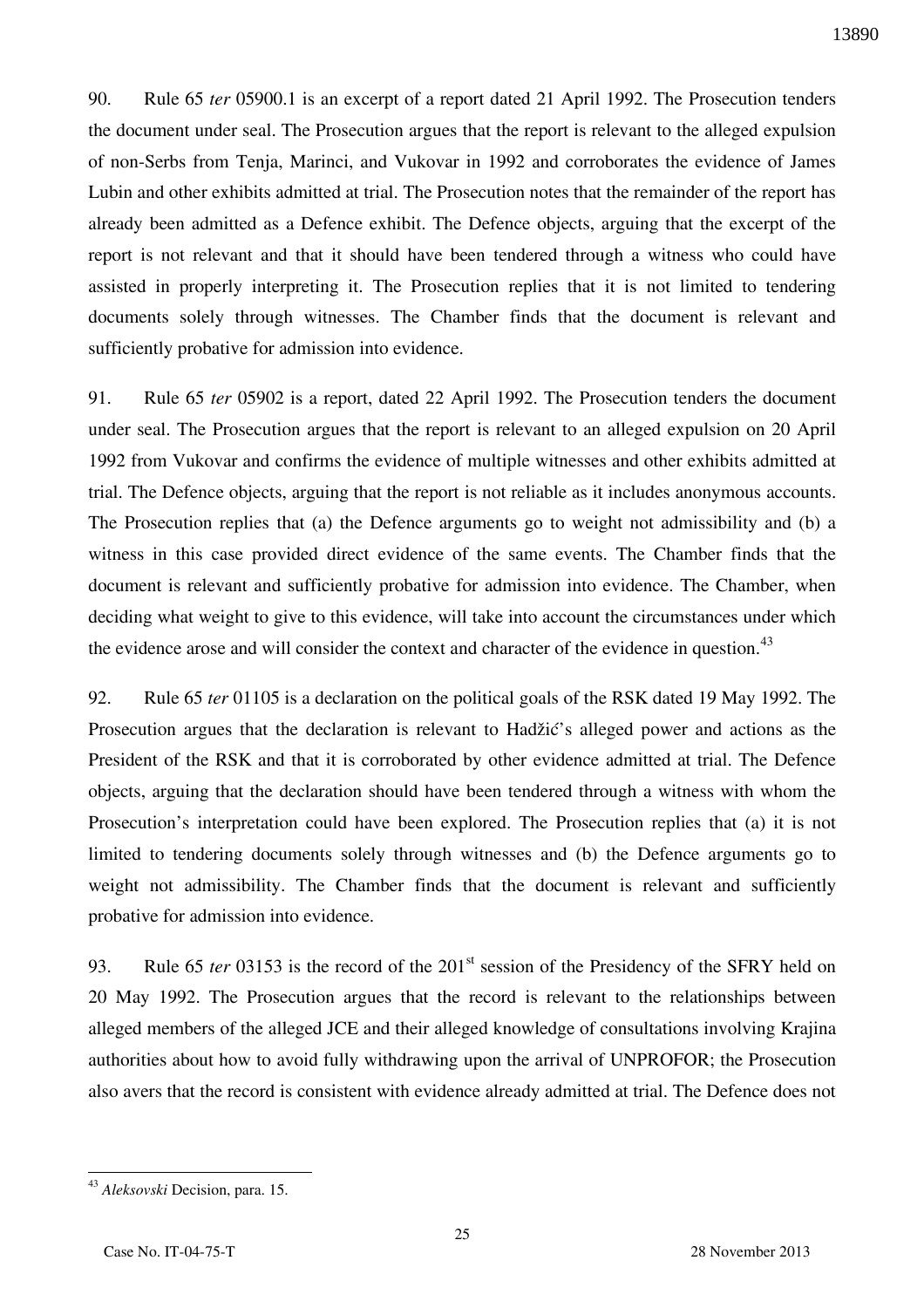object. The Chamber finds that the document is relevant and sufficiently probative for admission into evidence.

94. Rule 65 *ter* 01140 is a report prepared by the British section of the International Society for Human Rights, dated 29 May 1992. The Prosecution argues that the report is relevant to alleged forcible transfer and deportation in SBWS and the fact that the occurrence of such crimes was public knowledge; the Prosecution also avers that the document is supported by other evidence admitted at trial. The Defence objects, arguing that the report is not reliable because it contains double anonymous hearsay. The Prosecution replies that the Defence arguments go to weight not admissibility. The Chamber finds that, in the particular circumstances of this document, the document's probative value is substantially outweighed by the need to ensure a fair trial; it therefore will not be admitted into evidence.

95. Rule 65 *ter* 01142 is UN Security Council resolution 757 of 30 May 1992. The Prosecution argues that the resolution is relevant to Hadžić's alleged knowledge of the ongoing forcible transfer of the non-Serb population from the territory under his control. The Defence objects. The Prosecution replies that it is not limited to tendering documents solely through witnesses. The Chamber finds that the document is relevant and sufficiently probative for admission into evidence.

96. Rule 65 *ter* 05175 is an UNPROFOR message, dated 2 June 1992. The Prosecution argues that the message is relevant to alleged crimes committed against non-Serbs in Baranja and supports other evidence admitted at trial. The Defence objects, arguing that the message is not reliable or relevant and that it should have been tendered through a witness. The Prosecution replies that it is not limited to tendering documents solely through witnesses. The Chamber finds that the document is relevant and sufficiently probative for admission into evidence.

97. Rule 65 *ter* 05906 is a note on the security situation in Sector East, dated 26 May 1992. The Prosecution tenders the document under seal. The Prosecution argues that the note is relevant to the alleged discrimination and crimes against Hungarians and other non-Serbs in the Baranja Region and that it is consistent with other evidence admitted at trial. The Defence objects, arguing that the document is not reliable because it contains double anonymous hearsay in respect of some information. The Defence also notes that the Chamber denied admission of this note when it was tendered during the evidence of Jakub Bijak. The Prosecution replies that (a) it is not limited to tendering documents solely through witnesses and (b) it did not use the document with Bijak because the Defence had successfully challenged the use of similar documents with that witness. The Chamber notes that the Prosecution discussed this note with Bijak and requested its admission. The note was denied admission at that time because the witness had not relied on the document in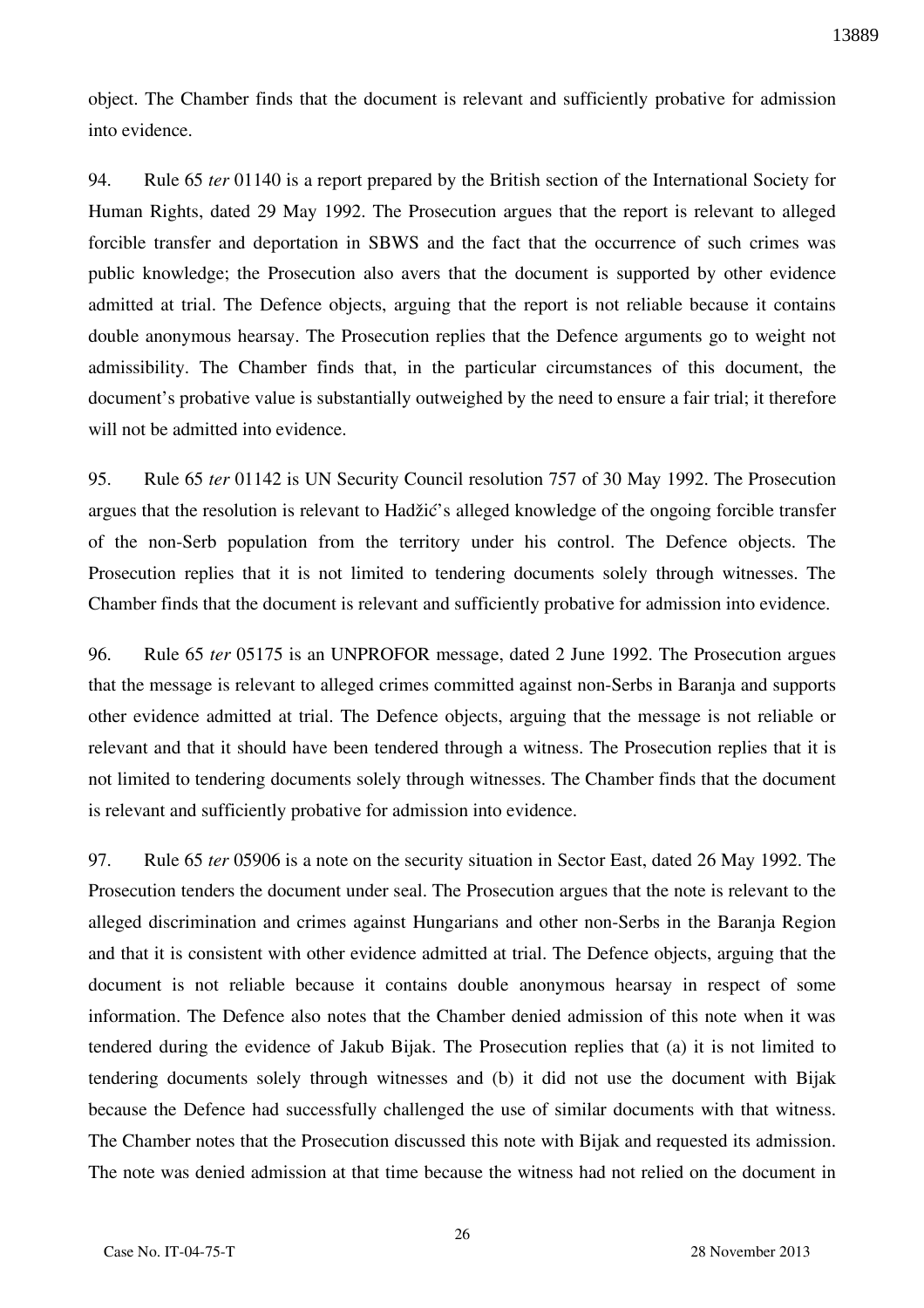his expert report.<sup>44</sup> This does not preclude admission into evidence from the bar table. The Chamber finds that the document is relevant and sufficiently probative for admission into evidence.

98. Rule 65 *ter* 05907 is a report on Sector East, dated 5 June 1992. The Prosecution has tendered the document under seal. The Prosecution argues that the document relates to the disappearance of Marija Senaši and the RSK authorities' alleged awareness of the crime committed against her. According to the Prosecution, the document further supports the evidence of GH-062 on this issue. The Defence does not object. The Chamber finds that the document is relevant and sufficiently probative for admission into evidence.

99. Rule 65 *ter* 05181 is an UNPROFOR letter dated 11 June 1992. The Prosecution argues that the document relates to the alleged expulsion of 22 persons from Tovarnik in May 1999 and corroborates other evidence identifying the perpetrators. The Defence objects, arguing that the document is not reliable as the information contained within it constitutes double hearsay. It argues that the Defence was deprived of an opportunity to test its reliability and that the admission of the document is inappropriate given the specific information about the affiliation of the perpetrators. The Prosecution replies that the Defence's arguments go to weight not admissibility. The Chamber finds that the document is relevant and sufficiently probative for admission into evidence. The Chamber, when deciding what weight to give to this evidence, will take into account the circumstances under which the evidence arose and will consider the context and character of the evidence in question.<sup>45</sup>

100. Rule 65 *ter* 03617 is an UNPROFOR situation report, dated 30 June 1992, on Sector South. The Prosecution argues that the document relates to the alleged commission of crimes against non-Serbs and the failure of the RSK authorities to take measures to prevent or punish these crimes. The Defence objects. The Prosecution replies that it is not limited to tendering documents solely through witnesses. The Chamber finds that the document is relevant and sufficiently probative for admission into evidence.

101. Rule 65 *ter* 06088 is a JNA report of the 1<sup>st</sup> Mechanised Corps about the removal of the population from the territory of the municipality of Vukovar of June 1992. The Prosecution argues that the document reports on the alleged organised expulsions of non-Serb families from Tovarnik and Mikluševci in May and June 1992 and shows that the SBWS government supported and helped the planned expulsions. The Defence objects, arguing that this document should have been tendered through a witness in order to assist the Chamber in determining its relevance and probative value,

 $\overline{a}$ <sup>44</sup> Jakub Bijak, 3 June 2013, T. 5256-5257.

<sup>45</sup> *Aleksovski* Decision, para. 15.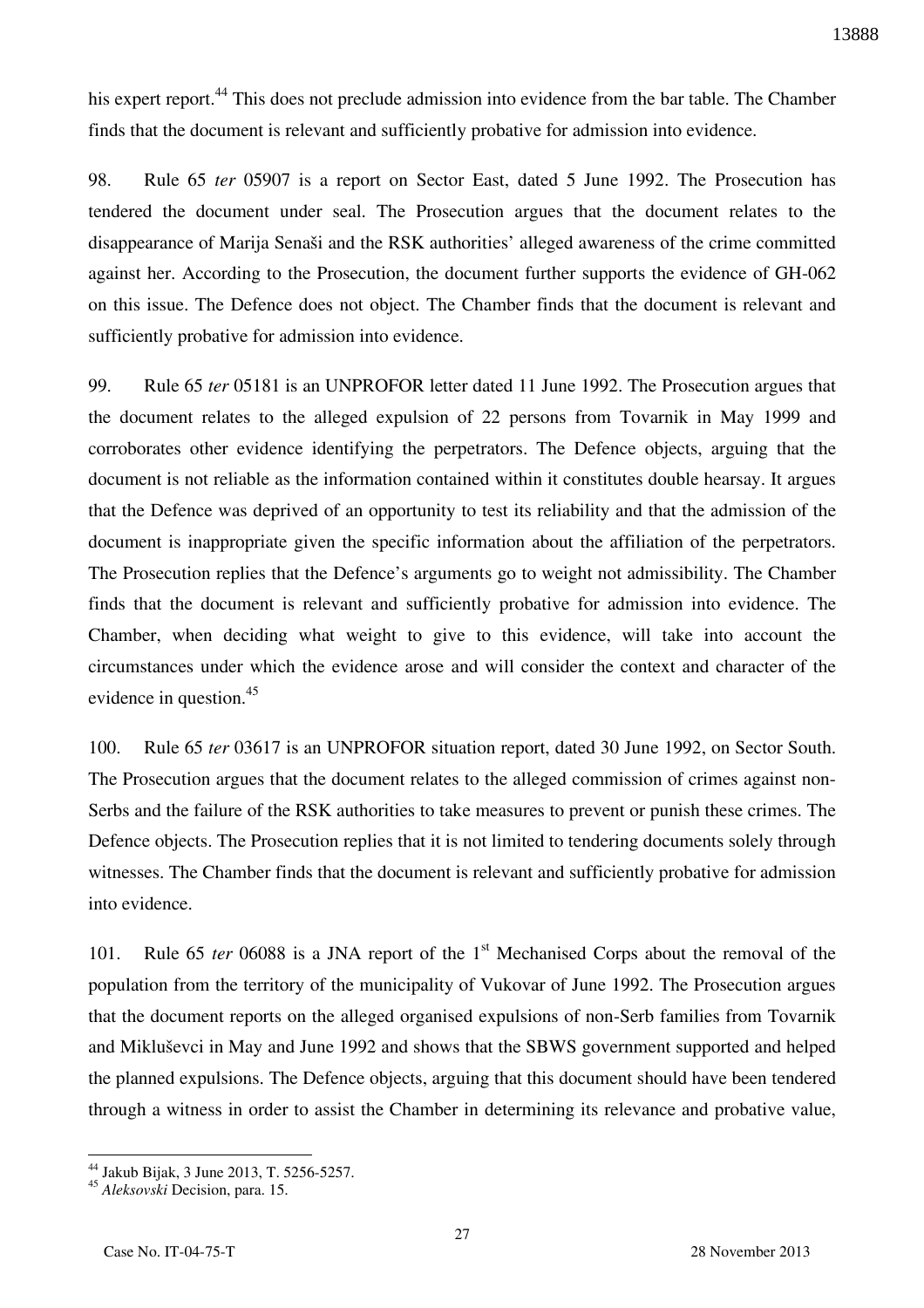especially given the highly incriminating interpretation placed on the document by the Prosecution. The Prosecution replies that it is not limited to tendering documents solely through witnesses. Moreover, it argues that it was unable to put the document to GH-168 following a Defence objection in court. The Chamber notes that the Prosecution sought to put the document in question to witness GH-168 in re-direct examination. At the time, the Chamber sustained the Defence objection.<sup>46</sup> However, this does not preclude admission from the bar table. The Chamber finds that the document is relevant and sufficiently probative for admission into evidence.

102. Rule 65 *ter* 01191.1 is a compilation of selected pages of stenographic transcript from the 2<sup>nd</sup> session of the Supreme Defence Council ("SDC") held on 8 and 10 July 1992. The Prosecution tenders this document under seal. The Prosecution argues that the document relates to Hadžić's alleged command and control and his powers as President of the RSK. It further submits that the document shows the views held by Slobodan Milošević with respect to Hadžić and his government. The Defence objects, arguing that the Prosecution should have tendered this document through a witness who could have contextualised the document. The Prosecution replies that it is not limited to tendering documents solely through witnesses. The Chamber finds that the document is relevant and sufficiently probative for admission into evidence.

103. Rule 65 *ter* 06403 contains the minutes of the negotiations of 22 and 23 July 1992 held at Subotica between representatives of the government of the Republic of Croatia, the JNA, and the ICRC. The Prosecution argues that the document is relevant to prisoners of war held in detention facilities in Serbia, the killings at Ovčara, and the SFRY leadership's alleged efforts to cover up crimes. The Defence objects. The Prosecution replies that it is not limited to tendering documents solely through witnesses. The Chamber finds that the document is relevant and sufficiently probative for admission into evidence.

104. Rule 65 *ter* 06400 contains the minutes of a meeting of the Joint Commission for Tracing Missing Persons in Budapest of 30 July 1992. The Prosecution argues that the document is relevant to prisoners of war held in detention facilities in Serbia, the killings at Ovčara, and the SFRY leadership's alleged efforts to cover up crimes by concealing the truth about missing non-Serb victims. The Defence does not object. The Chamber finds that the document is relevant and sufficiently probative for admission into evidence.

105. Rule 65 *ter* 01217 contains the minutes of a meeting of the *ad hoc* group on Vukovar of the Joint Commission for Tracing Missing Persons of 31 July 1992. The Prosecution argues that the document relates to the alleged cover-up efforts of the Serb authorities in relation to the killings at

 $\overline{a}$  $46$  Hearing, 11 September 2013, T. 8519-8522 (confidential).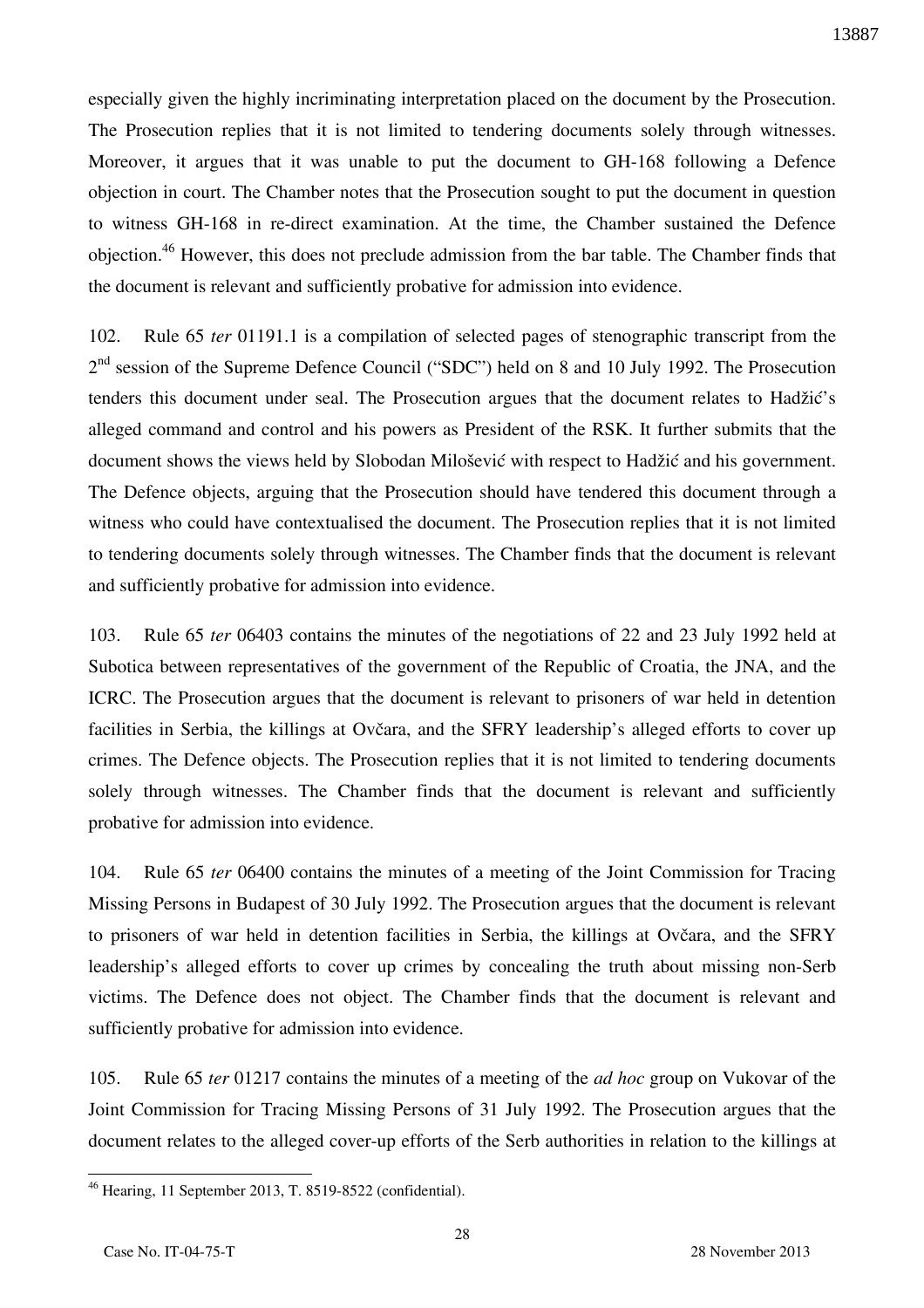Ovčara. It is submitted that this document shows that the JNA and the Serbian leadership were on notice about missing persons from Vukovar. The Defence does not object. The Chamber finds that the document is relevant and sufficiently probative for admission into evidence.

106. Rule 65 *ter* 01228 is a transcript of the tape recording of the 18<sup>th</sup> session of the National Assembly of the Republika Srpska ("RS") dated, 11 August 1992. The Prosecution argues that this document demonstrates Hadžić's contribution to the alleged JCE and his relationship with other members of the alleged JCE in addressing the Bosnian Serb Assembly about cooperation between the RSK and the RS. The Defence objects, arguing that the Prosecution should have tendered the document through a witness if it had wished to give the information contained within it such an incriminating connotation. The Prosecution replies that it is not limited to tendering documents solely through witnesses. The Chamber finds that the document is relevant and sufficiently probative for admission into evidence.

107. Rule 65 *ter* 01229 is a letter of the President of the municipality of Slunj to the RSK government of 11 August 1992. The Prosecution argues that this document, which states that 12,000 Croats have left the municipality of Slunj, relates to the alleged forcible transfer or deportation of non-Serbs from the territory of the RSK. The Defence objects, arguing that the Prosecution should have tendered the document through a witness if it had wished to give the information contained within it such an incriminating connotation. The Prosecution replies that it is not limited to tendering documents solely through witnesses. The Chamber notes that the document was previously put to Jakub Bijak in court, but that the Defence objection to this document being used with the witness was sustained.<sup>47</sup> As admission was denied on the basis that Bijak was not the appropriate witness to comment on the document, the Chamber considers that its earlier ruling did not deny the admissibility of the document *per se*. The Chamber finds that the document is relevant and sufficiently probative for admission into evidence.

108. Rule 65 *ter* 05959 is an UNPROFOR memorandum from the acting Civil Affairs Coordinator Mohamed Abdul-Aziz of Sector East sent to Cedric Thornberry on 12 August 1992. The Prosecution argues that the document relates to crimes and acts of discriminatory measures that were committed, in particular against the non-Serb population, in Sector East in August 1992 and the failure of the police to investigate. The Defence objects, arguing that the document was authored by a witness in the trial and should have been explored with him in court. It further submits that the witness did not author many such documents and none with such level of detail. The Prosecution replies that the document was not authored by a witness in this case. The Chamber

<sup>47</sup> Jakub Bijak, 3 June 2013, T. 5273-5276.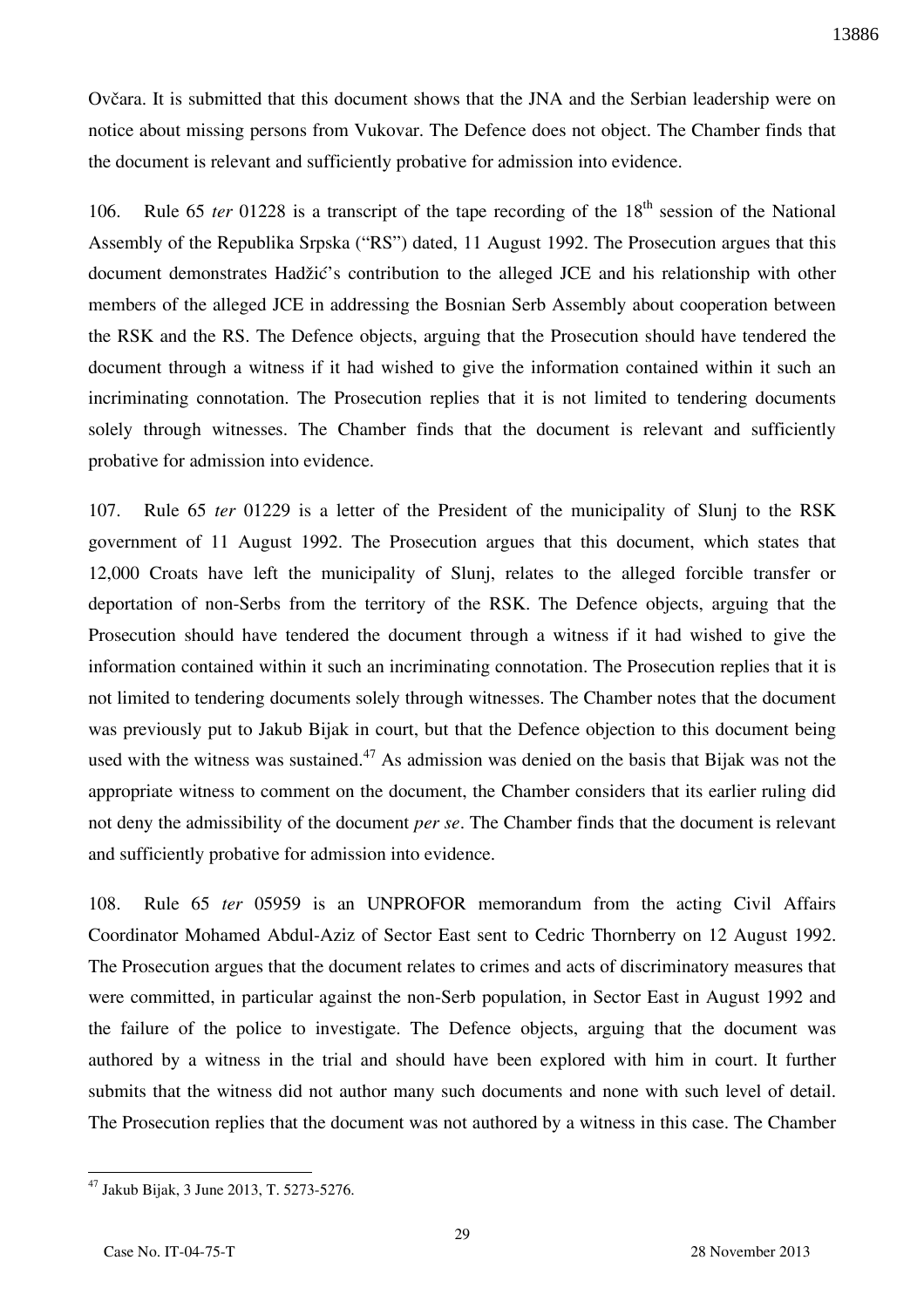agrees with the Prosecution that the author of the document, Mohamed Abdul-Aziz, has not appeared as a witness in this case and rejects the argument of the Defence. The Chamber finds that the document is relevant and sufficiently probative for admission into evidence.

109. Rule 65 *ter* 05224 is a document setting out media reports from *Tanjug* press of 17 August 1992. The Prosecution argues that the document relates to the alleged policies of the RSK government to prevent persons in Croatia from returning to their homes. The Defence objects, arguing that the document lacks reliability by virtue of being a transcription of media reports. The Prosecution replies that media articles may be tendered from the bar table. The Chamber considers that the document is not sufficiently reliable and therefore lacks sufficient probative value for admission into evidence.

110. Rule 65 *ter* 05247 is an UNPROFOR diagram setting out the regional police forces in the Baranja and Beli Manastir region, dated 11 September 1992. The Prosecution argues that it relates to the capacity of the relevant organs of the RSK government to monitor the commission of crimes in their territory in 1992. The Defence objects, arguing that (a) the document appears to be an annex of a larger document that would have indicated its authorship and (b) its authorship thus cannot be verified. The Prosecution replies that the document was obtained from the UN in its present form and not as part of a larger document. The Chamber finds that the document is relevant and sufficiently probative for admission into evidence.

111. Rule 65 *ter* 01263 is a note to Stojan Španović on the transfer of funds from the FRY to the RSK of 16 September 1992. The Prosecution argues that the document relates to the relationship between the alleged JCE institutions and the assistance Serbia provided through veiled transfers of money. The Defence objects, questioning the meaning of the term "JCE institutions". The Prosecution replies that the "JCE institutions" are defined in the Indictment and its Pre-Trial Brief. The Chamber finds that the document is relevant and sufficiently probative for admission into evidence.

112. Rule 65 *ter* 01265 is an UNPROFOR cable, dated 18 September 1992. The Prosecution argues that the report relates to Hadžić's powers as RSK President and the RSK government's alleged failure to fulfil its international obligations under the Vance Plan. The Defence objects, arguing that the document should have been tendered through a witness. The Prosecution replies that it is not limited to tendering documents solely through witnesses. The Chamber finds that the document is relevant and sufficiently probative for admission into evidence.

113. Rule 65 *ter* 03050 is purportedly an UNPROFOR weekly situation report dated 24 September 1992. The Prosecution argues that the document is an UNPROFOR weekly situation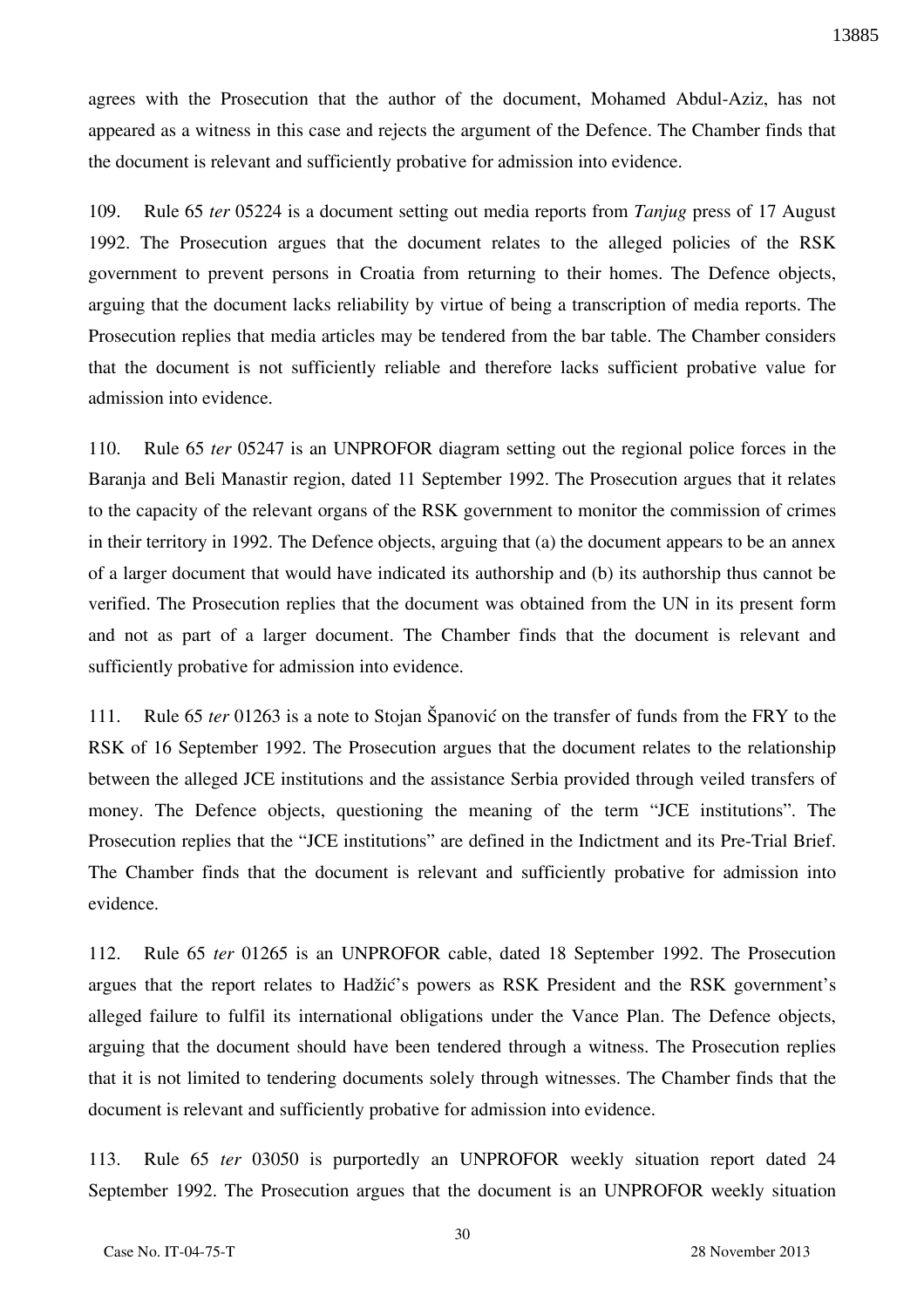report of 24 September 1992 that relates to the expulsion of non-Serbs from the territory of the RSK and the alleged RSK's deliberate delay in disarmament. The Defence objects, arguing that the document lacks authenticity. The Prosecution replies that the document bears identifying information and that it forms part of a larger range of documents previously admitted that were signed by a senior military officer. The Chamber agrees with the Defence. The report does not display the same indicia found on other UN documents, and in particular other weekly situation reports, which have been admitted before this Chamber. It thus finds that the document is not sufficiently reliable and therefore lacks sufficient probative value for admission into evidence.

114. Rule 65 *ter* 01284 is a newspaper article published by *Vreme* on 28 September 1992. The Prosecution argues that the article relates to Hadžić's alleged state of mind during the period relevant to the Indictment and the relationship he allegedly shared with other members of the alleged JCE. The Defence objects, arguing that (a) media articles are not sufficiently reliable; (b) if the Prosecution wished to impose such an incriminating connotation on the article, it should have tendered the document through a witness; and (c) no translation has been uploaded to eCourt. In its Reply, the Prosecution makes further submissions on the document's relevance. The Chamber notes that a translation is uploaded to eCourt; nevertheless, the Chamber finds that the document is not sufficiently reliable and therefore lacks sufficient probative value for admission into evidence.

115. Rule 65 *ter* 01292 is a list of 137 RSK MUP personnel who completed a training course between 22 February 1992 and 22 August 1992 at the Belgrade Police Academy, dated 30 September 1992. The Prosecution argues that the document shows that the RSK received support from the Republic of Serbia. The Defence does not object. The Chamber finds that the document is relevant and sufficiently probative for admission into evidence.

116. Rule 65 *ter* 05263 is a document that summarises media reports of 30 September 1992. The Prosecution argues that the document relates to the opposition of the RSK government to Croats "resuming their lives" in Serb-held territory in the autumn of 1992. The Defence objects, arguing that the document (a) lacks reliability by virtue of being a transcription of media reports, (b) should have been tendered through a witness, and (c) is cumulative of other more direct information. The Prosecution replies that (a) the Defence arguments go to weight not admissibility, (b) the Prosecution is not limited to tendering documents solely through witnesses, and (c) media articles may be tendered from the bar table. The Chamber finds that the document is not sufficiently reliable and therefore lacks sufficient probative value for admission into evidence.

117. Rule 65 *ter* 01302 is a newspaper article published by *Vreme* on 5 October 1992. The Prosecution argues that the newspaper article reports on "Goran Hadžić's hostile views" towards SFRY Prime Minister Milan Panić and Hadžić's "belligerent standpoint." It further avers that the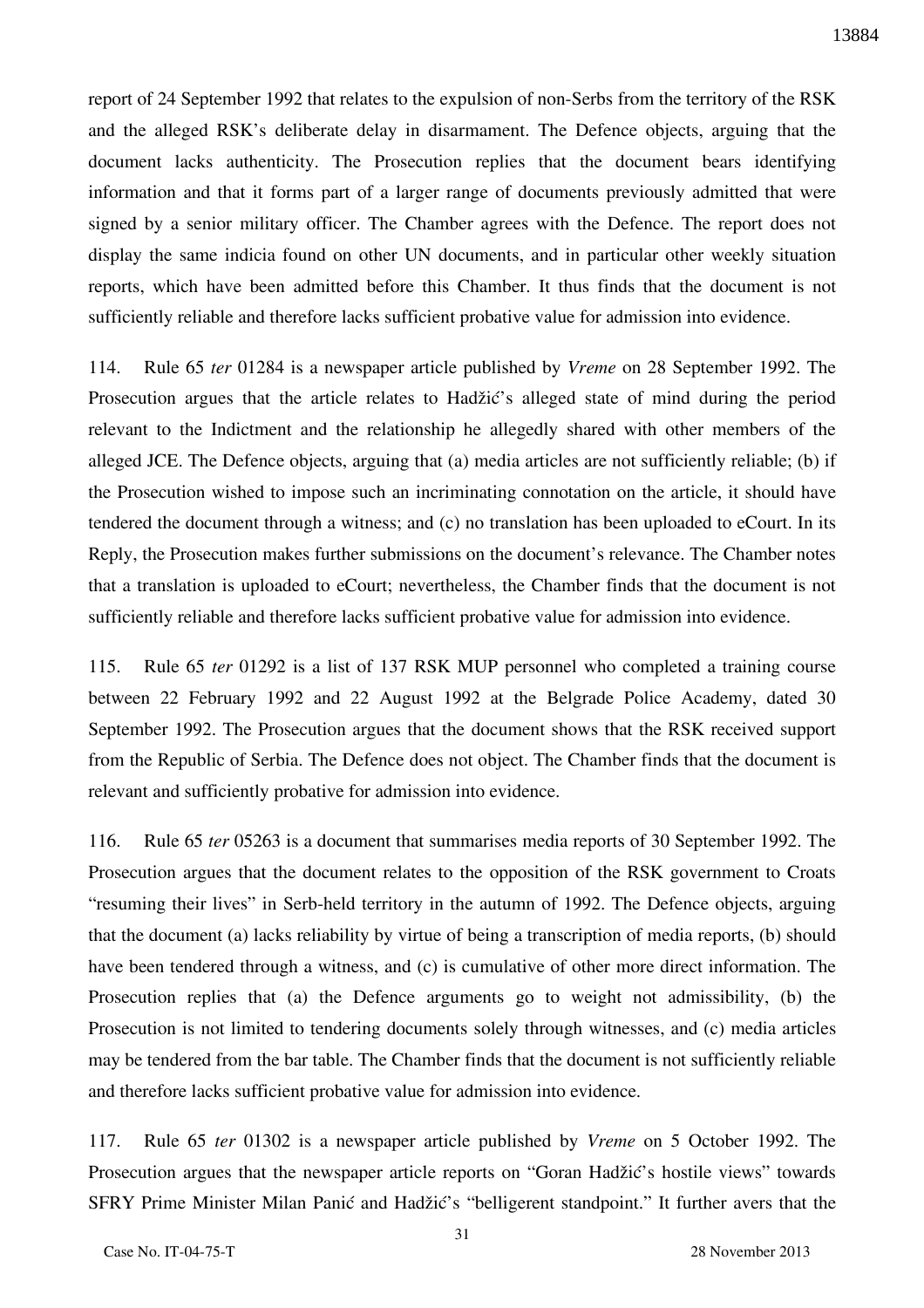article corroborates testimony of GH-026 and exhibit P2947. The Defence objects, arguing that in the absence of information as to the authorship of the newspaper article, it lacks reliability. Moreover, the Defence submits that the available indicia of reliability are outweighed by the prejudicial effect of the document as the Defence was deprived of an opportunity to test or challenge it. The Prosecution replies that (a) the Defence arguments go to weight not admissibility and (b) media articles may be tendered from the bar table. The Chamber finds that the document's probative value is substantially outweighed by the need to ensure a fair trial; it therefore will not be admitted into evidence.

118. Rule 65 *ter* 01327 is a letter from Milan Ilić of the Regional Council to Larry Moore regarding an UNPROFOR request to conduct exhumations, dated 28 October 1992. The Prosecution argues that the document relates to the alleged cover-up of the killings at Ovčara and the delays in allowing access to the mass grave to international monitors. The Defence objects, arguing that the document should have been tendered through a witness if the Prosecution wished to place such an incriminating connotation on the document. The Prosecution replies that it is not limited to tendering documents solely through witnesses. The Chamber finds that the document is relevant and sufficiently probative for admission into evidence.

119. Rule 65 *ter* 01353 is an UNPROFOR coded cable of 9 November 1992. The Prosecution argues that the document relates to the alleged failure of the RSK authorities to abide by the principles of the Vance Plan by *inter alia* strengthening its special police force and the alleged ongoing persecution of non-Serbs. The Defence objects, arguing that it was incumbent upon the Prosecution to elicit testimonial commentary about this comprehensive document with a witness in court, specifically because the document contains many subjective opinions and comments rather than facts. The Prosecution replies that it is not limited to tendering documents solely through witnesses. Moreover, the Prosecution argues that the topics covered in the document relate to topics covered in previously admitted, related exhibits. Recalling that it is the province of the Trial Chamber to draw ultimate conclusions from the evidence adduced during the trial, the Chamber finds that the document is relevant and sufficiently probative for admission into evidence. The Chamber, when deciding what weight to give to this evidence, will take into account the circumstances under which the evidence arose and will consider the context and character of the evidence in question.<sup>48</sup>

120. Rule 65 *ter* 01390 is a stenographic transcript of the 6<sup>th</sup> session of the SDC of 9 December 1992. The Prosecution tenders this document under seal. The Prosecution argues that the transcript

<sup>48</sup> *Aleksovski* Decision, para. 15.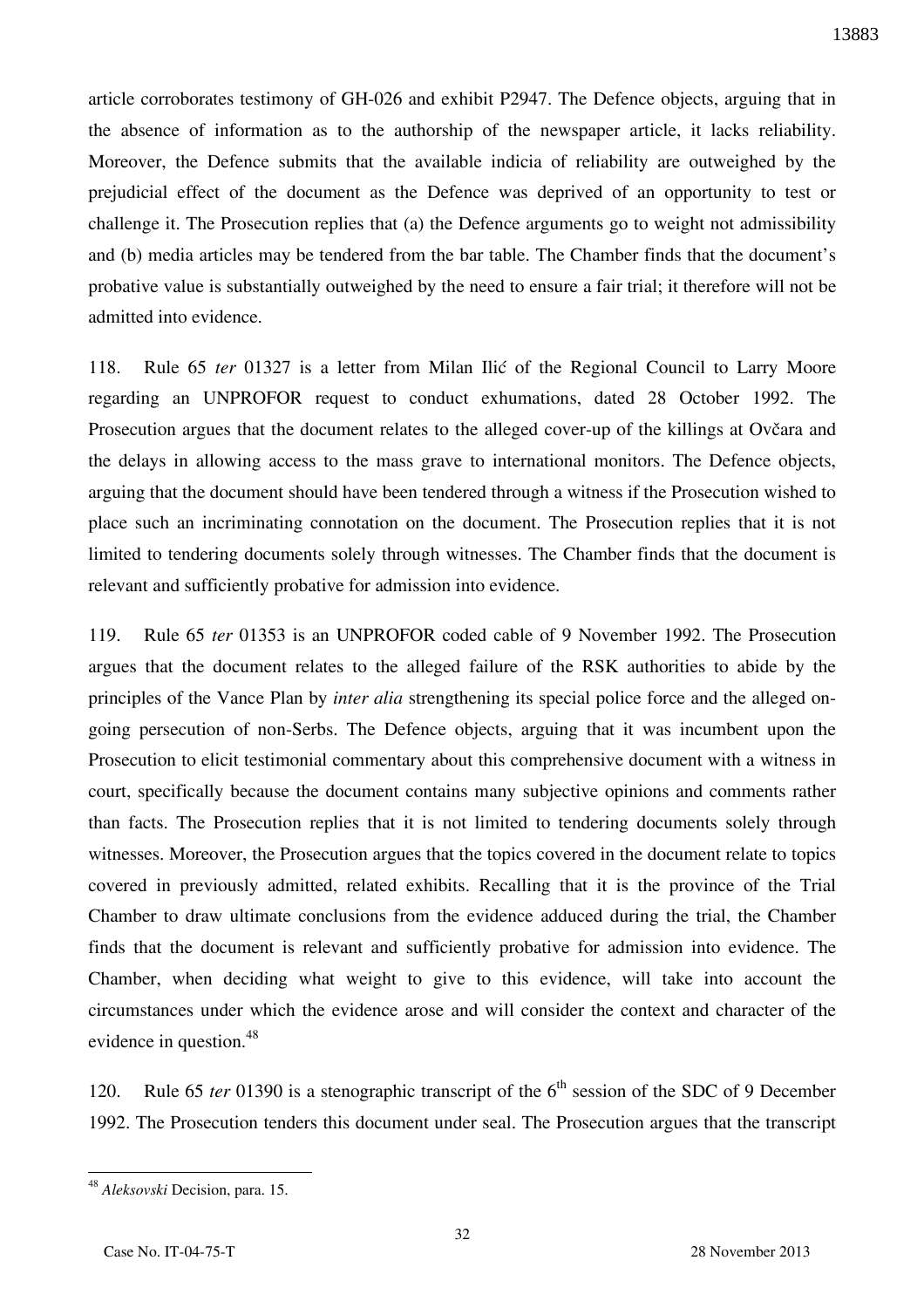relates to the relationship between the alleged "JCE institutions" and other issues relevant to the Indictment. The Defence objects, arguing that the document is not relevant and that it should have been introduced through a witness in order to ascertain its reliability. The Prosecution replies that it is not limited to tendering documents solely through witnesses. The Chamber finds that the document is relevant and sufficiently probative for admission into evidence.

121. Rule 65 *ter* 05308 is an UNPROFOR facsimile of 15 December 1992 regarding UNPROFOR's monitoring of the local justice system. The Prosecution argues that the document relates to the alleged failure to punish crimes committed against non-Serbs and the alleged environment of impunity in the UN Protected Areas ("UNPAs"). The Defence objects. The Prosecution replies that it is not limited to tendering documents solely through witnesses. The Chamber finds that the document is relevant and sufficiently probative for admission into evidence.

122. Rule 65 *ter* 01394 is a report of Special Rapporteur Bacre Ndiaye on the situation of human rights in the territory of the former Yugoslavia, dated 20 December 1992, dealing with alleged expulsions and extra-judicial killings. The Prosecution argues that the document relates to Hadžić's alleged authority, the discovery of mass graves, and alleged ethnic cleansing being carried out by Serb Forces in Sector East. The Defence objects, arguing that the report offers conclusions upon material not before the Chamber and is inadmissible as evidence. It is further submitted that the Prosecution should have tendered the report through a witness and that the incriminating purpose is disproportionate to the probative value of the document. The Prosecution replies that it is not limited to tendering documents solely through witnesses and that the document was produced by a highly reputable source, describes the methodology used to compile the report, and clearly distinguishes allegations from the Special Rapporteur's observations. In the Prosecution's submission, the Defence's arguments go to weight not admissibility. The Chamber observes that the report has no cover page and bears no letter head, stamp, or signature. The Chamber finds that the document is not sufficiently reliable and therefore lacks sufficient probative value for admission into evidence.

123. Rule 65 *ter* 02538.1 is a decision of the Municipal Court of Vukovar, issued on 21 December 1992. The Prosecution submits that the document relates to alleged persecution, cruel treatment, torture, and inhumane acts of imprisoned persons at Sremska Mitrovica prison. The Defence objects, arguing that a judicial ruling from a Croatian court is inadmissible as evidence. The Prosecution replies that an objection to the mere fact that the document originates from Croatian sources cannot be sustained and that judicial rulings from Croatian courts have previously been accepted as evidence before the Tribunal. The Chamber finds that the document is relevant and sufficiently probative for admission into evidence.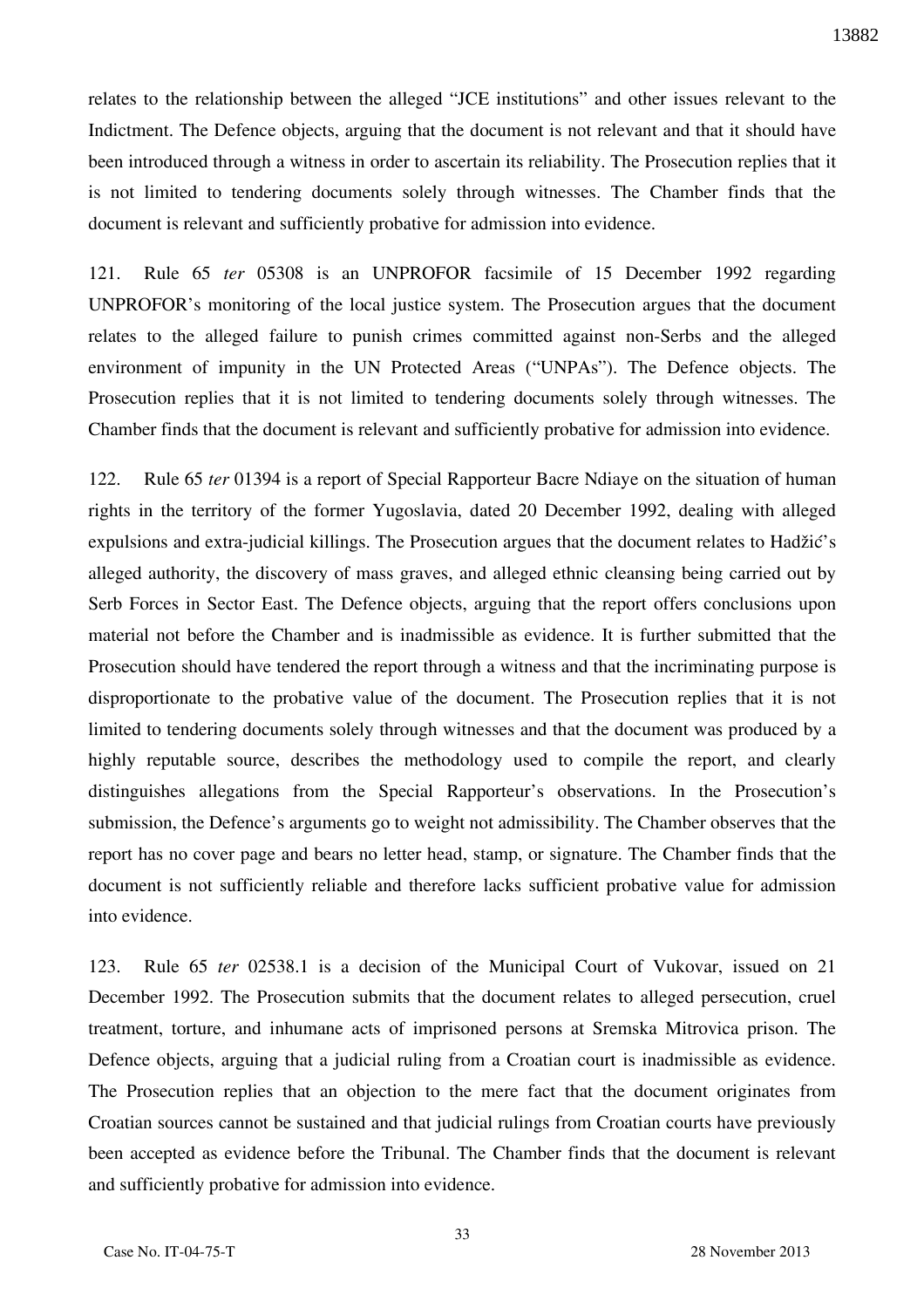124. Rule 65 *ter* 01395 is a letter from Hadžić to Slobodan Milošević of 23 December 1992, wherein the former congratulates the latter on his re-election. The Prosecution argues that the document is relevant to the relationship between the members of the alleged JCE. The Defence objects, arguing that the Prosecution misquotes the document in its submissions. The Prosecution replies with a correction to its quotation from the document. The Chamber finds that the document is relevant and sufficiently probative for admission into evidence.

125. Rule 65 *ter* 05310 is an UNPROFOR briefing report regarding Erdut, dated 23 December 1992. The Prosecution argues that the document relates to the alleged perpetration of crimes in the UNPAs, including expulsions, bombings, and persecutions, and further describes the alleged noncompliance of the RSK government with the Vance Plan. The Defence objects, arguing that the document lacks reliability and should have been explored with and tendered through a witness. The Prosecution replies that it is not limited to tendering documents solely through witnesses. The Chamber finds that the document is relevant and sufficiently probative for admission into evidence.

126. Rule 65 *ter* 03058 is an UNPROFOR weekly situation report of 6 January 1993. The Prosecution argues that the report relates to violations of the Vance Plan and reports on the alleged persecution of Croats. It furthermore argues that the report describes suspected movements between personnel between the RSK and the RS. The Defence objects, arguing that the report lacks reliability and that the document should have been tendered through a witness. The Prosecution replies that it is not limited to tendering documents solely through witnesses. The Chamber finds that the document is relevant and sufficiently probative for admission into evidence.

127. Rule 65 *ter* 01415 is a transcript of the enlarged session of the SFRY Council for Coordinating Stands of State Policy. The Prosecution argues that the document is relevant to the relationship between members of the alleged JCE. In the Prosecution's submission, the statements made at the meeting—attended by representatives of Serbia, the SFRY, the JNA, the RSK, and the RS—display solidarity regarding a unified Serbia, including the RSK and RS. The Defence objects, arguing that the document is irrelevant to Hadžić's alleged criminal responsibility. Moreover, the Defence argues that the Prosecution should have tendered the document through a witness, had it wished to place such an incriminating connotation on it. The Prosecution replies that the Defence's arguments go to weight not admissibility. The Chamber finds that the document is relevant and sufficiently probative for admission into evidence. Rule 65 *ter* 01416 is a continuation of Rule 65 *ter* 01415 and for the same reasons will also be admitted into evidence.

128. Rule 65 *ter* 01423 is a report written by Physicians for Human Rights on the preliminary site exploration of a mass grave found at Ovčara, dated 19 January 1993. The Prosecution argues that the report is relevant to Hadžić and the RSK government's alleged knowledge of a serious crime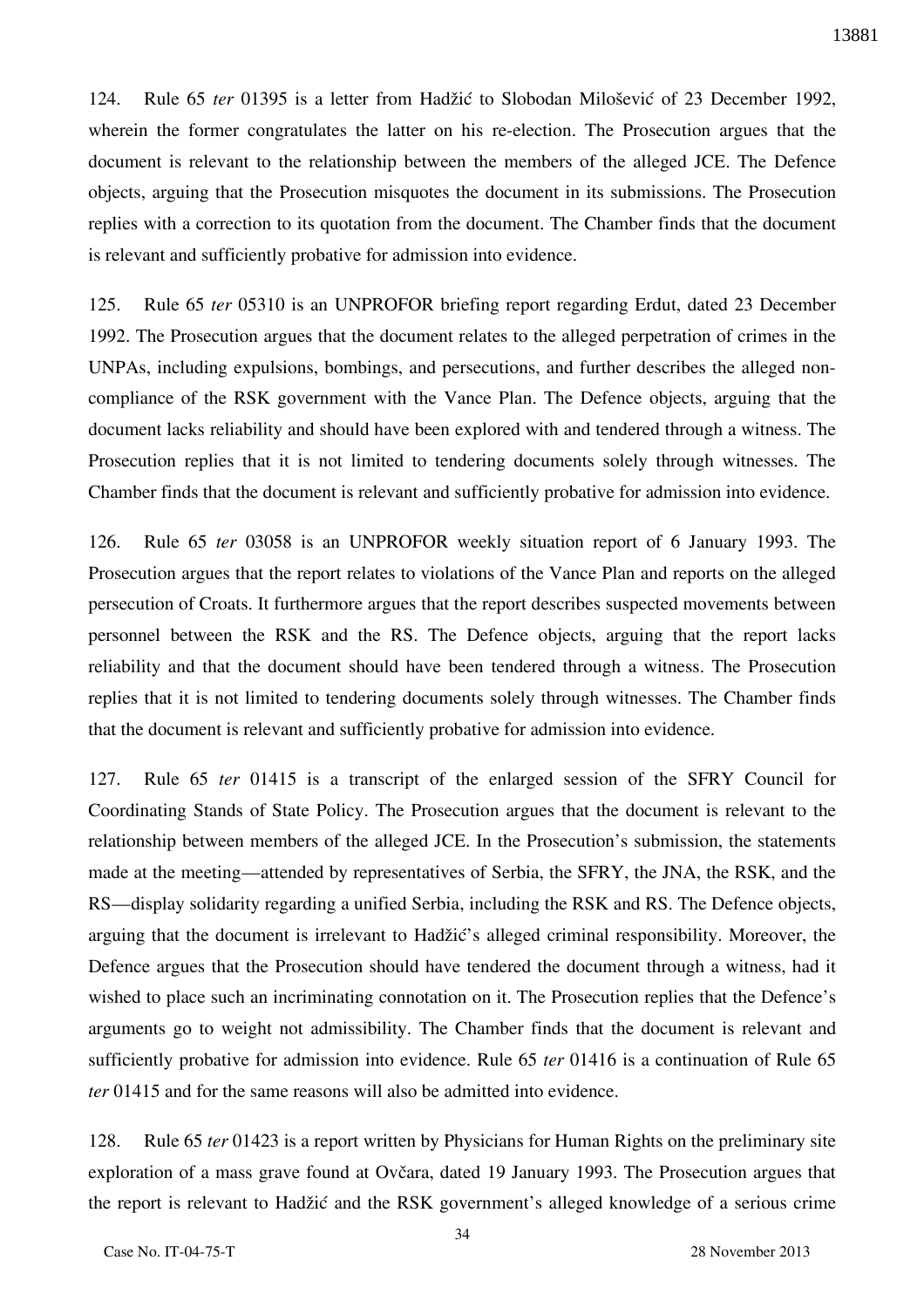having been committed on its territory; according to the Prosecution, the report was given to the Joint Commission for Tracing Missing Persons, and Croatian and Serbian authorities were therefore aware of the conclusion that a mass grave containing 200 bodies of patients allegedly taken from Vukovar Hospital on 20 November 1991 existed in Ovčara. The Defence objects, arguing that the document should have been tendered through a witness. The Prosecution replies that it is not limited to tendering documents solely through witnesses. The Chamber finds that the document is relevant and sufficiently probative for admission into evidence.

129. Rule 65 *ter* 01455 is an *FBIS* news article, entitled "Serb Krajina President: Counteroffensive Ready", published by *Tanjug* on 27 January 1993. The Prosecution argues that this article demonstrates Hadžić's alleged powers as RSK President and his control and involvement in military situations because it shows that Hadžić was in a command position with knowledge of the situation on the ground. The Defence objects, arguing that this article does not have sufficient indicia of reliability for admission and that the article is tendered for the directly incriminating purpose of establishing Hadžić's "powers". Additionally, the Defence notes that *FBIS* media reports are not the media reports as they appeared in the press, but rather reports that have been translated and transcribed by a media-monitoring organisation. The Prosecution replies that media articles may be tendered from the bar table. The Chamber finds that the document is not sufficiently reliable and therefore lacks sufficient probative value for admission into evidence.

130. Rule 65 *ter* 05910 is a report for Sector East, dated 28 January 1993. The Prosecution tenders the document under seal. The Prosecution argues that the report is relevant to ethnic cleansing in Sector East. The Defence objects, arguing that the report was not put to a witness whose testimony could have assisted the Chamber in determining the relevance of the document. The Defence also argues that the report is not reliable due to a lack of transparency: the report relies extensively on testimonial evidence, rather than direct observation of events, and is extensively based on media reports that would, themselves, not be admissible. The Prosecution replies that the objection is misleading as nothing in the document suggests that the report was "extensively based on media reports" as asserted by the Defence. Additionally, the Prosecution replies that the contents of the report were corroborated by UN personnel who were present in Sector East, who appeared as witnesses in the trial. The Chamber notes that the report appears to be a compilation of answers to a number of questions, but only the answers are given in the report; it is therefore difficult to determine what has been asked. Additionally, the answers provided are of a broad nature with no reference to locations or dates. The Chamber finds that the document is not sufficiently reliable and therefore lacks sufficient probative value for admission into evidence.

35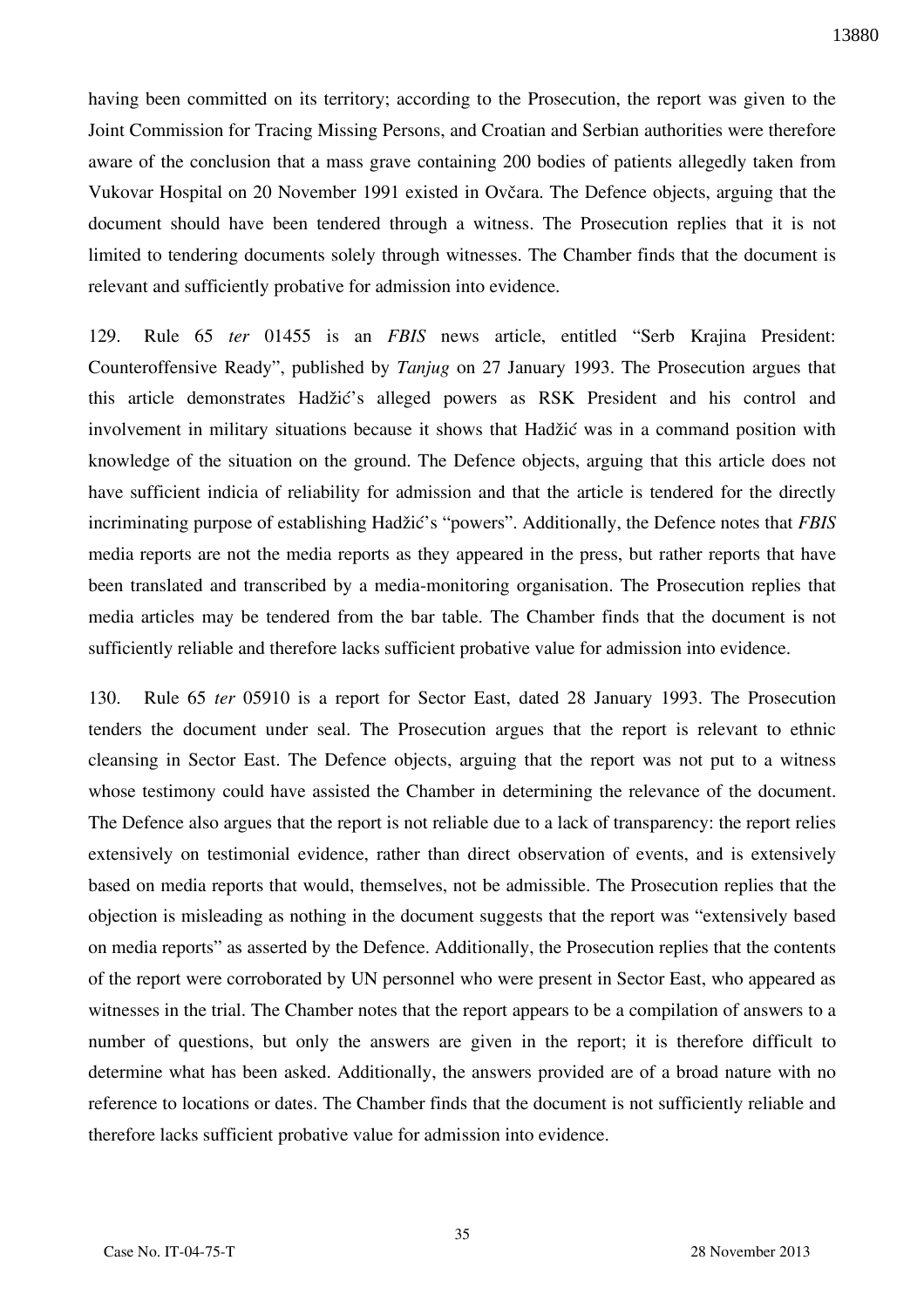131. Rule 65 *ter* 05328 is an UNPROFOR message, dated 6 February 1993, regarding the situation in the RSK and a report of how RSK officials would not travel to negotiations at UNHQ in New York. The Prosecution argues that this document relates to the close relationship and cooperation between Slobodan Milošević and Hadžić. The Defence objects. The Prosecution replies that it is not limited to tendering documents solely through witnesses. The Chamber finds that the document is relevant and sufficiently probative for admission into evidence. The Chamber, when deciding what weight to give to this evidence, will take into account the circumstances under which the evidence arose and will consider the context and character of the evidence in question.<sup>49</sup>

132. Rule 65 *ter* 01479 is a UN Economic and Social Council report on the situation of human rights in the territory of the former Yugoslavia submitted by the Special Rapporteur of the Commission on Human Rights, dated 10 February 1993. The Prosecution argues that this report relates to the alleged forcible transfer and deportation of non-Serbs from the RSK. The Prosecution also alleges that Hadžić would have known about the international condemnation by the UN of the expulsions taking place in the RSK. The Defence objects, arguing that the report makes wideranging conclusions, many of which concern the ultimate legal and factual issues to be determined by the Chamber based on the evidence before it. The Prosecution replies that the Defence arguments go to weight. Recalling that it is the province of the Trial Chamber to draw ultimate conclusions from the evidence adduced during the trial, the Chamber finds that the document is relevant and sufficiently probative for admission into evidence.

133. Rule 65 *ter* 05331 is an UNPROFOR facsimile, dated 10 February 1993, purporting to summarise two media articles on the mobilisation of RSK youth of draft age into the army. The Prosecution argues that this document relates to military support between the FRY and the RSK. The Defence objects, arguing that this document does not have sufficient indicia of reliability for admission, especially because the document is tendered for the directly incriminating purpose of establishing the ostensibly criminal policies of the RSK government. The Prosecution replies that media articles may be tendered from the bar table. The Chamber finds that the document is not sufficiently reliable and therefore lacks sufficient probative value for admission into evidence.

134. Rule 65 *ter* 05334 is an UNPROFOR facsimile, dated 11 February 1993, attaching a letter from Hadžić in which he accepts an invitation for an RSK delegation to meet with Lord David Owen and Cyrus Vance in New York. The Prosecution argues that this document relates to the powers of Hadžić as President of the RSK and Supreme Commander of the Army of SAO Krajina ("SVK"). The Defence objects, arguing that the document should have been tendered through a

<sup>49</sup> *Aleksovski* Decision, para. 15.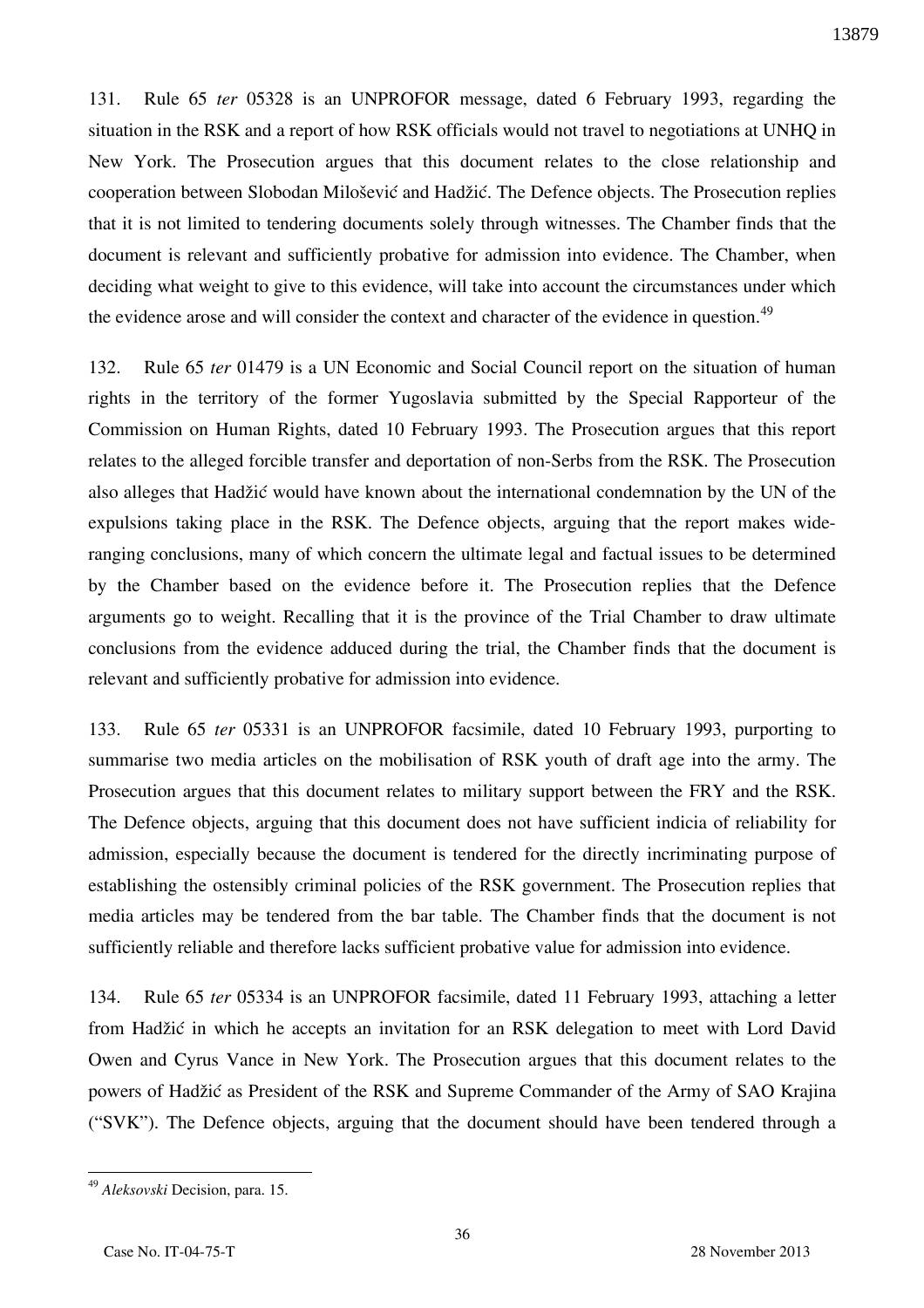witness, especially considering the incriminating connotation provided by the Prosecution. The Prosecution replies that it is not limited to tendering documents solely through witnesses. The Chamber finds the document is relevant and sufficiently probative for admission into evidence.

135. Rule 65 *ter* 05335 is an UNPROFOR "note to file", dated 11 February 1993, regarding a telephone report on Sector South and consultations with Knin authorities. The Prosecution argues that this document relates to the alleged authority of Hadžić in the RSK. The Defence objects, arguing that the document should have been tendered through a witness, especially considering the incriminating connotation provided by the Prosecution. The Prosecution replies that it is not limited to tendering documents solely through witnesses. The Chamber finds the document is relevant and sufficiently probative for admission into evidence. The Chamber, when deciding what weight to give to this evidence, will take into account the circumstances under which the evidence arose and will consider the context and character of the evidence in question.<sup>50</sup>

136. Rule 65 *ter* 05338 is an UNPROFOR facsimile, dated 25 February 1993, containing summaries of Belgrade press coverage on developments within the Knin leadership prior to and following their participation in the New York talks. The Prosecution argues that this document relates to Hadžić's role in international negotiations and his relationship with Arkan. The Prosecution further submits that this document provides background on the events described in P2989. The Defence objects, arguing that there is no confirmation that the UNPROFOR summaries of the media articles are accurate and that there is no source whose reliability can be checked or challenged. The Defence further argues that the absence of any indication of a source renders the information at least double anonymous hearsay and of too low a probative value in relation to the pejorative and specific nature of the information tendered. The Prosecution replies that the Defence ignored the cover memorandum and two-page report preceding the attached newspaper articles and that media articles may be tendered from the bar table. The Chamber notes that the facsimile primarily consists of summaries of media articles. The Chamber finds that the document's probative value is substantially outweighed by the need to ensure a fair trial; it therefore will not be admitted into evidence.

137. Rule 65 *ter* 01526 is an intelligence and security report from the 39<sup>th</sup> Corps Command to the RSK Army Main Staff in Knin, dated 2 March 1993. The Prosecution argues that this report is relevant to the alleged relationship shared by Hadžić and alleged JCE institutions and shows the alleged links between Hadžić and paramilitary groups operating in the RSK. The Defence objects, arguing that the Prosecution appears to be tendering the document for the truth of its contents, but a

<sup>50</sup> *Aleksovski* Decision, para. 15.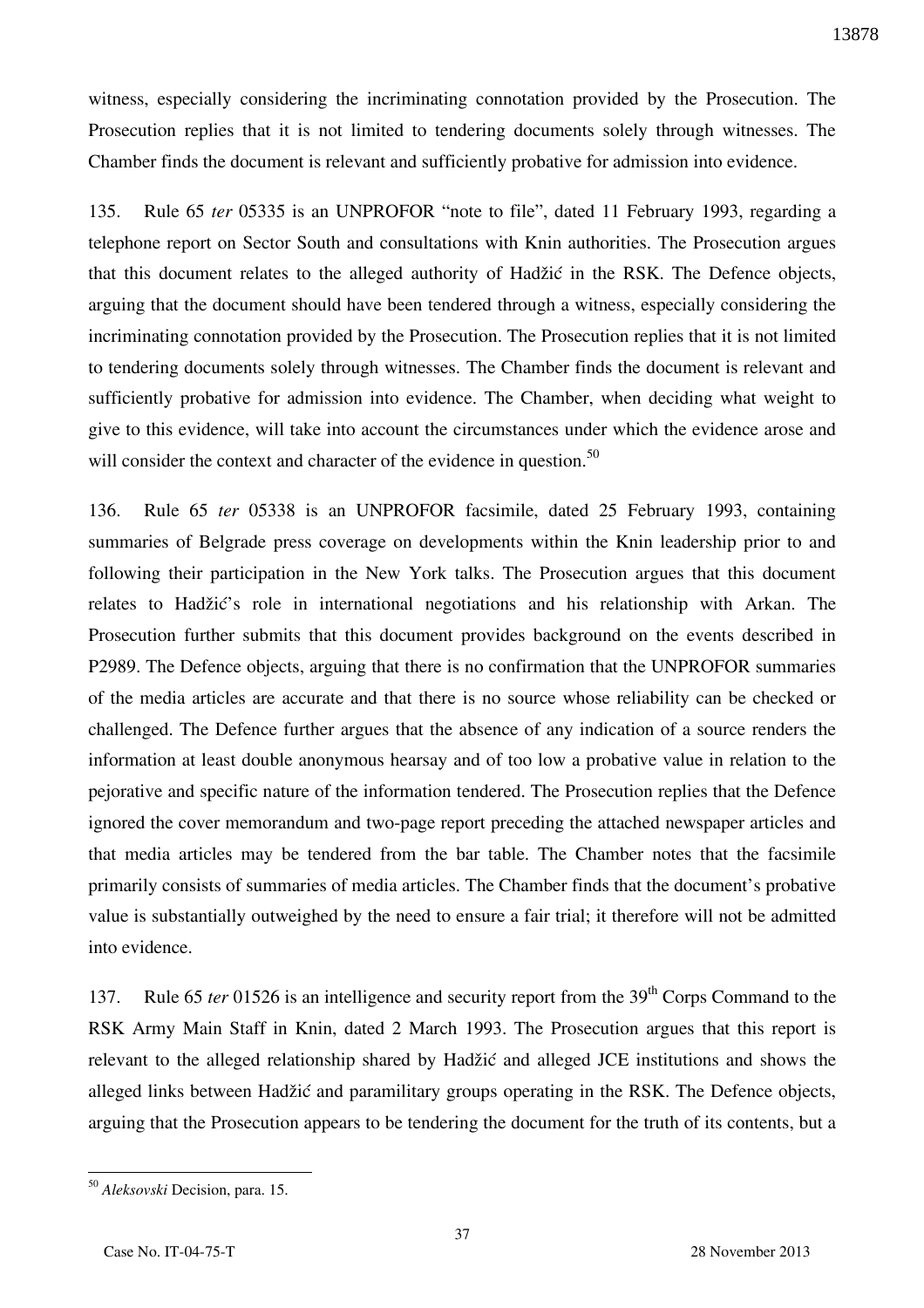review of the document as a whole strongly suggests a propaganda exercise; therefore, in the view of the Defence, the document is not sufficiently reliable for admission. The Prosecution replies that nothing in the report suggests its intended purpose was propaganda and that the Defence arguments go to weight not admissibility. The Chamber finds that the document is relevant and sufficiently probative for admission into evidence.

138. Rule 65 *ter* 01561 is an UNPROFOR cable, dated 25 March 1993, regarding a meeting with Slobodan Milošević. The Prosecution argues that this document relates to Hadžić's alleged powers and *de facto* control over units on the territory of the RSK. The Defence objects, arguing that there is a reliability issue in relation to the specific purpose of admission proferred by the Prosecution: it is not clear whether it was Hadžić who exercised the "fairly" effective control referred to by Milošević, and the context of Milošević's statement is not clear. The Prosecution replies that the Defence arguments go to weight not admissibility. The Chamber finds that the document is relevant and sufficiently probative for admission into evidence.

139. Rule 65 *ter* 01580 is a document containing various items of legislation from the RSK, dated 4 April 1992. The following are included: a decision on promulgating the Statute of the SAO SBWS, the Statute of the SAO SBWS, a decision on implementation of the Statute of the SAO SBWS, a decision on the organisation and mode of operation of the District Council of the SAO SBWS, and a decision to organise the district administrative organs. The Prosecution argues that this document is related to the legal and constitutional framework of events that unfolded in the SAO SBWS in 1992 and 1993 and that, because these decisions were adopted after the SAO SBWS joined the RSK, they establish the relationship between the two entities. The Defence objects, arguing that the document should have been tendered through a witness, especially considering the incriminating connotations provided by the Prosecution. The Defence argues that witnesses Christian Nielsen, Veljko Džakula, GH-016, and Reynaud Theunens would have been in a position to comment on this document. The Prosecution replies that it is not limited to tendering documents solely through witnesses. The Chamber finds that the document is relevant and sufficiently probative for admission into evidence.

140. Rule 65 *ter* 01588 is an urgent request for the Serbian Ministry of Defence to send officers with a law degree to the RSK. The Prosecution argues that this document relates to the relationship between alleged JCE institutions, showing that, as late as April 1993, the RSK leadership was allegedly still dependant on military support from Serbia. The Defence objects, questioning what the "JCE institutions" are. The Prosecution replies that the JCE institutions are defined in the Indictment. The Chamber finds that the document is relevant and sufficiently probative for admission into evidence.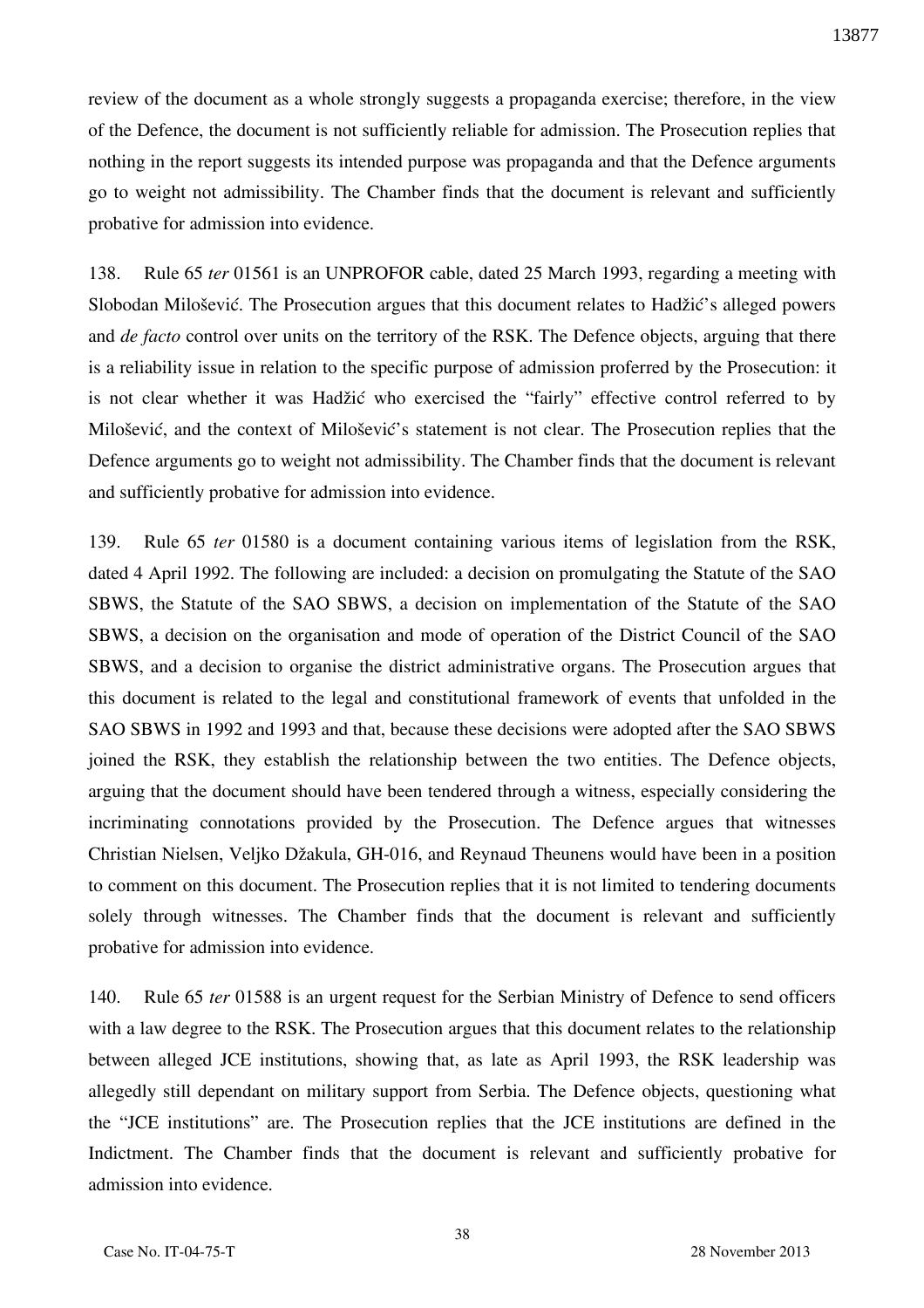141. Rule 65 *ter* 01592 is a report from the Novi Sad State Security Department to the RS MUP, dated 16 April 1993, regarding a meeting of the SBWS District Council held in Erdut on 9 April 1993. Rule 65 *ter* 01592.1 is the public redacted version of this document. The Prosecution argues that the document shows Hadžić's alleged authority *vis-à-vis* the SBWS District Council, of which Milan Ilić was a member. The Prosecution further states that the document complements the evidence of, *inter alia*, Blandina Negga and John McElligott concerning the role of Ilić in allegedly supporting crimes in SBWS and preventing the investigation of alleged crimes, such as those at Ovčara. The Defence objects, arguing that the document does not identify the source of the information and is thus based on double hearsay. The Prosecution replies that the Defence arguments go to weight not admissibility. The Chamber finds that the document is relevant and sufficiently probative for admission into evidence. The Chamber, when deciding what weight to give to this evidence, will take into account the circumstances under which the evidence arose and will consider the context and character of the evidence in question.<sup>51</sup>

142. Rule 65 *ter* 01597.1 is a document containing transcribed excerpts from an audio-recording of the first session of the first regular sitting of the RSK Assembly held on 20 April 1993. The Prosecution argues that the document reflects the alleged authority of Hadžić to negotiate on an international level, specifically on the implementation of UN Security Council resolution 802, and that Hadžić allegedly had a lack of concern for non-Serbs and an alleged willingness to utilise a military option to prevent any negotiated solution involving the return of any of the territory of the RSK to Croatia. The Defence objects, arguing that the document is a draft transcription that may include inaccuracies and that the document is not suitably reliable for the purpose for which it is tendered because the words of Hadžić the document purports to contain are subject to interpretation. Additionally, the Defence notes that the Prosecution has not proferred that the audio-tape of the meeting is unavailable, thus violating the best evidence principle. The Prosecution replies that (a) the Defence fails to cite any compelling basis for the conclusory statement that the tendered transcript may include inaccuracies and the objection therefore amounts to conjecture, (b) the objection goes to weight not admissibility, and (c) the Chamber has previously admitted similar minutes and transcripts of various assembly sessions for which no audio recording was required. The Chamber finds that the document is relevant and sufficiently probative for admission into evidence.

143. Rule 65 *ter* 01606 is a decision of the RSK Assembly to reject the administrative division of the Kingdom of Yugoslavia carried out by the leadership of the banned Communist Party of Yugoslavia in late November 1943, dated 20 April 1993. The Prosecution argues that this decision

<sup>51</sup> *Aleksovski* Decision, para. 15.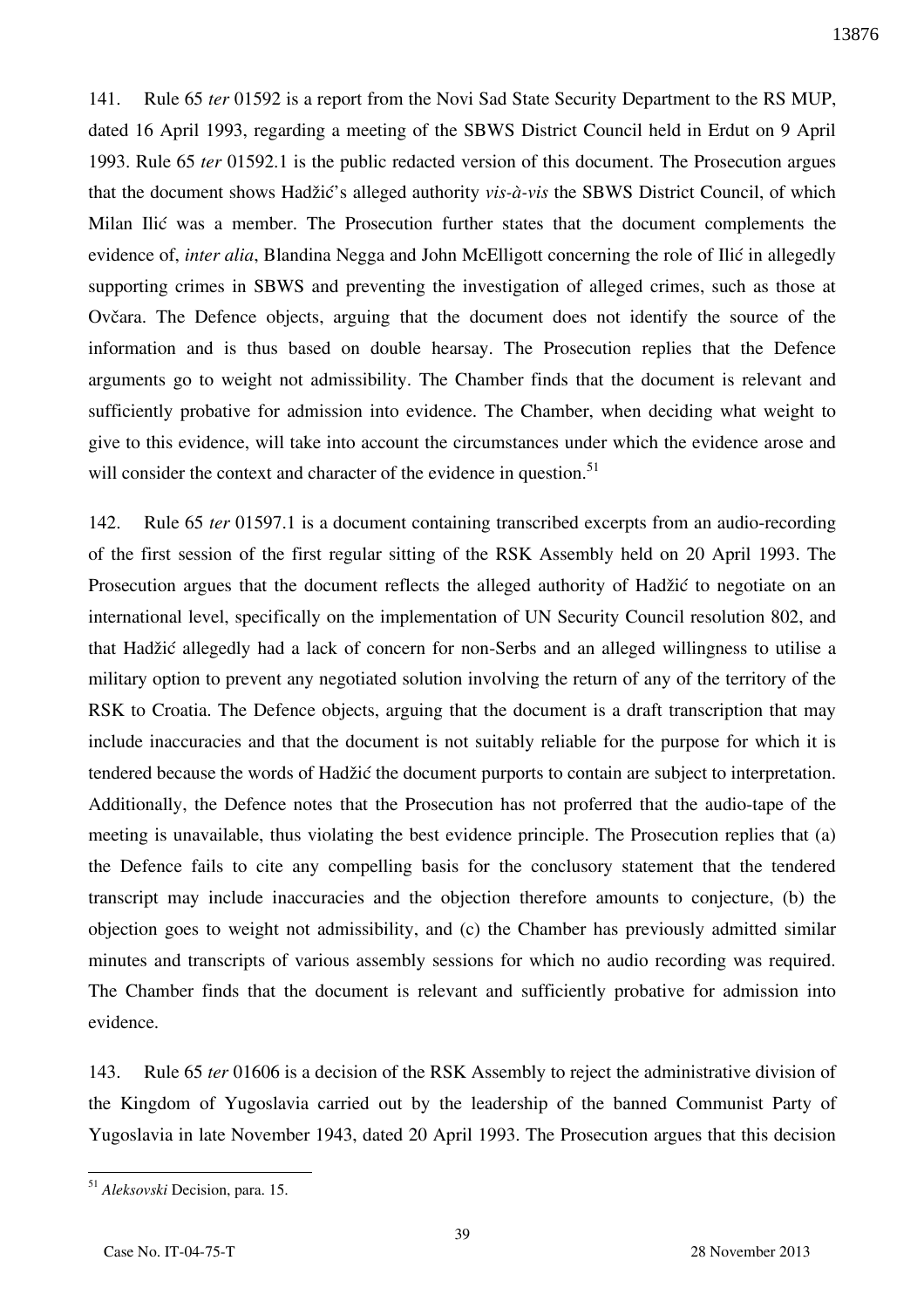by the RSK Assembly relates to the political background of the armed conflict and events charged in the Indictment. The Defence does not object. The Chamber finds that the document is relevant and sufficiently probative for admission into evidence.

144. Rule 65 *ter* 01636 is a copy of the minutes of the 46<sup>th</sup> regular session of the government of the RSK held on 13 May 1993. The Prosecution argues that these minutes relate to the failure of the RSK government to take measures against paramilitary units and shows that it maintained a relationship with such units, corroborating evidence from John McElligott and John Brian Wilson. The Defence objects, arguing that it was incumbent upon the Prosecution to elicit testimonial commentary on the document, given the highly incriminating interpretation placed upon it by the Prosecution. The Prosecution replies that it is not limited to tendering documents solely through witnesses. The Chamber finds that the document is relevant and sufficiently probative for admission into evidence.

145. Rule 65 *ter* 01647 is a report from the Novi Sad State Security Department, dated 26 May 1993, on the activity of criminals in Vukovar and Borovo Naselje. The Prosecution tenders this document under seal. Rule 65 *ter* 01647.1 is the public, redacted version of this document. The Prosecution argues that the document refers to the failure of the RSK and SBWS authorities to take measures against Serb perpetrators. The Defence objects, arguing that the document is based on an anonymous source and thus is unreliable. The Defence also argues that the Prosecution's attempt to link Hadžić to the incidents described by way of GH-024 should have required putting the document to GH-024. The Prosecution replies that the drafter of the report is named on the final page. The Chamber finds that the document is relevant and sufficiently probative for admission into evidence. The Chamber, when deciding what weight to give to this evidence, will take into account the circumstances under which the evidence arose and will consider the context and character of the evidence in question. $52$ 

146. Rule 65 *ter* 01661 is an *FBIS* news article entitled "Croats Fire on UN-protected Krajina Area, Croatia Amassing Troops" and published by *Tanjug* on 4 June 1993. The Prosecution argues that this article relates to Hadžić's alleged knowledge of military events on the ground and his alleged powers as Commander in Chief. The Defence objects, arguing that this article does not have sufficient indicia of reliability for admission and that the article is tendered for the directly incriminating purpose of establishing Hadžić's criminal intent. Additionally, the Defence notes that *FBIS* media reports are not the media reports as they appeared in the press, but rather reports that have been translated and transcribed by a media-monitoring organisation. The Prosecution replies

<sup>52</sup> *Aleksovski* Decision, para. 15.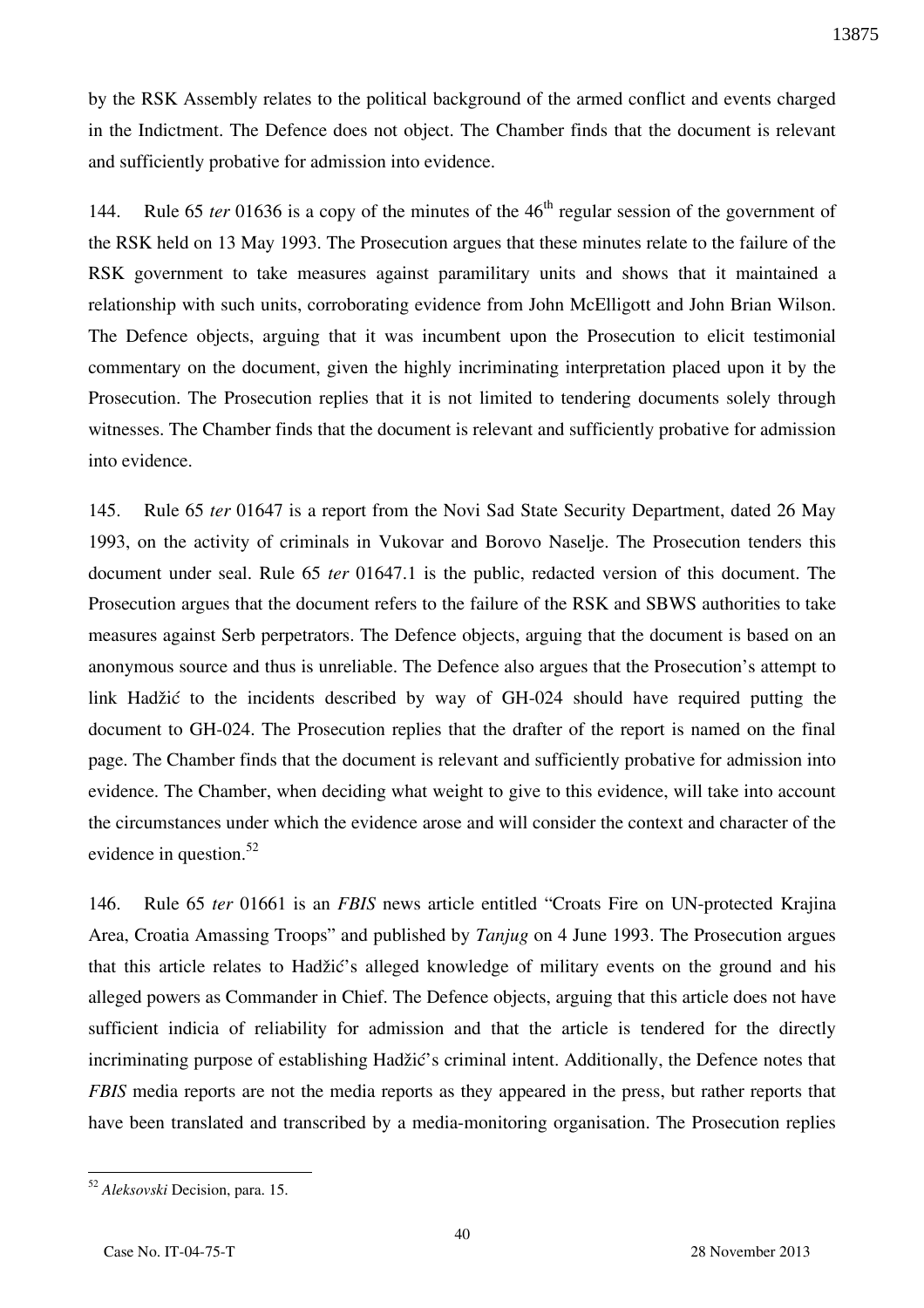that media articles may be tendered from the bar table. The Chamber finds that the document is not sufficiently reliable and therefore lacks sufficient probative value for admission into evidence.

147. Rule 65 *ter* 01665 is an *FBIS* news article entitled "RSK Serbs Holding Referendum on Joining Bosnian Serbs—Serb Leaders Welcome Decision", dated 5 June 1993. The Prosecution argues that the article provides evidence of Hadžić's relationship with other alleged JCE members and the common purpose of the alleged JCE. The Defence objects, arguing that the article lacks relevance and reliability and that the article is not probative as to the existence of a JCE or criminal intent. The Prosecution replies that media articles may be tendered from the bar table. The Chamber finds that the document is not sufficiently reliable and therefore lacks sufficient probative value for admission into evidence.

148. Rule 65 *ter* 02473.1 is a letter, dated 20 June 1993, from Mile Novaković to Slobodan Milošević informing Milošević about a request for assistance from officers of the SVK to the Chief of the General Staff of the JNA. The Prosecution argues that this letter relates to the cooperation and support between alleged JCE member Milošević and the SVK and VRS. Specifically, it is said to relate to another letter sent four days later by Hadžić (P209.140) to Milošević about providing resources to the SVK. The Defence does not object. The Chamber finds that the document is relevant and sufficiently probative for admission into evidence.

149. Rule 65 *ter* 05393.1 is an ECMM letter to the Commission of Experts, entitled "Information on Paramilitary Organisations". The Prosecution argues that the document provides evidence of the links between paramilitary groups and the RSK government, as well as their continued presence in the region after 1991. The Defence objects to pages 5–10, arguing that these pages are transcripts, translations, or summaries of newspaper articles that contain inconsistencies and therefore lack sufficient indicia of reliability for admission into evidence. The Prosecution replies that the Defence arguments regarding pages 5–10 go to weight not admissibility. The Chamber finds that the document is relevant and sufficiently probative for admission into evidence. The Chamber, when deciding what weight to give to pages 5–10, will take into account the circumstances under which the evidence arose and will consider the context and character of the evidence in question.<sup>53</sup>

150. Rule 65 *ter* 01699 is an UNPROFOR facsimile regarding the visit of high level representatives from the RS to Sector North, dated 7 July 1993. The Prosecution argues that the document is relevant to the plurality of persons and the common purpose of the alleged JCE leaders and that it shows Hadžić representing the RSK in meetings regarding military cooperation with RS leaders. The Defence objects, arguing that the degree of uncertainty as to the source and origin of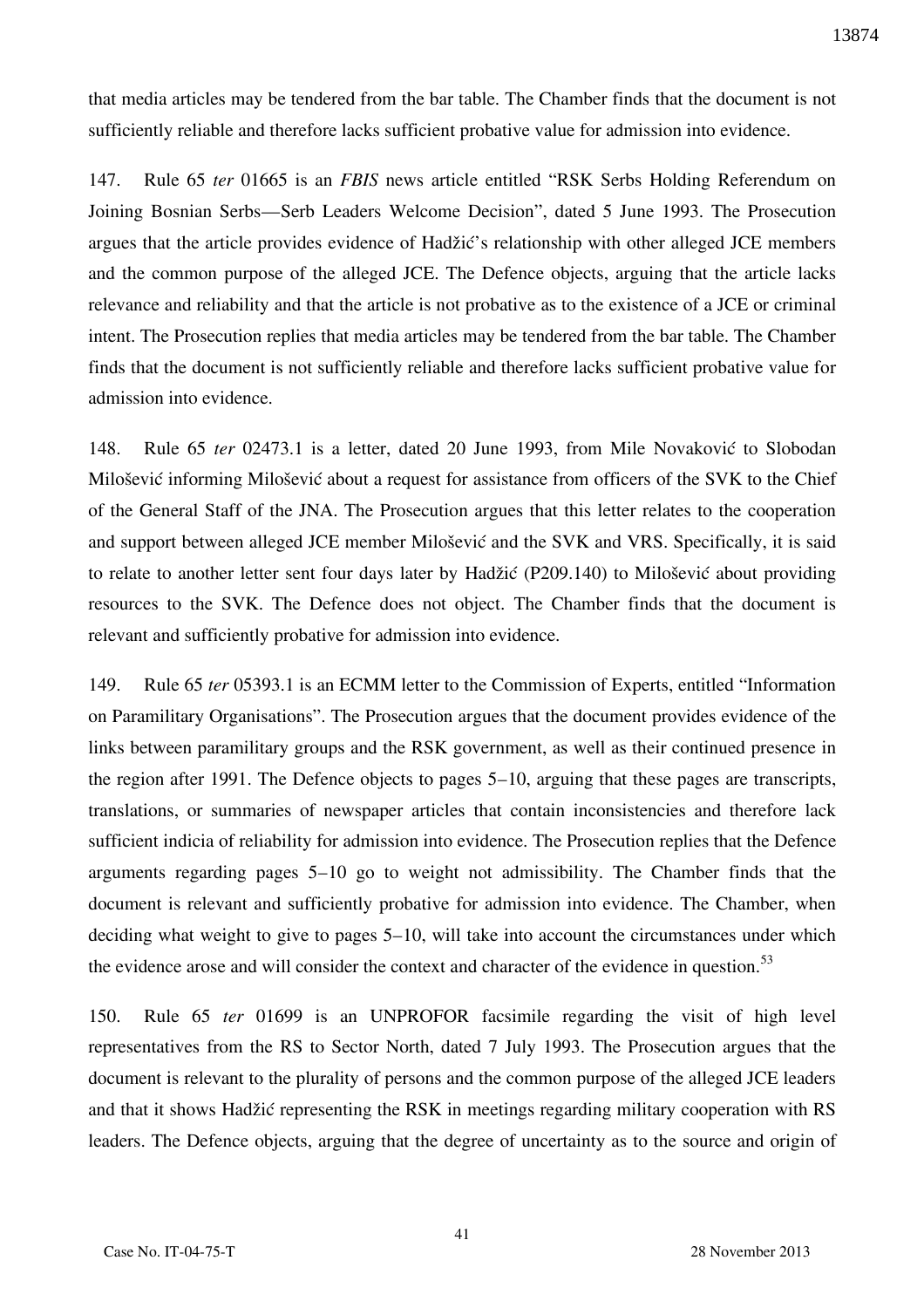the information, coupled with the incriminating connotation advanced by the Prosecution, render the document unreliable and unfairly prejudicial. The Prosecution replies that (a) it is not limited to tendering documents solely through witnesses and (b) the Defence arguments go to weight not admissibility. The Chamber finds that the document is relevant and sufficiently probative for admission into evidence. The Chamber, when deciding what weight to give to the document, will take into account the circumstances under which the evidence arose and will consider the context and character of the evidence in question.<sup>54</sup>

151. Rule 65 *ter* 01700 is a daily report of the Croatian Army Main Staff of the Gospić Military District, dated 7 July 1993. The Prosecution argues that this document relates to Hadžić's mindset in 1993 with respect to peace negotiations by providing quotations that demonstrate his mistrust in the Geneva talks and in Croatians. The Defence objects, arguing that the use of a Croatian Army report to establish Hadžić's mindset is subject to obvious bias and is manifestly unreliable and inappropriate, particularly in the absence of identified specific authorship. The Prosecution replies that (a) an objection based on the fact that the document originates from Croatian sources does not render it inadmissible, (b) the Defence arguments go to weight not admissibility, and (c) the document is reliable. The Chamber finds that the document's probative value is substantially outweighed by the need to ensure a fair trial; it therefore will not be admitted into evidence.

152. Rule 65 *ter* 01702 is a newspaper article entitled "Should the Croats Shell Knin, Serbs will Shell Zagreb", containing a purported interview with Hadžić published in *Globus* newspaper, dated 7 July 1993. The Prosecution argues that the document corroborates an exhibit that was tendered through Fred Noseworthy concerning a speech given by Hadžić that demonstrates his propensity to take retaliatory measures. Further, the Prosecution asserts that the article confirms the testimony of Blandina Negga that Hadžić had a policy of an eye for an eye and relates to Hadžić's powers over RSK territory. The Defence objects, arguing that the article lacks reliability and misstates or exaggerates the words of Hadžić and therefore is not suitable for the purposes proposed by the Prosecution. The Prosecution replies that (a) media articles may be tendered from the bar table and (b) the Defence arguments go to weight not admissibility. The Chamber finds that the document's probative value is substantially outweighed by the need to ensure a fair trial; it therefore will not be admitted into evidence.

153. Rule 65 *ter* 01708 is Opinion Number 11 of the Badinter Commission regarding dates of secession of each state from the SFRY, dated 16 July 1993. The Prosecution argues that this document sets out conclusions on the dates of secession and compliments Agreed Fact 34. The

 $\overline{a}$ <sup>53</sup> *Aleksovski* Decision, para. 15.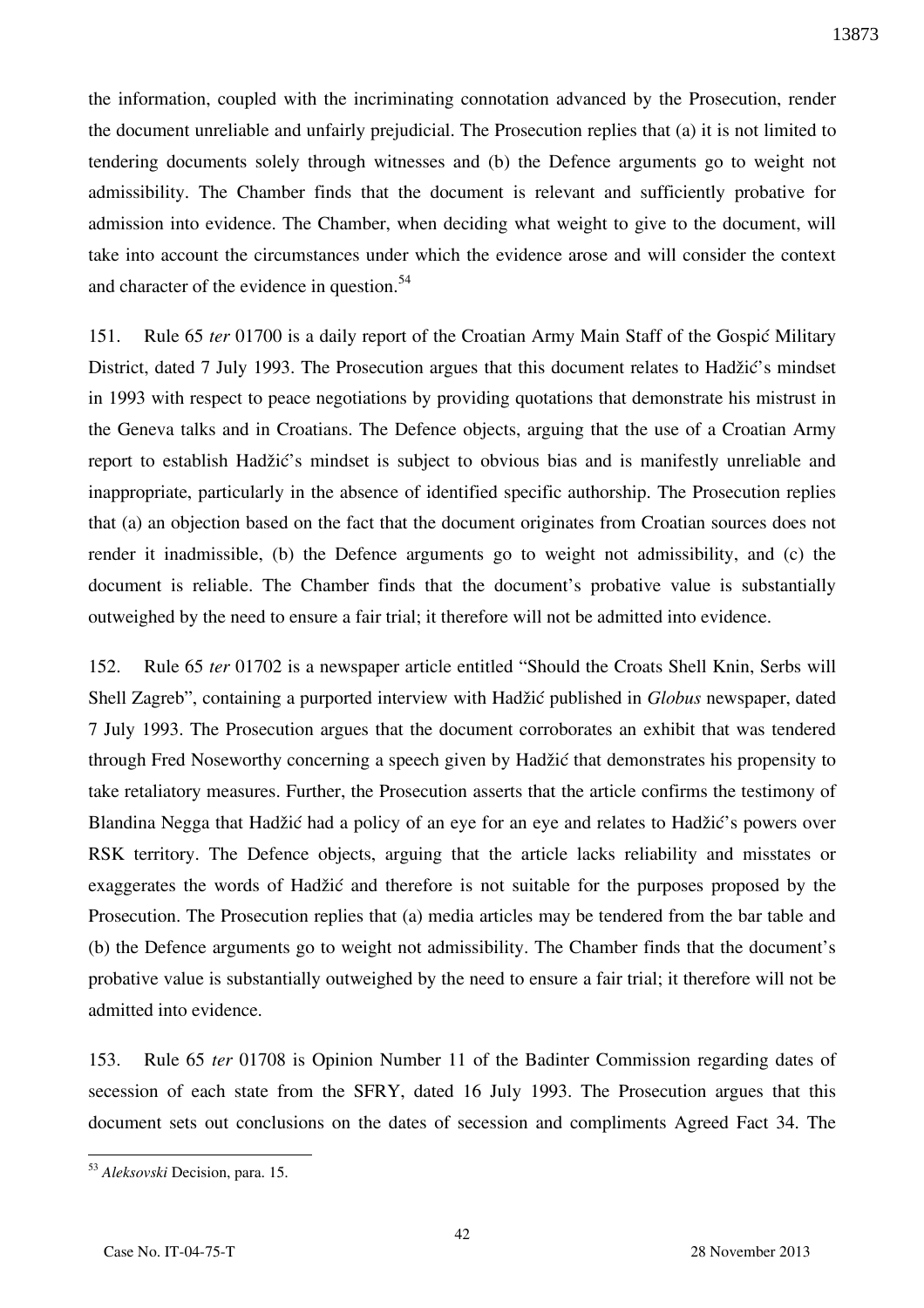Defence does not object. The Chamber finds that the document is relevant and sufficiently probative for admission into evidence.

154. Rule 65 *ter* 01725 is a media article from *NIN* magazine, entitled "Patriot-Profiteer", by B. Gulan, dated 30 July 1993. The Prosecution argues that the document is relevant to the plurality of persons of the alleged JCE and corroborates the close relationship between Hadžić and Slobodan Milošević, as described by witness Borivoje Savić. The Defence objects, arguing that the document lacks sufficient indicia of reliability for its admission into evidence. The Prosecution replies that media articles may be tendered from the bar table. The Chamber finds that the document is not sufficiently reliable and therefore lacks sufficient probative value for admission into evidence.

155. Rule 65 *ter* 05408 is a UN Secretariat memorandum from Vladmir Kotliar to Knut Vollebaek, entitled "Cooperation of the Serb-Krajina Administration in the Implementation of Mass Grave Investigations", dated 5 August 1993. The Prosecution argues that the document is relevant to the killings in Ovčara and discusses the uncooperative stance of the RSK authorities in the implementation of mass grave investigations. The Defence objects, arguing that the Prosecution failed to put the document to a witness whose testimony could have assisted the Chamber in determining the proper interpretation and relevance of the document. The Prosecution replies that it is not limited to tendering documents solely through witnesses. The Chamber finds that the document is relevant and sufficiently probative for admission into evidence.

156. Rule 65 *ter* 05413 is a report, dated 19 August 1993, regarding negotiations between Croatia and the RSK. The Prosecution tenders the document under seal. The Prosecution argues that the document relates to Hadžić's contribution to the alleged JCE through his control of the RSK delegation at international negotiations. The Defence objects, arguing that the document lacks relevance because Hadžić's alleged control at a negotiation is not legally relevant to control over the crimes charged. The Prosecution replies that it is not limited to tendering documents solely through witnesses. The Chamber finds that the document is relevant and sufficiently probative for admission into evidence.

157. Rule 65 *ter* 05417 is an UNPROFOR memorandum regarding events in Plitvice, dated 20 August 1993. The Prosecution argues that the document is relevant to Hadžić's alleged contribution to the alleged JCE through his control of international negotiations on behalf of the RSK and shows that Milan Martic was a member of his negotiating team. Furthermore, the Prosecution asserts that this document complements the testimony of Geert Ahrens. The Defence objects, arguing that the document lacks relevance and reliability and that it should have been shown to a witness to elicit

 $\overline{a}$ <sup>54</sup> *Aleksovski* Decision, para. 15.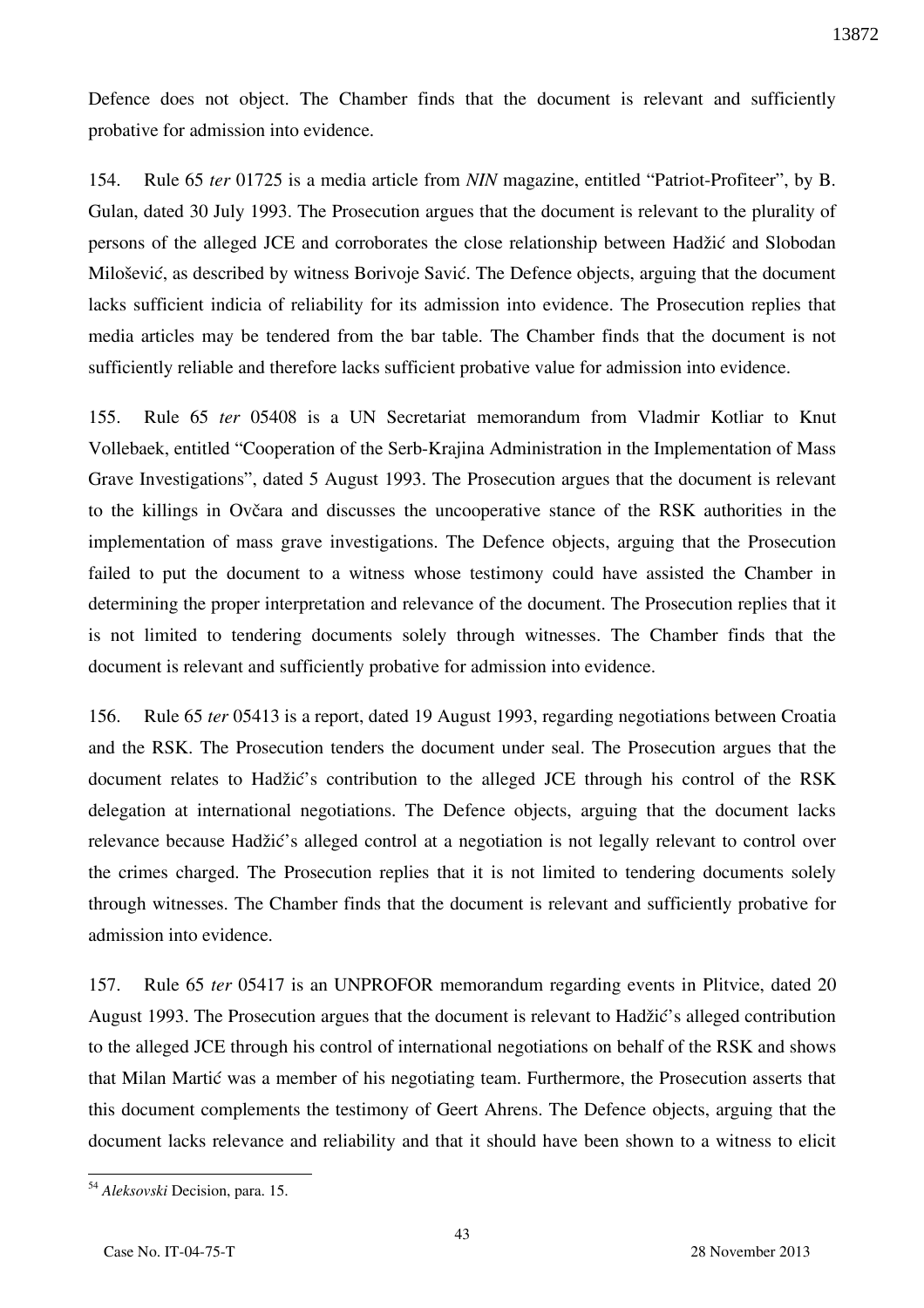testimonial commentary regarding its proper interpretation. The Prosecution replies that it is not limited to tendering documents solely through witnesses. The Chamber finds that the document is relevant and sufficiently probative for admission into evidence.

158. Rule 65 *ter* 01760 is an UNPROFOR mission report concerning support for excavation operations in Sector East and Sector West, dated 26 August 1993. The Prosecution argues that the document relates to delays and resistance by the RSK authorities to the Ovčara exhumation and corroborates evidence received by witness John McElligott. The Defence objects, arguing that the document lacks relevance and that it should have been shown to a witness to elicit testimonial commentary given the incriminating character advanced by the Prosecution. The Prosecution replies that it is not limited to tendering documents solely through witnesses. The Chamber finds that the document is relevant and sufficiently probative for admission into evidence.

159. Rule 65 *ter* 01765 is a Croatian Army daily report regarding the situation in the Gospić Military District for 31 August 1993. The Prosecution argues that the report is relevant to Hadžić's intent in participating in the alleged JCE aimed at removing non-Serbs from large parts of Serbcontrolled areas in Croatia and demonstrates that he was of the position that cohabitation was impossible between Serbs and Croats. The Defence objects, arguing that the use of a Croatian Army report to establish Hadžić's mindset is subject to obvious bias and is manifestly unreliable and inappropriate, particularly in the absence of identified specific authorship. The Prosecution replies that an objection based on the fact that the document originates from Croatian sources does not render it inadmissible. The Chamber finds that the document's probative value is substantially outweighed by the need to ensure a fair trial; it therefore will not be admitted into evidence.

160. Rule 65 *ter* 01768 is a letter from the Serbian "Chetnik" Organisation Main Board to the RSK Ministry of Defence regarding participation of "Chetnik" volunteers, dated 7 September 1993. The Prosecution argues that this letter, submitted simultaneously with Rule 65 *ter* 01775 in the Motion, provides evidence of the link between the RSK government and paramilitary groups operating with the support of politicians in Serbia. The Defence objects, arguing that the document should have been tendered through a number of witnesses who were in the position to address its proper interpretation. The Prosecution replies that it is not limited to tendering documents solely through witnesses. The Chamber finds that the document is relevant and sufficiently probative for admission into evidence.

161. Rule 65 *ter* 01769 is an *FBIS* news article, entitled "Goran Hadžić Rejects Any Co-existence with Croats", published by *Borba* newspaper on 7 September 1993. The Prosecution argues that this document, in conjunction with Rule 65 *ter* 01765, provides evidence of Hadžić's intent in participating in the alleged JCE aimed at removing non-Serbs from large parts of Serb-controlled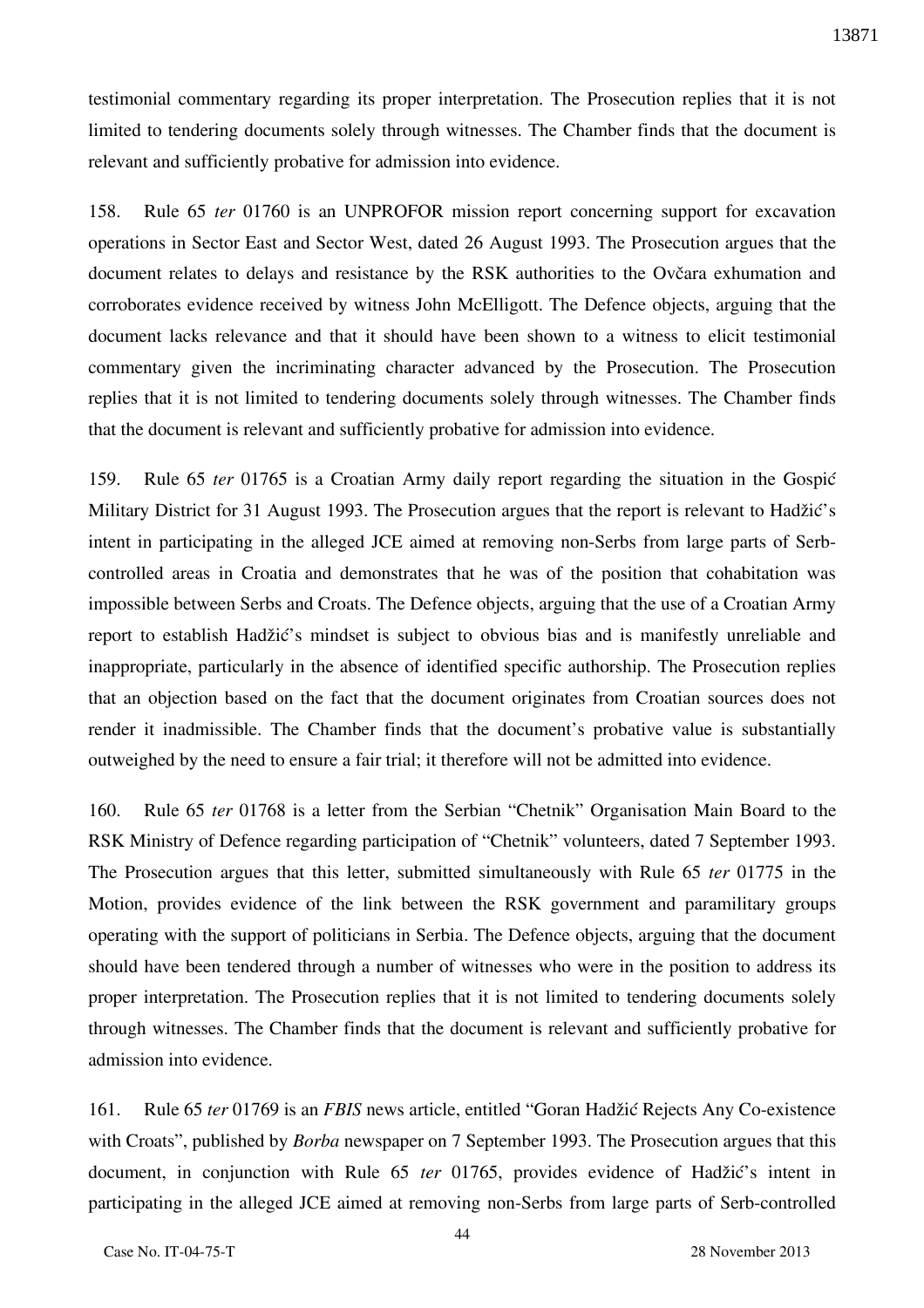areas of Croatia. The Defence objects, arguing that the article is not relevant to any of the alleged crimes in the Indictment, nor does it show proof of a shared intent to remove non-Serbs from Serbcontrolled areas of Croatia. Further, the Defence asserts that the Prosecution's characterisation is taken out of context and is at odds with other purported statements by Hadžić in the same document. The Prosecution replies that (a) the Defence arguments go to weight not admissibility and (b) media articles may be tendered from the bar table. The Chamber finds that the document is not sufficiently reliable and therefore lacks sufficient probative value for admission into evidence.

162. Rule 65 *ter* 01772 contains a stenographic transcript of the 13<sup>th</sup> session of the SDC, dated 7 September 1993. The Prosecution tenders the document under seal. The Prosecution argues that the document corroborates the evidence of GH-027 on an issue relevant to the Indictment. The Defence objects, arguing that the document should have been tendered through a number of witnesses, especially given the document's incriminating connotation advanced by the Prosecution. The Prosecution replies that it is not limited to tendering documents solely through witnesses. The Chamber finds that the document is relevant and sufficiently probative for admission into evidence.

163. Rule 65 *ter* 01775 is a letter from the RSK Ministry of Defence to the Serbian "Chetnik" Organisation Main Board regarding engagement of "Chetnik" volunteers in war units of the RSK Army, dated 9 September 1993. The Prosecution argues that this document, in conjunction with Rule 65 *ter* 01768, shows evidence of various institutions working together as part of the alleged JCE, specifically the link between the RSK government and paramilitary groups operating with the support of politicians in Serbia. The Defence objects. The Prosecution replies that the Defence arguments go to weight not admissibility. The Chamber finds that the document is relevant and sufficiently probative for admission into evidence.

164. Rule 65 *ter* 01788 contains the minutes of the continued 66<sup>th</sup> session of the RSK government held in Knin on 16 September 1993. The Prosecution argues that this document shows that members of the RSK government, and specifically alleged JCE members, were informed about and accepted problems related to the use of volunteer units. The Defence objects, arguing that the document should have been tendered through a witness whose testimony could have aided the Chamber in determining its relevance and probative value. The Prosecution replies that it is not limited to tendering documents solely through witnesses. The Chamber finds that the document is relevant and sufficiently probative for admission into evidence.

165. Rule 65 *ter* 01800 is an *FBIS* news article published by *Novosti* newspaper, entitled "Krajina's Goran Hadžić Predicts SDS to Take Power", dated 28 September 1993. The Prosecution argues that the article provides evidence of Hadžić's acknowledgement of his authority as RSK President, including the power to appoint and dismiss members of the Government and armed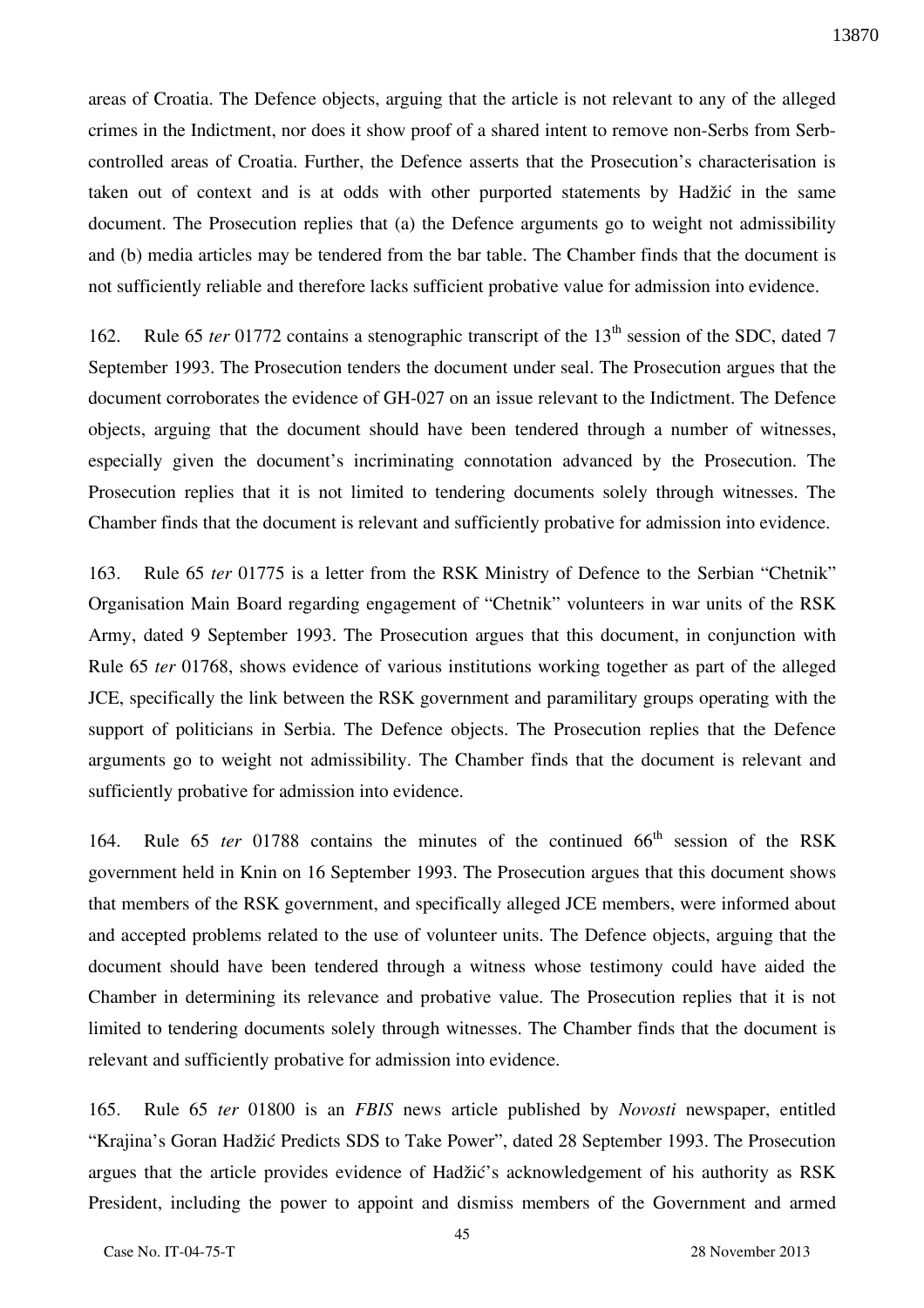forces. The Defence objects, arguing that the article lacks reliability as no author is indicated, the Prosecution has not obtained the original article, and there are contradictions within the proposed translation. The Prosecution replies that media articles may be tendered from the bar table. The Chamber finds that the document is not sufficiently reliable and therefore lacks sufficient probative value for admission into evidence.

166. Rule 65 *ter* 01802 is a document containing the minutes of the continued 66<sup>th</sup> session of the RSK government on 28 September 1993 in Knin. The Prosecution argues that the document relates to the common plan of the alleged JCE, the contributions of alleged JCE members to the plan, and the foreign policy being conducted by the RSK. The Defence objects, arguing that the document should have been tendered through a witness whose testimony could have aided the Chamber in determining its relevance. The Prosecution replies that it is not limited to tendering documents solely through witnesses. The Chamber finds that the document is relevant and sufficiently probative for admission into evidence.

167. Rule 65 *ter* 05441 is an UNPROFOR memorandum, dated 30 September 1993, regarding UNPROFOR's request for an assessment of the situation of Croats. The Prosecution argues that the document relates to the alleged removal of the non-Serb population from certain areas of Croatia and depicts the situation for Croats in Sector East. The Defence objects, arguing that the document lacks relevance and reliability and that the document should have been tendered through a witness whose testimony could have aided the Chamber in determining its relevance and probative value. Further, the Defence asserts that the document provides legal conclusions that are properly within the competence of the Chamber. The Prosecution replies that (a) it is not limited to tendering documents solely through witnesses and (b) the Defence arguments go to weight not admissibility. Recalling that it is the province of the Trial Chamber to draw ultimate conclusions from the evidence adduced during the trial, the Chamber finds that the document is relevant and sufficiently probative for admission into evidence.

168. Rule 65 *ter* 05443 is a document containing selected excerpts of the UNPROFOR monthly analysis for Sector East, dated 4 October 1993, including a summary of an UNPROFOR meeting with Hadžić. The Prosecution argues that the document shows Hadžić's powers as President, as well as the links between Arkan's Men and the RSK government. The Defence objects to the portion of the document concerning a meeting with a person who appeared as a witness in the trial; therefore, in the view of the Defence, the document should have been tendered through him in order to confirm or clarify the propositions recorded in the statement. The Prosecution replies that (a) the Defence is incorrect in its assertion that part of the document is ambiguous, (b) the Prosecution is not limited to tendering documents solely through witnesses, (c) the Prosecution planned to tender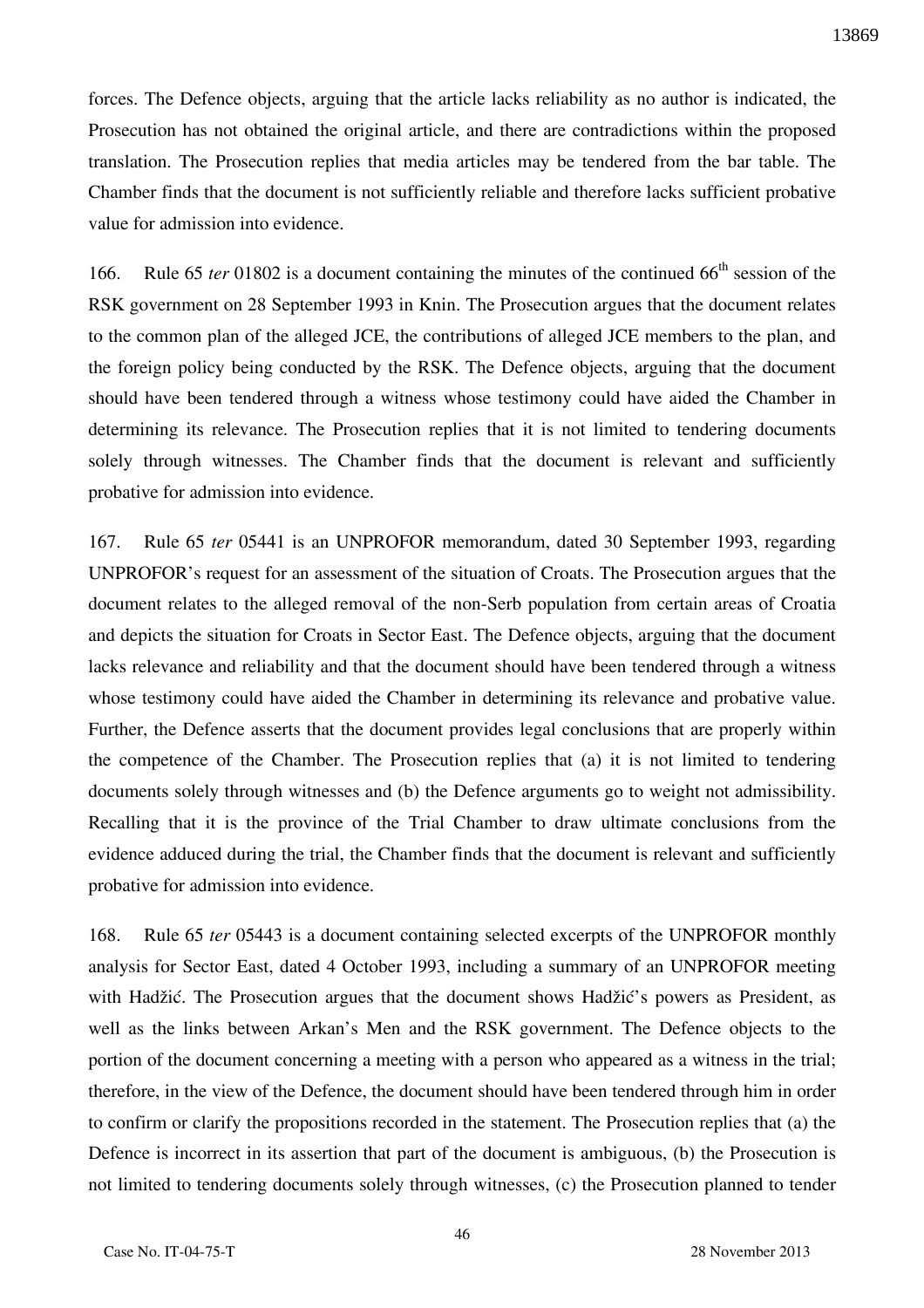Rule 65 *ter* 05443 through the witness, but chose not to do so due to time constraints, and (d) Rule 65 *ter* 05443 corroborates evidence contained in the witness's written statement. The Chamber finds that the portion of the document that pertains to the witness called by the Prosecution should have been put to that witness and is not appropriate for admission from the bar table; however, the Chamber finds that the remainder of the document is relevant and sufficiently probative for admission into evidence. The Chamber will therefore order the Prosecution to prepare a version of the document with the portion redacted that pertains to the witness who appeared in the trial (pages 7 and 8 in their entirety and the first three lines of page 9).

169. Rule 65 *ter* 05445 is an UNPROFOR facsimile, dated 6 October 1993, attaching the local press summary for Belgrade. The Prosecution argues that the document relates to the policies of Hadžić and actions he took that display his intent to discriminate against Croats by encouraging further conflict, including drastic and inflammatory statements made by him concerning the conflict. The Defence objects, arguing that the document lacks the indicia of reliability to provide the Chamber with an adequate basis on which to attribute weight to the information contained therein. Further, the Defence asserts that the indicia of reliability are particularly deficient in relation to the words attributed to Hadžić, which are at least triple hearsay from anonymous sources. The Prosecution replies that (a) media articles may be tendered from the bar table and (b) the document is reliable. The Chamber finds that the document's probative value is substantially outweighed by the need to ensure a fair trial; it therefore will not be admitted into evidence.

170. Rule 65 *ter* 05448 is a memorandum, dated 7 October 1993, regarding Krajina. The Prosecution tenders the document under seal. The Prosecution argues that the document relates to the issue of Hadžić's alleged discriminatory intent to separate Serbs from non-Serbs and his efforts to neutralise the efforts of moderates trying to negotiate a peaceful settlement. According to the Prosecution, the report is consistent with the testimony of witnesses Aernout Van Lynden, GH-154, and Veljko Džakula. The Defence objects, arguing that the document is devoid of indicia of reliability due to its lack of authorship and that it covers a wide range of topics "culled from various sources" that are mostly unidentified and therefore unsuitable for admission into evidence. The Prosecution replies that (a) the Defence arguments go to weight not admissibility and (b) the document is reliable. The Chamber finds that the document's probative value is substantially outweighed by the need to ensure a fair trial; it therefore will not be admitted into evidence.

171. Rule 65 *ter* 01822 is an UNPROFOR coded cable regarding a letter from the RSK Ministry of Foreign Affairs, dated 9 October 1993. The Prosecution argues that the document relates to the alleged intent of the RSK leadership to block efforts of the international community to disarm the UNPAs according to the Vance Plan and resolve the crisis in Croatia. The Defence objects, arguing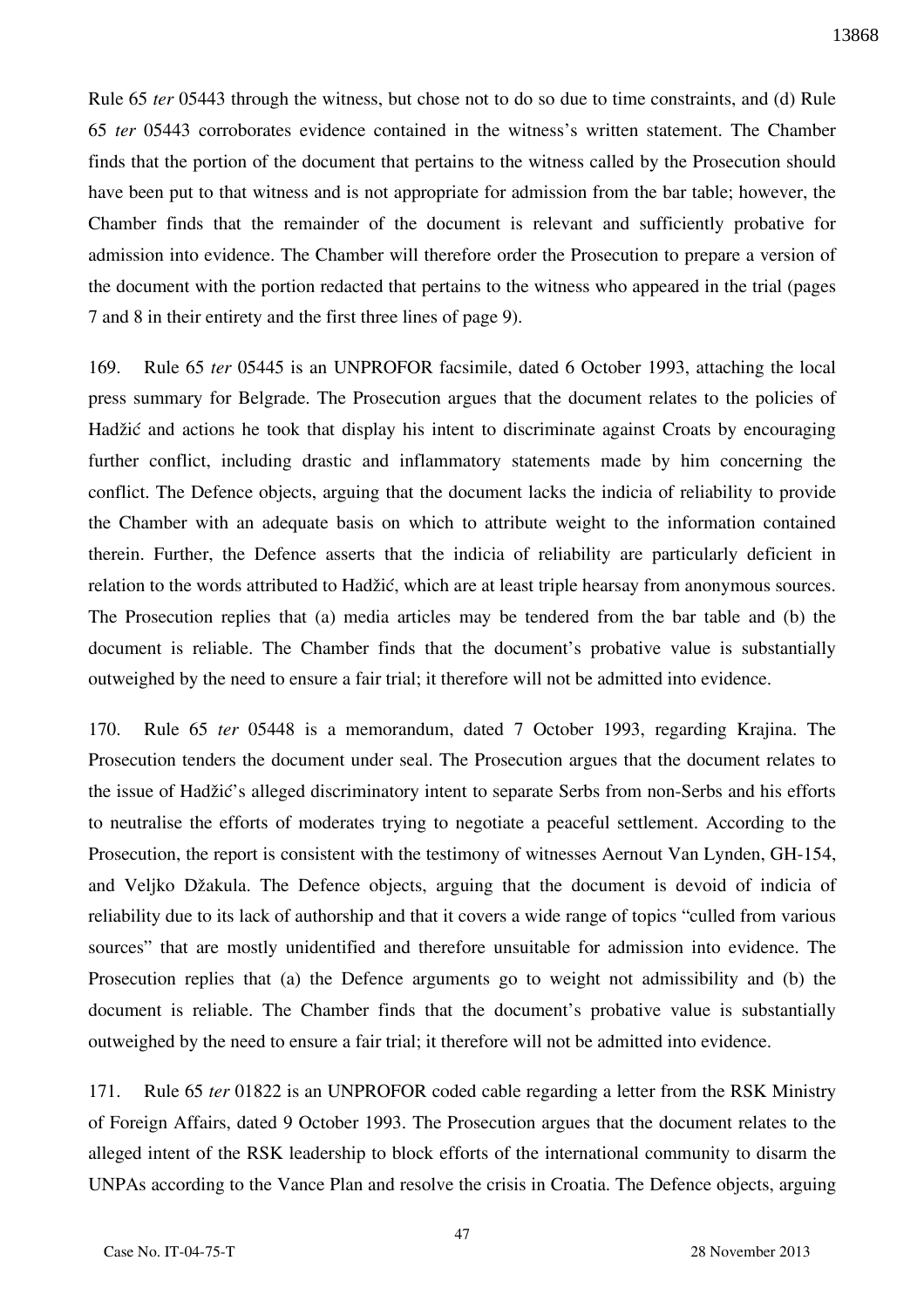that the document should have been tendered through a witness whose testimony could have aided the Chamber in determining its relevance and probative value. The Prosecution replies that it is not limited to tendering documents solely through witnesses. The Chamber finds that the document is relevant and sufficiently probative for admission into evidence.

172. Rule 65 *ter* 03138 is an UNPROFOR report concerning an incident on Batina Bridge, dated 9 October 1993. The Prosecution argues that this report relates to the close relationship between Arkan, Arkan's Men, and the RSK government. Specifically, the Prosecution avers that the report corroborates the testimony of John Wilson regarding the Batina Bridge incident and the testimony of GH-024 regarding the security Arkan and his men provided to the RSK government. The Defence objects, arguing that the document should have been tendered through a witness whose testimony could have aided the Chamber in determining its relevance and probative value. Specifically, the Defence asserts that the Prosecution questioned Wilson about the Batina Bridge incident, but failed to show the document to him because it contained information that was contrary to Prosecution submissions on the issue. The Prosecution replies that the document is relevant and contests the Defence's characterisation of its tendering of this document as a "Trojan Horse". The Chamber considers that the Prosecution is tendering the document to show two separate assertions—(a) the close relationship between Arkan's men and the RSK government and (b) the Batina Bridge incident—and not to show that Hadžić was present at the time of this incident. The Chamber also observes that the proposed evidence is corroborated by the testimony of GH-024, John Wilson, and other documentary evidence. Accordingly, the Chamber finds that the document is relevant and sufficiently probative for admission into evidence.

173. Rule 65 *ter* 01827 contains a stenographic transcript of the 14<sup>th</sup> session of the SDC, dated 11 October 1993. The Prosecution tenders the document under seal. The Prosecution argues that the document is relevant to issues in the Indictment. The Defence objects, arguing the document should have been tendered through a witness whose testimony could have aided the Chamber in determining its relevance and probative value. The Prosecution replies that it is not limited to tendering documents solely through witnesses. The Chamber has already taken judicial notice of this document's authenticity;<sup>55</sup> moreover, the Chamber finds that the document is relevant and sufficiently probative for admission into evidence.

174. Rule 65 *ter* 05459 is an UNPROFOR Sector East situation report sent to UNPROFOR headquarters, dated 21 October 1993. The Prosecution argues that the document relates to the close relationship between Hadžić and alleged JCE member Arkan and demonstrates the ties between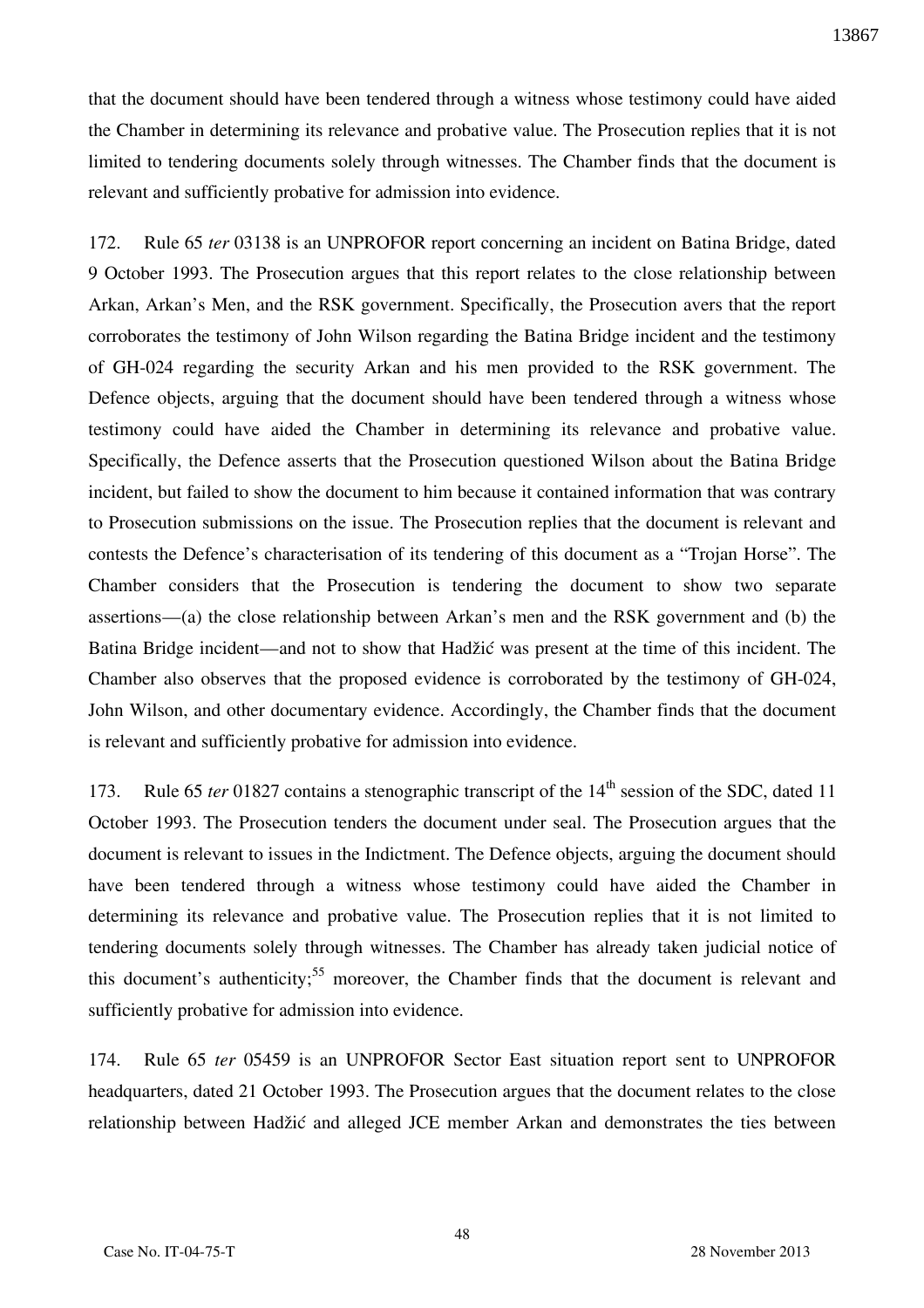Arkan's Men and the RSK government. The Defence objects, arguing that the document should have been tendered through a witness whose testimony could have aided the Chamber in determining its relevance and probative value. The Prosecution replies that it is not limited to tendering documents solely through witnesses. The Chamber finds that the document is relevant and sufficiently probative for admission into evidence.

175. Rule 65 *ter* 05463 is an UNPROFOR cable, dated 23 October 1993, reporting on Sector South. The Prosecution argues that the document shows that Hadžić and Milan Martić shared a working relationship and that ethnic cleansing was being committed against Croats in Sector South. The Defence objects, arguing that, because of its incriminating nature, the Prosecution should have tendered the document through a witness. The Prosecution replies that it is not limited to tendering documents solely through witnesses. The Chamber finds that the document is relevant and sufficiently probative for admission into evidence.

176. Rule 65 *ter* 01861 is an UNPROFOR facsimile, dated 31 October 1993, regarding the Ovčara mass grave exhumation. The Prosecution argues that the document relates to the failure of the RSK leadership to allow an investigation into the killing of non-Serbs at Ovčara by purposefully prolonging agreement on the operational modalities for such an investigation. The Defence objects, arguing that the Prosecution should have tendered the document through a witness. The Prosecution replies that it is not limited to tendering documents solely through witnesses. The Chamber finds that the document is relevant and sufficiently probative for admission into evidence.

177. Rule 65 *ter* 05471 is a coded cable, dated 1 November 1993. The Prosecution tenders the document under seal. The Prosecution argues that this document shows Hadžić's leading role in negotiations and corroborates Geert Ahrens's evidence in this respect. The Defence objects, arguing that the Prosecution should have tendered the document through a witness and that the Prosecution's interpretation is "unhelpful". The Prosecution replies that it is not limited to tendering documents solely through witnesses. The Chamber finds that the document is relevant and sufficiently probative for admission into evidence.

178. Rule 65 *ter* 01882 is a decision of the RSK MUP in relation to the entry of Croatian citizens into the RSK, dated 12 November 1993. The Prosecution argues that the document is relevant because it relates to the alleged discriminatory policies of the RSK. The Defence objects, arguing that the law is not discriminatory and that the Prosecution should have tendered the document through a witness, had it wished to place such an incriminating connotation on it. The Prosecution

 $\overline{a}$  $55$  Decision on Prosecution Motion for Judicial Notice of Adjudicated Facts and Documents, 23 May 2013, para. 22(d), Annex B, tab 151.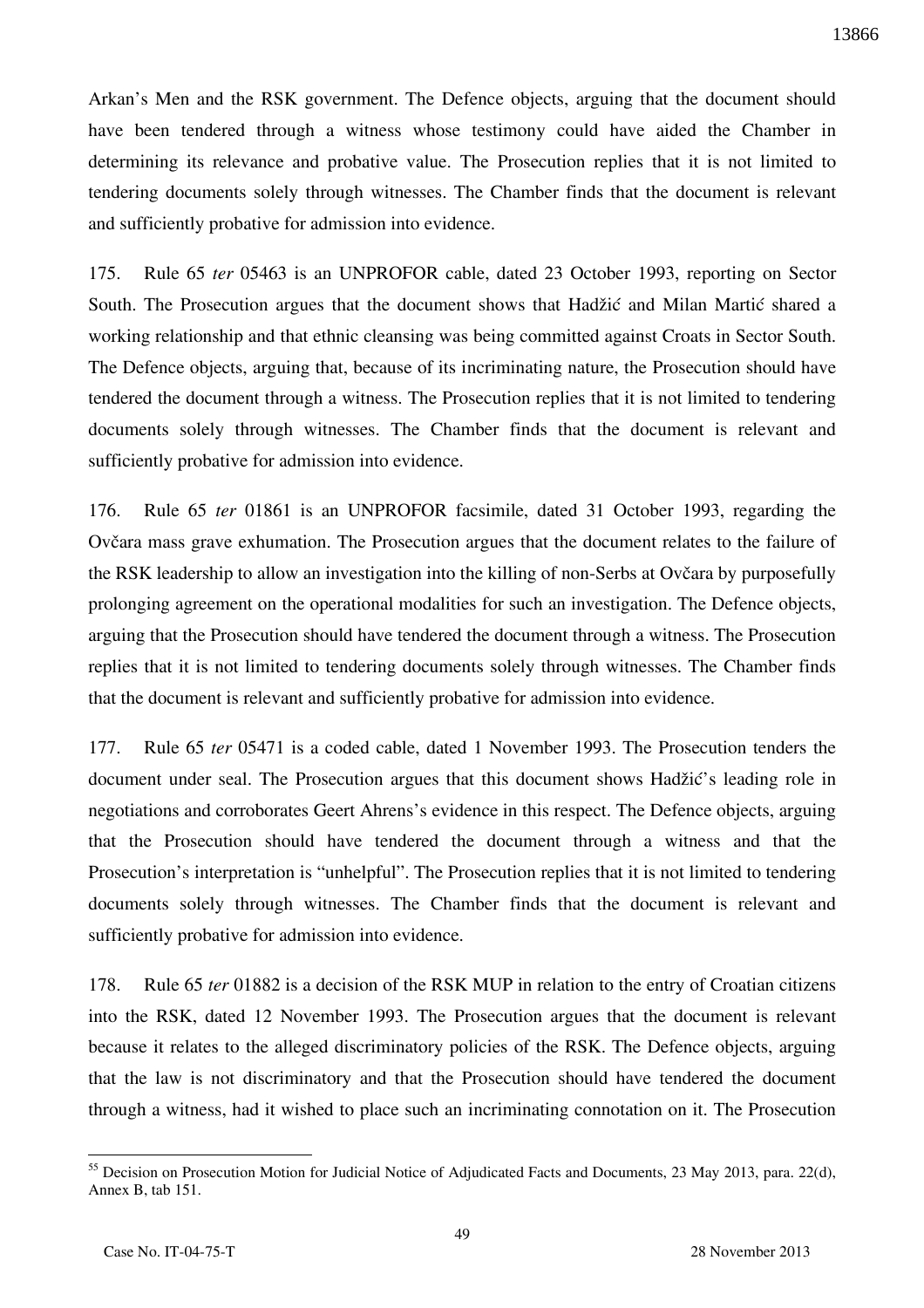replies that (a) it is not limited to tendering documents solely through witnesses and (b) the Defence arguments go to weight not admissibility. The Chamber finds that the document is relevant and sufficiently probative for admission into evidence.

179. Rule 65 *ter* 01895 is a letter of the UN Commission of Experts, dated 19 November 1993, regarding the political situation in the RSK and the probable consequences of an investigation at Ovčara. The Prosecution argues that the document is relevant to (a) the Ovčara killings and the RSK and Serbia's alleged attempts to delay UN Commission access to the mass grave, (b) the alleged JCE, in that it confirms evidence about strong ties between the RSK leaders and the Belgrade leadership, and (c) Hadžić's continued relationship with Arkan in late 1993. The Defence objects, arguing that the Prosecution should have tendered the document through a witness. The Prosecution replies that it is not limited to tendering documents solely through witnesses. The Chamber finds that the document is relevant and sufficiently probative for admission into evidence.

180. Rule 65 *ter* 03621.1 consists of excerpts from the fifth periodic report of the Special Rapporteur of the UN Commission on Human Rights on the situation in the former Yugoslavia, dated 20 November 1993. The Prosecution argues that (a) the report covers the situation (violence, intimidation, destruction, discrimination, and population displacement) for persons remaining in Serb-controlled areas of Croatia, including all four sectors, during 1993 and (b) the Special Rapporteur concludes that the massive "ethnic cleansing" of Croats and other non-Serbs was largely a *fait accompli* in the UNPAs. The Defence objects, arguing that the report consists of mere commentary that cannot form a basis for proper findings of fact. The Prosecution replies that the Defence arguments go to weight not admissibility. Recalling that it is the province of the Trial Chamber to draw ultimate conclusions from the evidence adduced during the trial, the Chamber finds that the document is relevant and sufficiently probative for admission into evidence.

181. Rule 65 *ter* 01908 is a UN military intelligence report, dated 26 November 1993, regarding Arkan. The Prosecution argues that the report contains a review of Arkan's alleged actions in the conflict, including his use of the Erdut Training Centre and his alleged role as Hadžić's special security detail well into 1993. The Defence objects, arguing that the document identifies no sources and mainly expresses impressions and conclusions. The Prosecution replies that the document is reliable and relates to facts and events in concrete terms. The Chamber finds that the document is relevant and sufficiently probative for admission into evidence. The Chamber, when deciding what weight to give to this evidence, will take into account the circumstances under which the evidence arose and will consider the context and character of the evidence in question.<sup>56</sup>

<sup>56</sup> *Aleksovski* Decision, para. 15.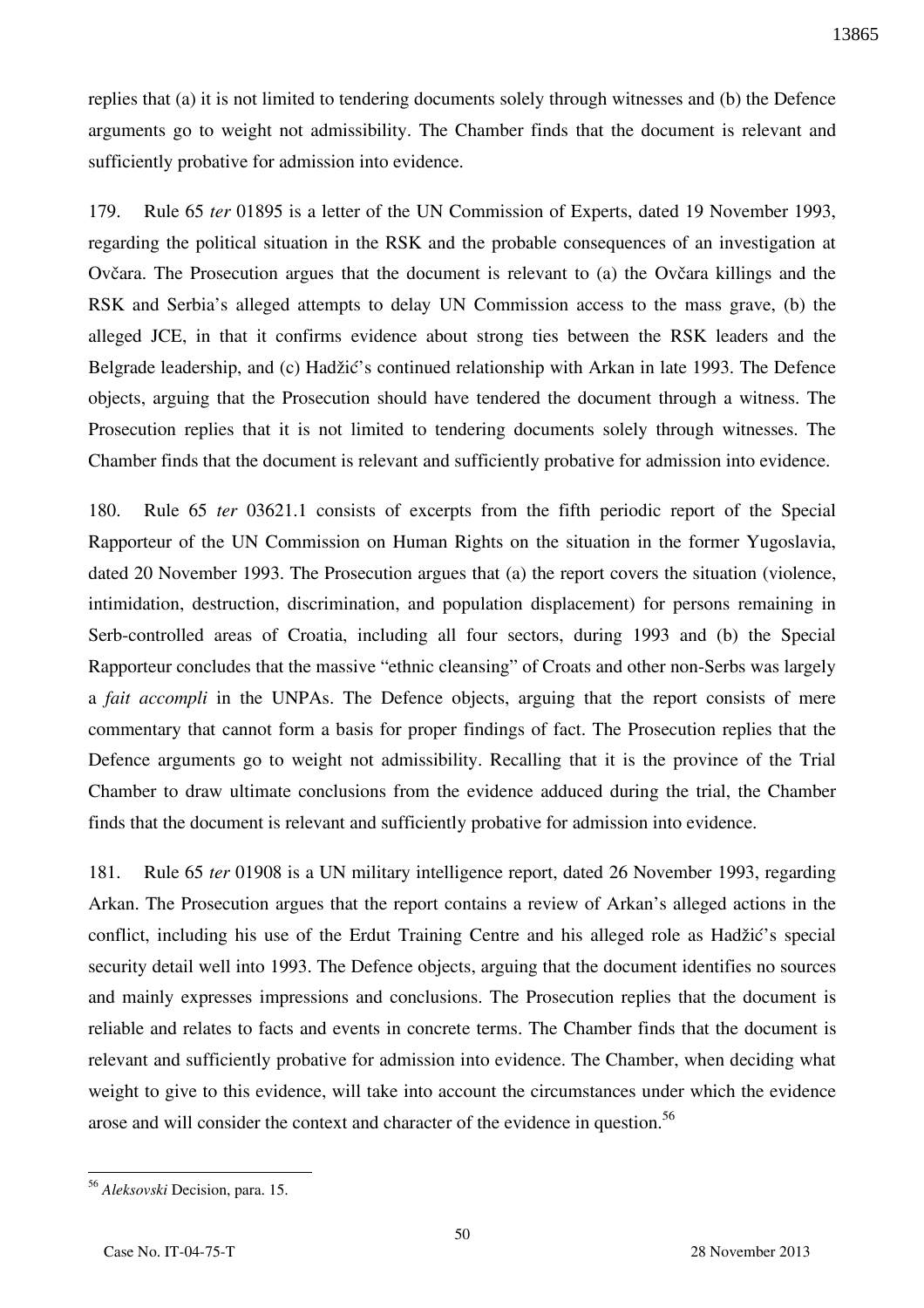182. Rule 65 *ter* 01814.1 is the final report of the UN Commission of Experts on the former Yugoslavia established pursuant to Security Council resolution 780, of 6 October 1992. The Prosecution argues that the document relates to Hadžić's alleged authority and knowledge of crimes. The Defence objects, arguing that the Prosecution should have tendered the report through a witness, especially given its subjective interpretation of the document that cannot be tested by the Defence. The Prosecution replies that (a) it is not limited to tendering documents solely through witnesses and (b) the Defence arguments go to weight not admissibility. The Chamber finds that the document is relevant and sufficiently probative for admission into evidence.

183. Rule 65 *ter* 01925 is an UNPROFOR cable from Thorvald Stoltenberg to Kofi Annan, dated 15 December 1993, in relation to the RSK presidential elections. The Prosecution argues that the cable is relevant because it describes Hadžić and Slobodan Milošević as being closely aligned. The Defence objects, arguing that the content of the document is speculative and unreliable. The Prosecution replies that the Defence arguments go to weight not admissibility. The Chamber finds that the document is relevant and sufficiently probative for admission into evidence.

184. Rule 65 *ter* 02924 is a document listing employees decorated by the RSK Ministry of Internal Affairs, including J. Stanišić. The Prosecution argues that this document relates to alleged JCE members and institutions working together pursuant to a common plan. The Defence does not object. The Chamber finds that the document is relevant and sufficiently probative for admission into evidence.

185. Rule 65 *ter* 01870.1 is a purported excerpt of Ratko Mladić's handwritten diary from the time period 8 November 1993 to 11 January 1994. The Prosecution argues that this excerpt is relevant because it relates to a meeting of alleged JCE members that Hadžić attended, which therefore is relevant to his continuing role in and contribution to the alleged JCE. The Defence objects, arguing that the diary has not been authenticated and that there is no proof that it actually is a "diary" or that it is contemporaneous to any relevant events. The Prosecution replies that the Defence arguments go to weight not admissibility. The Chamber finds that the Prosecution has failed to authenticate the document in this case; it will therefore not be admitted into evidence.

186. Rule 65 *ter* 05915 is a facsimile, dated 1 February 1994, regarding alleged crimes committed in Sector East. The Prosecution tenders this document under seal. The Prosecution argues that the document shows that during 1993, minorities in Sector East lacked protection under RSK laws and were subjected to discrimination and ethnically motivated crimes. The Defence objects, arguing that the document is not reliable because the author is not identified and because it mainly consists of double hearsay. The Prosecution replies that (a) the author of the report is identified but has been redacted pursuant to Rule 70, (b) the assertion made by the Defence that the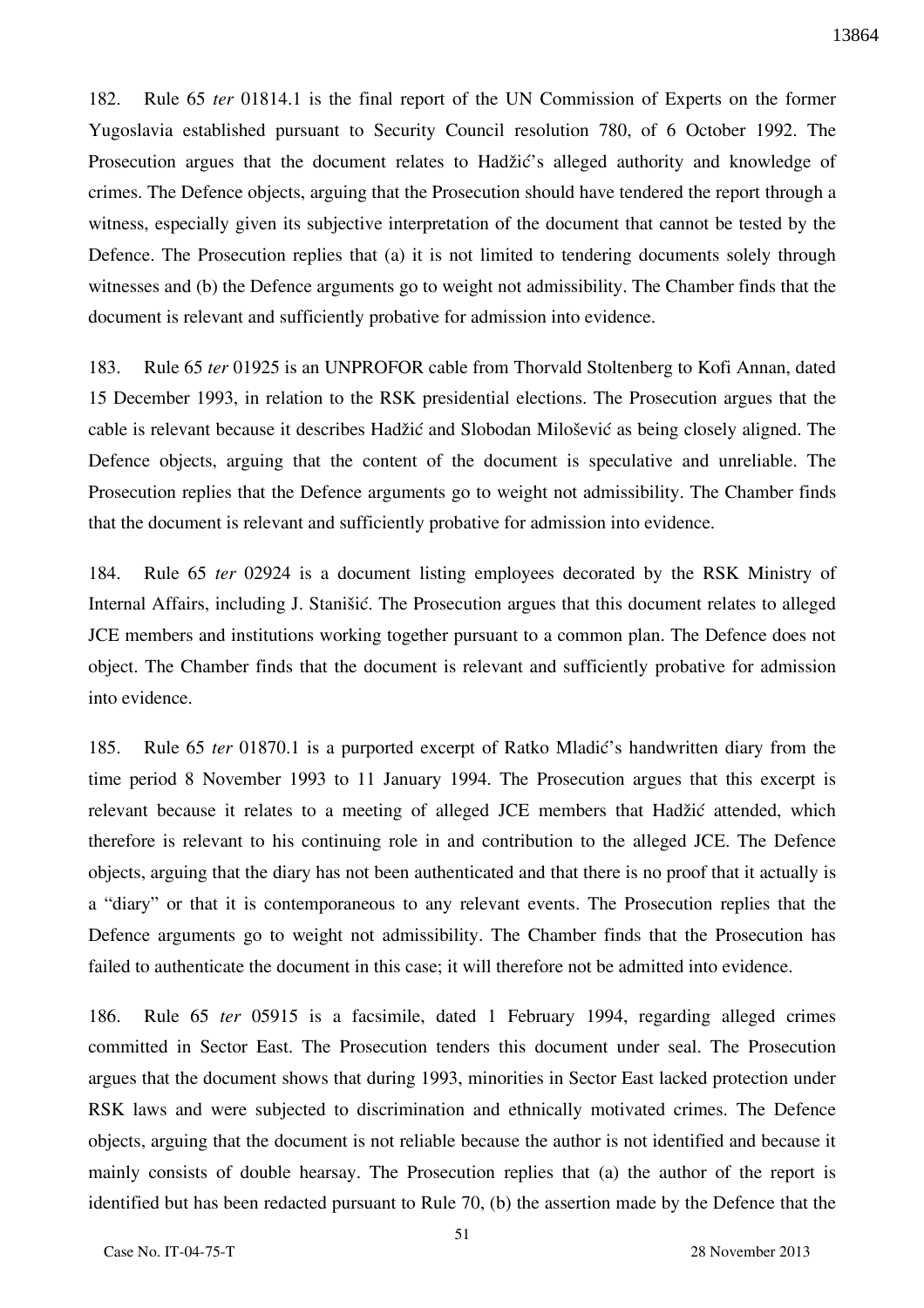report pertains to events from 1992 is incorrect, and (c) the report is reliable. The Chamber finds that the document is relevant and sufficiently probative for admission into evidence. The Chamber, when deciding what weight to give to this evidence, will take into account the circumstances under which the evidence arose and will consider the context and character of the evidence in question.<sup>57</sup>

187. Rule 65 *ter* 01978 is a Croatian missing persons questionnaire for Zorislav Gašpar, dated 14 February 1994. The Prosecution argues that the document relates to the killing of non-Serbs after the fall of Vukovar, in particular victims from Vukovar Hospital. The Defence does not object, so long as the use of the document is limited to the purpose of showing the person's disappearance. The Chamber finds that the document is relevant and sufficiently probative for admission into evidence. The Chamber notes that it has admitted a plethora of missing persons questionnaires during the trial and sees no need to admit this document for a limited purpose.

188. Rule 65 *ter* 02023.1 is a Croatian missing persons questionnaire for Siniša Glavašević, dated 4 March 1994. The Prosecution argues that the document is relevant to the killings at Ovčara and the alleged cover-up by the RSK authorities. The Defence objects, arguing that the Prosecution should have tendered the document through a witness. The Prosecution replies that (a) it is not limited to tendering documents solely through witnesses and (b) it attempted to tender the document through GH-080, but was unable to do so due to an objection from the Defence. The Chamber recalls that it sustained a Defence objection in relation to this document and disallowed the Prosecution from using it with a witness during the trial.<sup>58</sup> However, this does not preclude admission from the bar table. The Chamber finds that the document is relevant and sufficiently probative for admission into evidence.

189. Rule 65 *ter* 05495 is the Council of Europe's fifth information report on war damage to the cultural heritage in Croatia and Bosnia and Herzegovina, dated 12 April 1994. The Prosecution argues that the document is relevant to the destruction of Catholic sites in Sector East, which was more pronounced than the destruction of Orthodox sites. The Defence objects, arguing that the report gives little or no indication of the cause of the damage. The Prosecution replies that the report details the damage done to religious and cultural buildings, which should be reviewed together with other evidence to assess the cause of such damage. The Chamber finds that the document is relevant and sufficiently probative for admission into evidence. The Chamber, when deciding what weight to give to this evidence, will take into account the circumstances under which the evidence arose and will consider the context and character of the evidence in question.<sup>59</sup>

<sup>57</sup> *Aleksovski* Decision, para. 15.

<sup>&</sup>lt;sup>58</sup> Hearing, 6 March 2013, T. 3386-3393 (confidential).

<sup>59</sup> *Aleksovski* Decision, para. 15.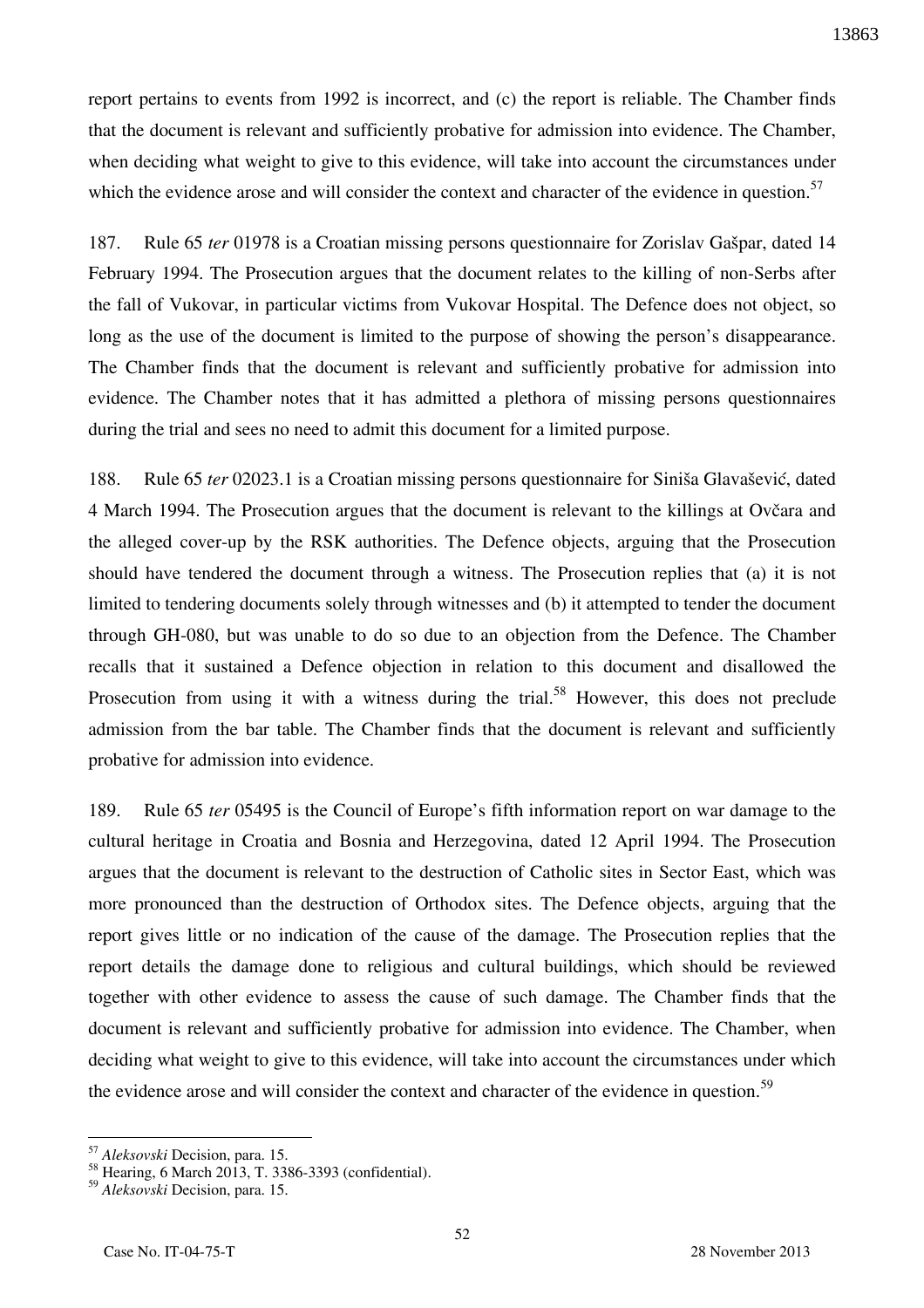190. Rule 65 *ter* 02038.1 is a series of orders from 1995 of the Serbian "Chetnik" Movement, reprinted in a book of Vojislav Šešelj. The Prosecution argues that the document relates to the combat activities and positions of members of paramilitary units under the alleged direction of Serbian political leaders, in particular alleged JCE member Vojislav Šešelj; the Prosecution also avers that the document shows the widespread participation of Šešelj's paramilitaries in the conflict and his power to strip his fighters of their titles. The Defence does not object. The Chamber finds that the document is relevant and sufficiently probative for admission into evidence.

191. Rule 65 *ter* 03135.1 is a UN report, from approximately late April 1994, regarding Arkan's Men. The Prosecution argues that the document is relevant to the alleged cooperation of Arkan's units with military and political leaders in the RSK. The Defence objects, arguing that the document has no author, almost no sources, and mainly sets out general expressions and conclusions; moreover, according to the Defence, the document should have been put to a UN-related witness. The Prosecution replies that the Defence arguments go to weight not admissibility. Recalling that it is the province of the Trial Chamber to draw ultimate conclusions from the evidence adduced during the trial, the Chamber finds that the document is relevant and sufficiently probative for admission into evidence.

192. Rule 65 *ter* 02056 is an annex to a 1994 final report of the UN Commission of Experts for the former Yugoslavia, regarding the battle of Vukovar and crimes committed in connection therewith. The Prosecution argues that the document is relevant to (a) the commission of crimes committed before, during, and after the battle of Vukovar, including crimes committed at Ovčara, (b) the removal of the population of Western Srem, and (c) the treatment of detainees at various prison camps in Croatia and Serbia. The Defence objects, arguing that the report is retrospective and either relies on unidentified sources or on sources to which the Chamber has no access. Furthermore, the Defence argues that the report is not reliable given the lack of methodology or bibliography. The Prosecution replies that the Defence arguments go to weight not admissibility. The Chamber finds that the document is relevant and sufficiently probative for admission into evidence. The Chamber, when deciding what weight to give to this evidence, will take into account the circumstances under which the evidence arose and will consider the context and character of the evidence in question. $60$ 

193. Rule 65 *ter* 02059 is the final report of the UN Commission of Experts for the former Yugoslavia, dated 27 May 1994. The Prosecution argues that this document relates to (a) the widespread and systematic nature of crimes committed during the Indictment period, including in

<sup>60</sup> *Aleksovski* Decision, para. 15.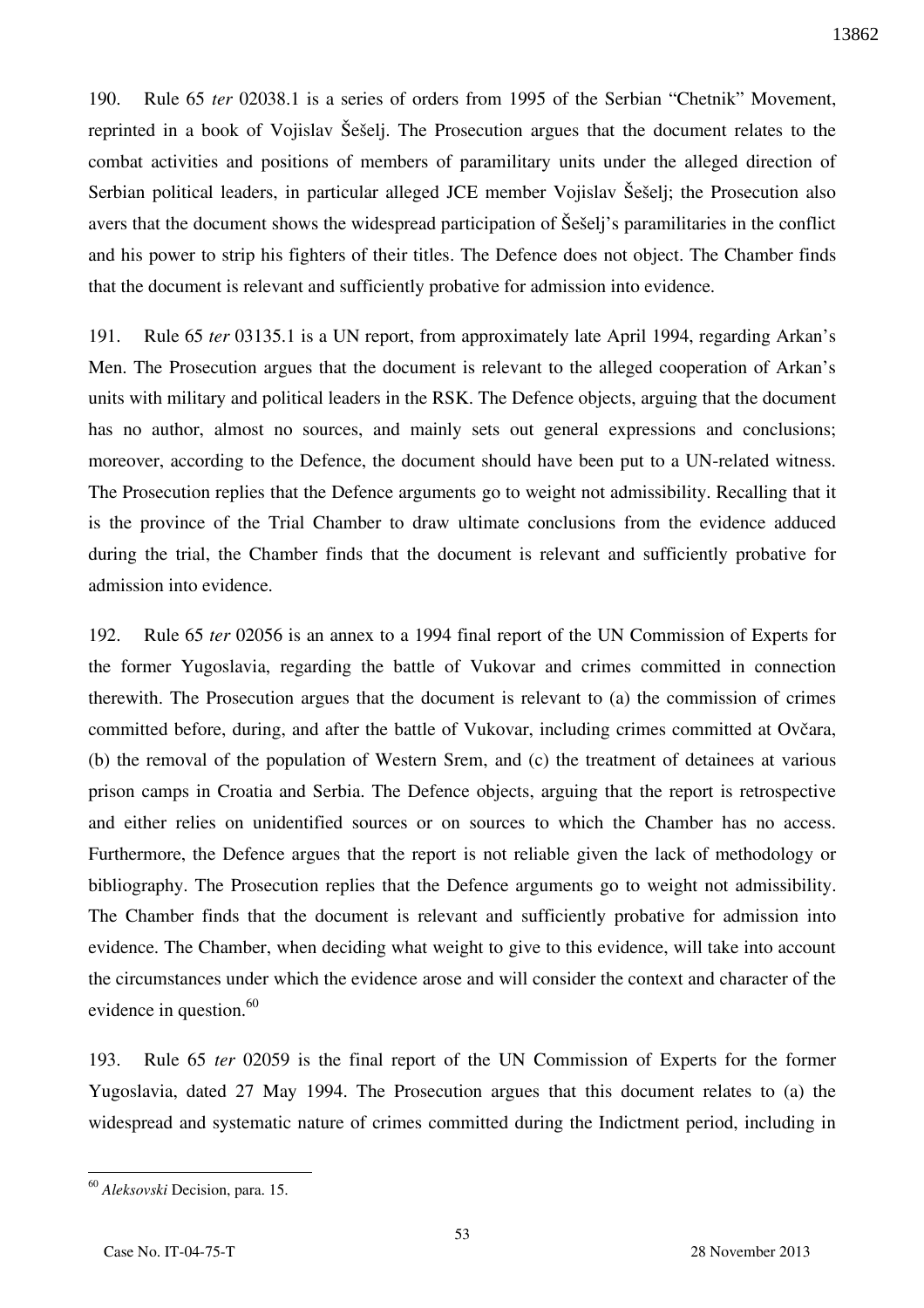the SBWS region, (b) the impediments posed by the government of the RSK to the exhumation of the remains of victims at Ovčara, and (c) the activities of the Serb forces in SBWS during the period relevant to the Indictment. The Defence objects, arguing that the report is retrospective and either relies on unidentified sources or on sources to which the Chamber has no access. Furthermore, the Defence argues that it is not reliable given the lack of methodology or bibliography. The Prosecution replies that the Defence arguments go to weight not admissibility. The Chamber finds that the document is relevant and sufficiently probative for admission into evidence. The Chamber, when deciding what weight to give to this evidence, will take into account the circumstances under which the evidence arose and will consider the context and character of the evidence in question.<sup>61</sup>

194. Rule 65 *ter* 02200 is an interview with Vojislav Šešelj published in a Zagreb newspaper on 22 September 1995. The Prosecution argues that the document is relevant to the plurality of persons involved in the commission of crimes pursuant to the alleged JCE. The Defence objects, arguing that statements by witnesses or prospective witnesses long after the events are not admissible merely because they have been published in a newspaper. The Prosecution replies that the Defence arguments go to weight not admissibility. The Chamber finds that the document is not sufficiently reliable and therefore lacks sufficient probative value for admission into evidence.

195. Rule 65 *ter* 02108.2 is purportedly an excerpt from a book authored by Borislav Jović, which discusses Jović's resignation on 16 March 1991. The Prosecution argues that the document supports the date of the video clip Rule 65 *ter* 04866.1, which involves a speech by Slobodan Milošević on the occasion of Jović's resignation. The Defence objects, arguing that the information does not prove or disprove anything. The Prosecution replies that it has already specified that the document is relevant and is tendered to support the date of the video clip Rule 65 *ter* 04866.1, to which the Defence does not object. The Chamber finds that the excerpt of the book, which bears no cover page or other contextualising information, is not appropriate for admission from the bar table.

196. Rule 65 *ter* 02108.3 is purportedly an excerpt from a book authored by Borislav Jović, which relates to a 17 March 1991 meeting between alleged JCE members. The Prosecution argues that the document shows that the leadership of the armed forces had already decided to support the position of Slobodan Milošević on Croatia. The Defence objects, arguing that the information does not prove or disprove anything. The Prosecution replies that (a) it has specified that the document is relevant to the development of the alleged JCE and (b) the Defence arguments go to weight not admissibility. The Chamber finds that the excerpt of the book, which bears no cover page or other contextualising information, is not appropriate for admission from the bar table.

<sup>61</sup> *Aleksovski* Decision, para. 15.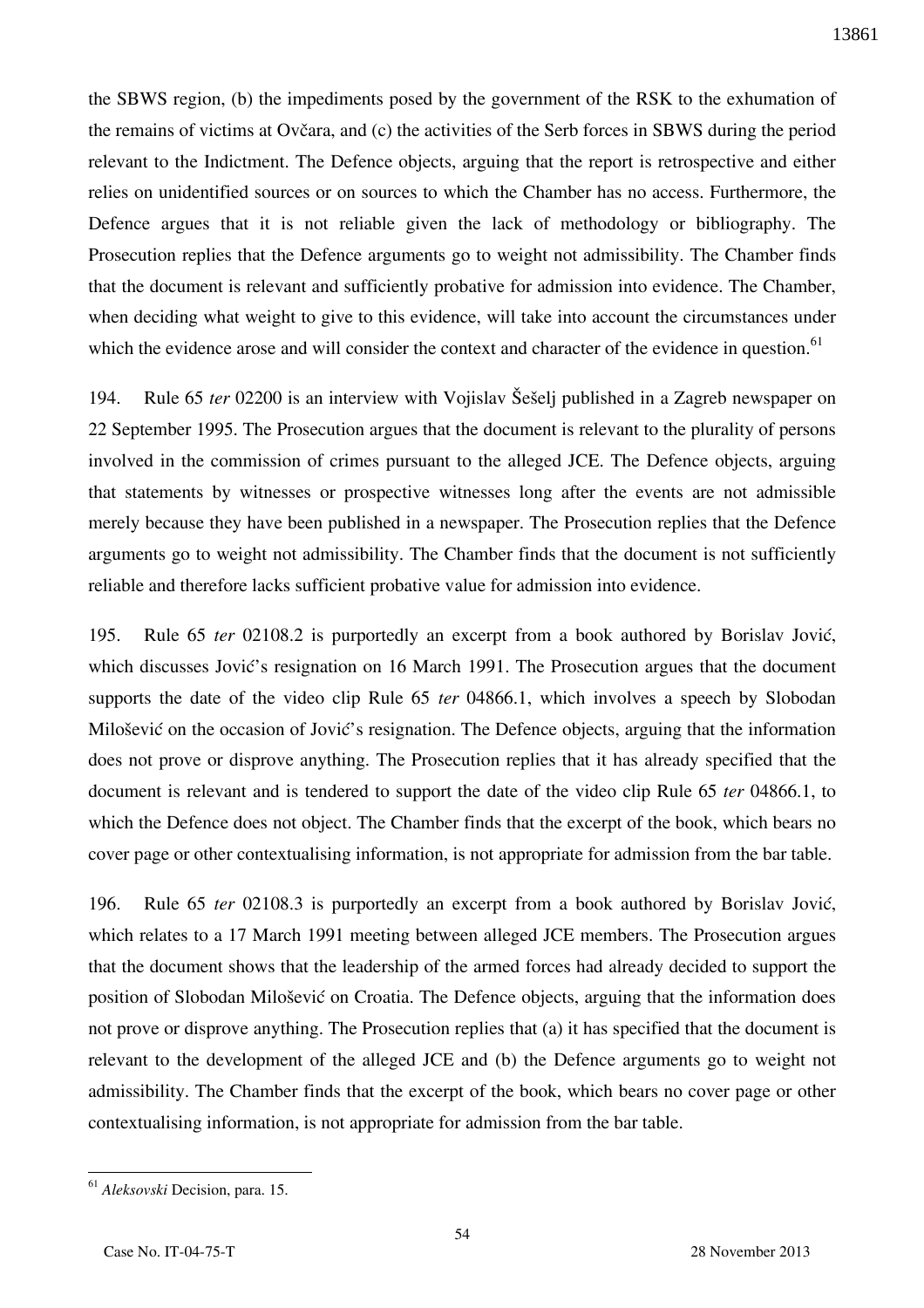197. Rule 65 *ter* 02232 is purportedly a report from the Serbian MUP regarding an official ceremony held on 16 January 1996. The Prosecution argues that the document relates to the plurality of persons involved in the alleged JCE, including Hadžić and Jovica Stanišić. The Prosecution also avers that the document complements the information in exhibit P1943 concerning the ceremonies held on the Day of Security and at Kula. The Defence objects, arguing that the information does not prove or disprove anything. The Prosecution replies that (a) it has already specified that the document is relevant in relation to the development of the alleged JCE and (b) the Defence arguments go to weight not admissibility. The Chamber notes that the document bears no letter head and is neither stamped nor signed. The Chamber finds that the document is not sufficiently reliable and therefore lacks sufficient probative value for admission into evidence.

198. Rule 65 *ter* 02252 is a newspaper article entitled "Tracking Down the Crime: The Bloody Bijeljina Bayram", published by *Slobodna Bosna* newspaper on 5 April 1996. The Prosecution argues that this news report relates to the alleged close relationship of Hadžić and Arkan and the alleged role of Arkan's Men. The Defence objects, arguing that news articles do not have sufficient indicia of reliability for admission, especially given that the article purports to re-print an article published four years before. The Prosecution replies that (a) media articles may be tendered from the bar table and (b) the article's author, title, date and the newspaper in which it was published are specified. The Chamber finds that the document is not sufficiently reliable and therefore lacks sufficient probative value for admission into evidence.

199. Rule 65 *ter* 02272 is a media article, entitled "We Have Not Lost a Single Battle", containing a purported interview with Arkan in July 1996. The Prosecution argues that the interview is related to the activities and authority of alleged JCE member Arkan during the Indictment period. The Prosecution also avers that the article corroborates the testimony of a number of witnesses. The Defence objects, arguing that the document, as a press article, is not reliable and that the document's indicia of reliability are not proportionate to the incriminating interpretation placed on it by the Prosecution. The Prosecution replies that (a) media articles may be tendered from the bar table and (b) the Defence arguments go to weight not admissibility. The Chamber finds that the document is not sufficiently reliable and therefore lacks sufficient probative value for admission into evidence.

200. Rule 65 *ter* 02862 is an undated handwritten letter from Milan Ilić to Hadžić, President of RSK, regarding the importance and necessity of the Regional Council. The Prosecution argues that this document demonstrates the authority of Hadžić, the fact he was responsible for establishing the SBWS district council, and his alleged close connection with Milan Ilić. The Defence objects, arguing that the document has not been authenticated and that there is no way of verifying whether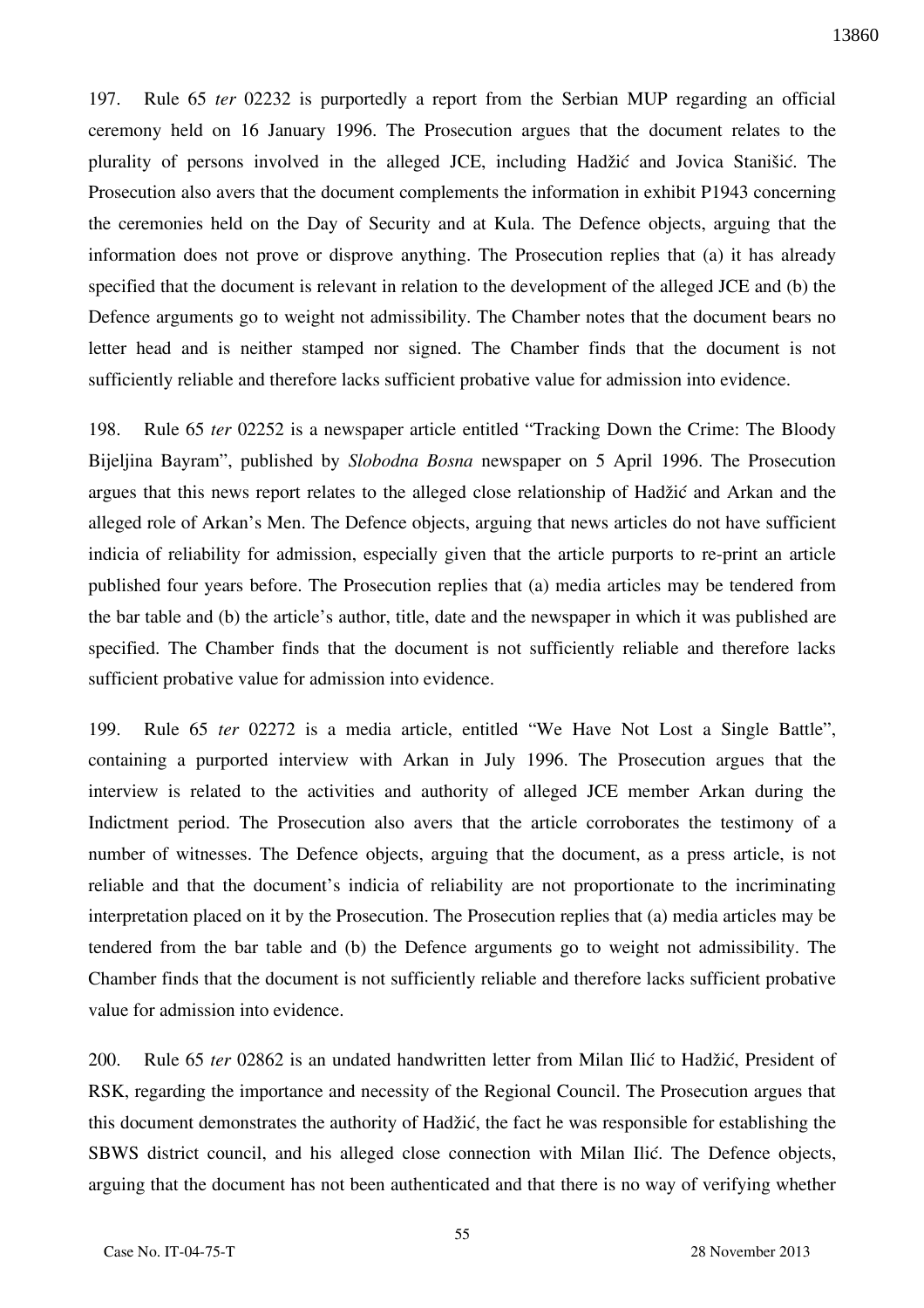or not it was ever sent or delivered to Hadžić. The Prosecution replies that (a) the document is authentic, (b) the Defence arguments go to weight not admissibility, and (c) the Prosecution is not limited to tendering documents solely through witnesses. The Chamber finds that the document is not sufficiently reliable and therefore lacks sufficient probative value for admission into evidence.

201. Rule 65 *ter* 02916 is an undated list of prisoners at Begejci Camp, containing prisoners' names, dates of birth, and places from which they were taken. The Prosecution argues that the document relates to the alleged persecution and unlawful detention of persons in the Begejci agricultural complex during the Indictment period and has been annotated by three different witnesses and tendered in excerpted form. Therefore, in the view of the Prosecution, the list should be admitted in full as a record of the persons detained at the facility. The Defence objects. The Prosecution replies that it is not limited to tendering documents solely through witnesses. The Chamber finds that the document is relevant and sufficiently probative for admission into evidence.

202. Rule 65 *ter* 03048 is a list of personnel who held RSK MUP identification cards. The Prosecution argues that the document relates to the alleged JCE institutions, including the Serbian DB and the Red Berets, and establishes a link between the RSK police and the Red Berets. The Prosecution also avers that the document provides context to documents associating the Red Berets with the RSK police. The Defence objects, arguing that the document has not been authenticated and bears no indication of its authorship, date, or creation. The Prosecution replies that (a) the document is authentic and (b) the Defence arguments go to weight not admissibility. The Chamber notes that the document bears no letter head, is undated, and is neither stamped nor signed. The Chamber finds that the document is not sufficiently reliable and therefore lacks sufficient probative value for admission into evidence.

203. Rule 65 *ter* 03371.1 and 03386.1 are the personnel files of two individuals. The Prosecution tenders the documents under seal. The Prosecution argues that the documents relate to the participation of the Red Berets in attacks on towns in Western Srem in September 1991. The Defence objects, arguing that the documents have not been authenticated and that they are not relevant to any of the charges against Hadžić. The Prosecution replies that the documents are authentic and reiterates that the documents are relevant. The Chamber notes that the documents were provided to the Prosecution by a state and in response to an official request for assistance; the documents also bear official letter head, are dated, and bear both a stamp and signature. The Chamber finds that the documents are relevant and sufficiently probative for admission into evidence.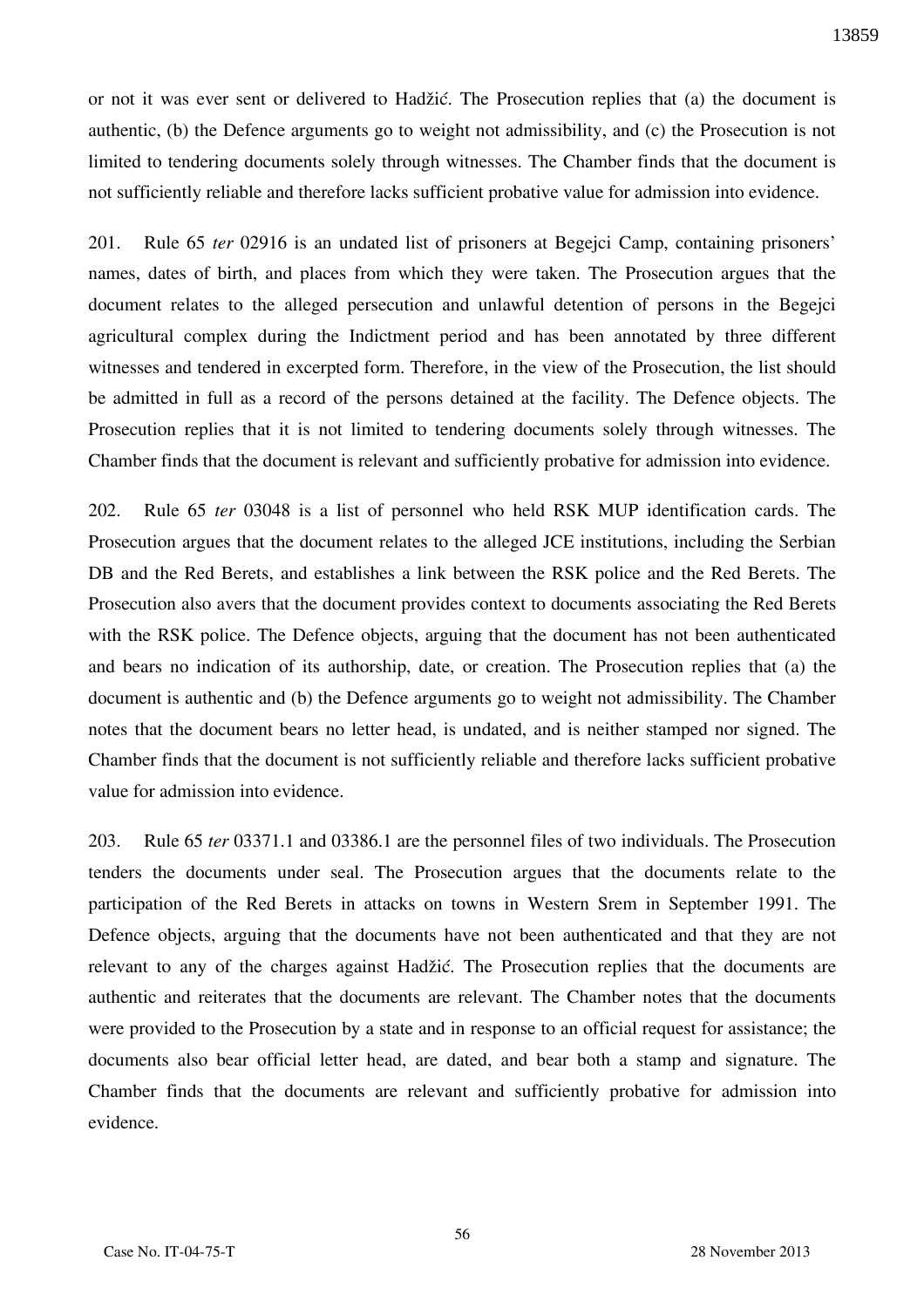## 1. Law library documents

204. In the Motion, the Prosecution tenders 17 documents that consist of "laws and decrees published in official gazettes."<sup>62</sup> It proposes that they be admitted as "Law Library" exhibits and designated "L" exhibit numbers pursuant to paragraph 7 of the Guidelines, unless the Defence objects to the admission of the documents or such a designation, in which case it submits they should be marked as "P" exhibits.<sup>63</sup>

205. The Chamber notes that the Defence does not object to the admission of ten of these documents;<sup>64</sup> it objects to the admission of  $six$ ;<sup>65</sup> and it makes no submission in respect of one of the documents.<sup>66</sup> As to this last document, the Chamber will consider the lack of submissions to be an indication that there is no objection to its admission.

206. With regard to the eleven documents to which the Defence does not object, the Chamber finds that they are relevant and sufficiently reliable for admission into evidence.

207. The Chamber will now turn to discuss each of the "Law Library" documents to which the Defence has objected.

208. Rule 65 *ter* 01319 is a decree issued by Hadžić promoting Colonel Mile Novaković to the rank of Major-General of the SVK, issued on 25 October 1992. The Prosecution argues that the document is relevant to Hadžić's powers as President of the RSK. The Defence objects, arguing that the Prosecution should have put the document to numerous witnesses who could have interpreted it. The Chamber finds that the document is relevant and sufficiently probative for admission into evidence as it is signed by Hadžić, stamped, and pertains to his authority at the time relevant to the Indictment.

209. In the Motion, the Prosecution states that it is tendering Rule 65 *ter* 01514, a 98-page document in the original BCS, with only a two-page translation. The Chamber understands that Rule 65 *ter* 01514.1 is being tendered by the Prosecution, a one-page document in both the BCS and English translation, which is the first page of the Decree on the Law of the SVK issued by Hadžić on 24 February 1993. The Prosecution argues that the document is relevant to Hadžić's powers as RSK President, more specifically his ability to exercise legislative authority. The Defence objects, arguing that a decree formally promulgating a law passed by another body is not

<sup>62</sup> Motion, para. 12.

<sup>63</sup> Motion, para. 12. *See* fn. 22.

<sup>64</sup> Rule 65 *ter* 00270, 00377, 01429, 01430, 01431, 01432, 01440, 01445, 01614, and 01836.

<sup>65</sup> Rule 65 *ter* 01319, 01514, 01515, 01595, 01664, and 01739.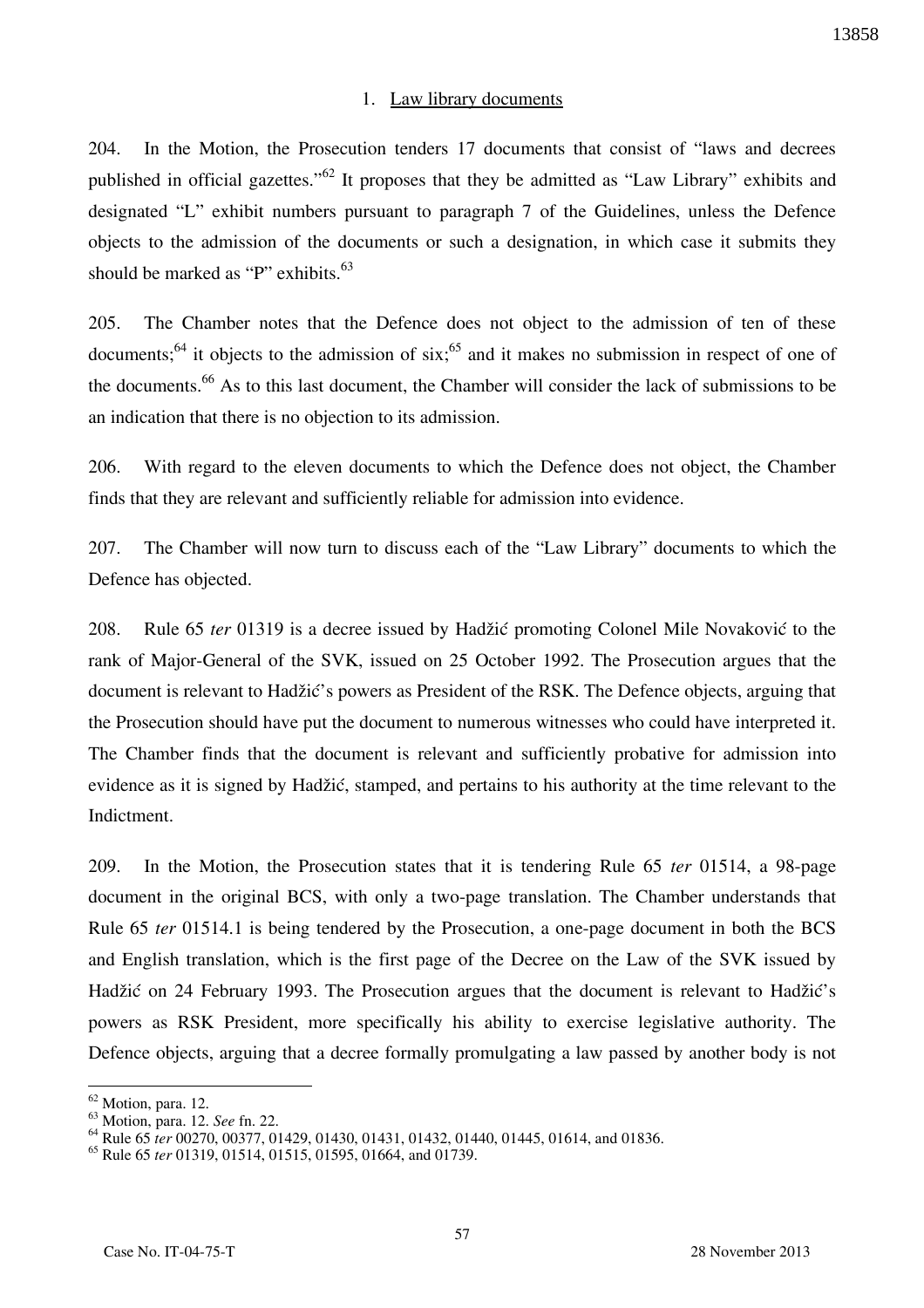necessarily indicative of Hadžić's authority. It further argues that the document should have been put to a number of witnesses. The Chamber finds that the document is relevant and sufficiently probative for admission into evidence as it is signed by Hadžić, stamped, and pertains to his authority at the time relevant to the Indictment.

210. Rule 65 *ter* 01515 is a decree about the enactment of the law on the military prosecutor's office issued by Hadžić on 24 February 1993. The Prosecution argues that the document shows Hadžić's authority as RSK president and his ability to exercise legislative authority. The Defence objects, arguing that this document should have been put to numerous witnesses. The Chamber finds that the document is relevant and sufficiently probative for admission into evidence as it is signed by Hadžić, stamped, and pertains to his authority at the time relevant to the Indictment.

211. Rule 65 *ter* 01595 is the Law on Military Courts published in the RSK Official Gazette on 22 April 1993. The Prosecution argues that it is relevant to show Hadžić's failure to exercise his powers as President of the RSK to punish crimes. The Defence objects. The Chamber finds that the document is relevant and sufficiently probative for admission into evidence as it pertains to the authority of the RSK President, Hadžić's alleged position at the time relevant to the Indictment.<sup>67</sup>

212. Rule 65 *ter* 01664 is a decision on the status of the Serbian District of Western Slavonia issued by the President of the RSK Assembly Mile Paspalj on 5 June 1993. The Prosecution argues that it shows the RSK government's position with respect to the status of Western Slavonia. The Defence objects, arguing that the document should have been shown to witnesses, and also questions the relevance of the document. The Chamber notes that, on 23 October 2012, the Prosecution was granted leave to use this document in the re-direct examination of witness Veljko Džakula.<sup>68</sup> Although the Prosecution did not make use of this opportunity, the Chamber finds that this does not preclude the Prosecution from tendering the document at this stage. The Chamber further finds that the document is relevant and sufficiently probative for admission into evidence as it relates to the development of the political organisation of Serbs in Croatia at the time relevant to the Indictment.

213. Rule 65 *ter* 01739 is a decree concerning SVK recruitment issued by the RSK government and published in the RSK Official Gazette on 18 August 1993. The Prosecution argues that it is relevant because it shows the powers of the RSK President over the armed forces. The Defence objects, arguing that the Prosecution should have shown the document to witnesses who would have

<sup>66</sup> Rule 65 *ter* 00807. The Chamber notes that this document was not listed in the annex to the Motion, but that it was referred to in the Motion. *See* Motion, fn. 22.

<sup>67</sup> *See*, *e.g.*, Articles 4, 11, 30, 36, and 41 of the Law.

<sup>68</sup> Veljko Džakula, 23 October 2012, T. 519-520, 553.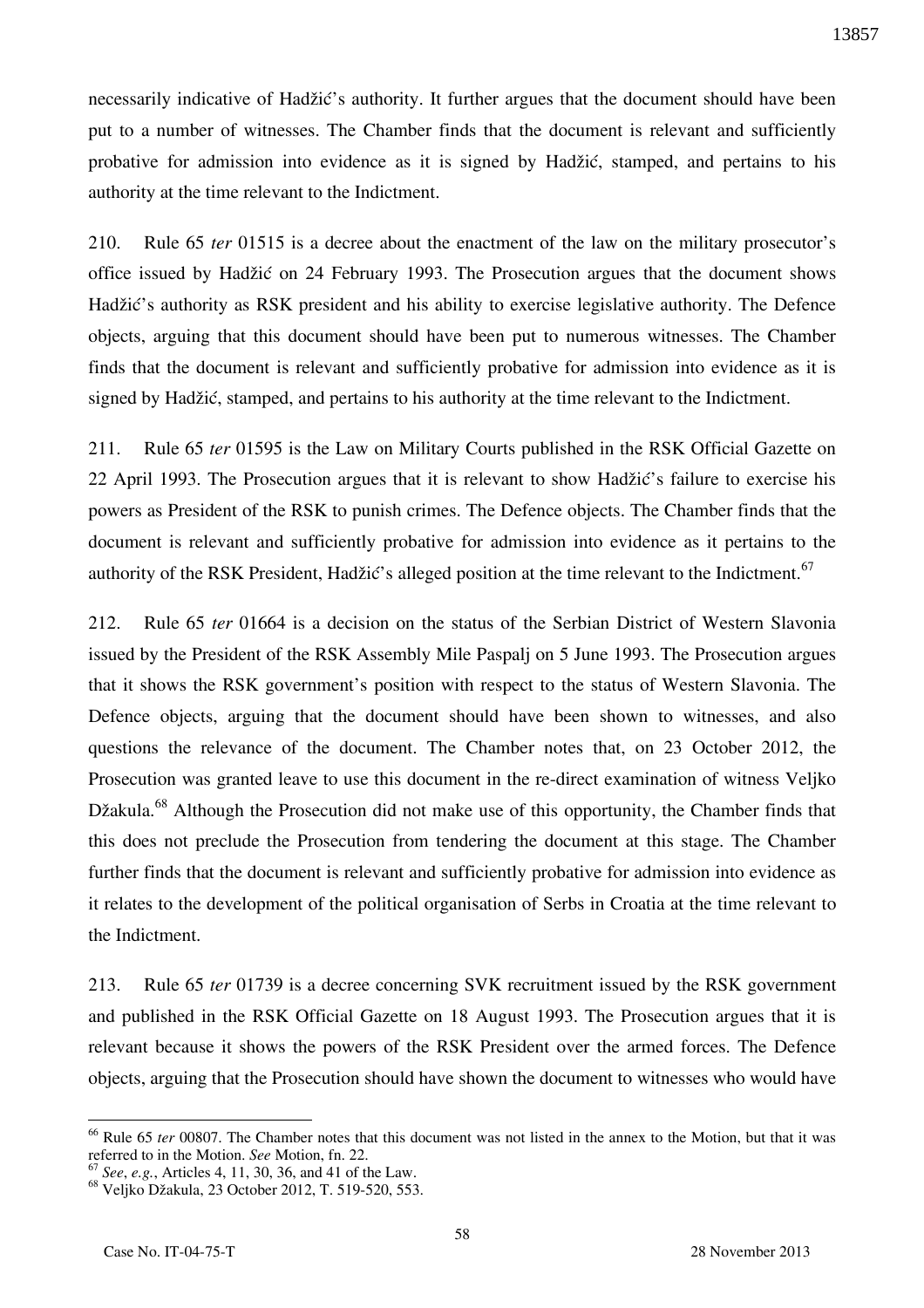been in position to address the Prosecution's interpretation of the document. The Chamber finds that the document is relevant and sufficiently probative for admission into evidence as it pertains to the authority of the RSK President, Hadžić's alleged position at the time relevant to the Indictment.<sup>69</sup>

#### 2. Videographic evidence

214. Rule 65 *ter* 04866.1 is a video, from 16 March 1991, which in pertinent part contains a speech by Slobodan Milošević telecast by Radio Television Belgrade news. The Prosecution argues that the speech relates to the actions of alleged JCE members preparing for the conflict in Croatia through the call for mobilisation and Serb unity. The Defence objects to the admission of the video because it lacks context. The Prosecution replies that it is not limited to tendering documents solely through witnesses. The Chamber finds that the video is relevant and sufficiently probative for admission into evidence.

215. Rule 65 *ter* 04873.2 is a video containing excerpts of Serbian television and news broadcasts from September and October 1991. The Prosecution seeks to have exhibit P58 replaced by this video because it is a fuller version of an interview with Hadžić. The Defence does not object to the admission of the video, but states that the Prosecution mischaracterises the comments made by Hadžić. The Chamber finds that the video is relevant and sufficiently probative for admission into evidence and will order that Rule 65 *ter* 04873.2 replace exhibit P58.

216. Rule 65 *ter* 04886.3 is a video containing excerpts of Serbian television and news broadcasts, including a statement made by Hadžić from Vukovar on 22 November 1991. The Prosecution submits that the video footage comes from the SAO SBWS Assembly of 22 November 1991, where several laws were adopted. The Defence does not object to the admission of the video. The Chamber finds that the video is relevant and sufficiently probative for admission into evidence.

217. Rule 65 *ter* 04896.6 is a video containing excerpts of Serbian television and news broadcasts, including an interview with Hadžić after the fall of Vukovar. The Prosecution submits that the video footage comes from the SAO SBWS Assembly of 22 November 1991, where Hadžić spoke of the establishment of civilian rule and the negotiations with internationals. The Defence does not object to the admission of the video. The Chamber finds that the video is relevant and sufficiently probative for admission into evidence.

218. Rule 65 *ter* 04766.3 is a video depicting Laslovo in November 1991 following its takeover, including the desecration of the Croatian flag by Arkan's Men. The Prosecution submits that the

<sup>69</sup> *See* Articles 20 and 22 of the Decree.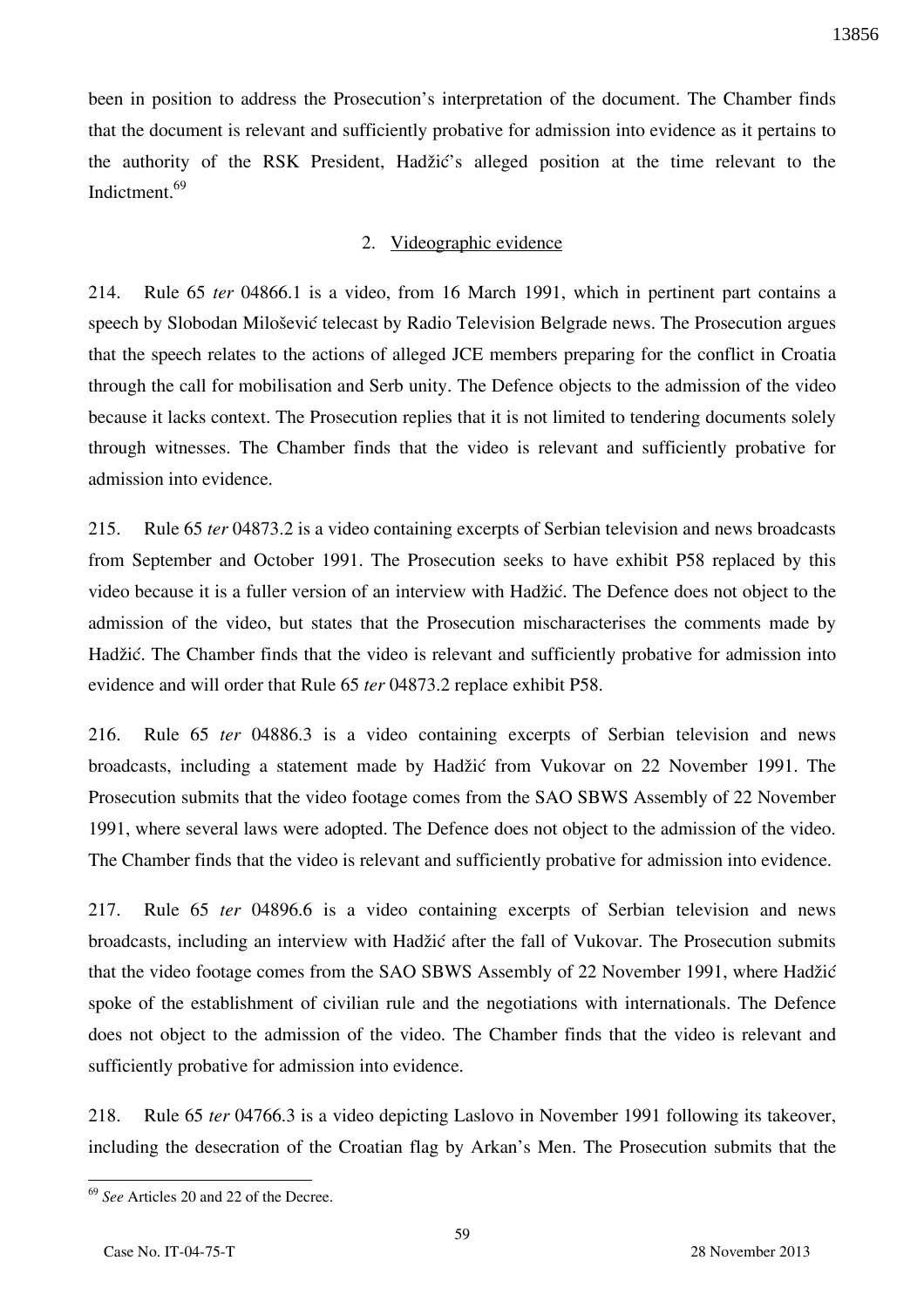video accompanies the evidence of Aleksandar Filković on the takeover of Laslovo. The Defence objects to the video on the basis that it ought to have been tendered along with the Rule 92 *quater*  evidence of Filković. The Prosecution replies that it is not limited to tendering documents solely through witnesses. The Chamber finds that the video is relevant and sufficiently probative for admission into evidence.

219. Rule 65 *ter* 04766.4 is a video containing footage of Arkan and his men in Eastern Slavonia in late November 1991. The Prosecution submits that the video—wherein Arkan is speaking of the training of his men in Erdut and of their cooperation with the JNA—complements the evidence of other witnesses, namely GH-101 and Filković. The Defence objects to the admission of the video. The Prosecution replies that it is not limited to tendering documents solely through witnesses. The Chamber finds that the video is relevant and sufficiently probative for admission into evidence.

220. Rule 65 *ter* 04811.3 is a video excerpt from a press conference of members of the Serb parliament in Vukovar held in November 1991. The Prosecution submits that the video goes to show the cooperation between the JNA, TO, and volunteer forces in the takeover of Vukovar. The Defence does not object to the admission of the video. The Chamber finds that the video is relevant and sufficiently probative for admission into evidence.

221. Rule 65 *ter* 04831.1 is a video excerpt of a news telecast of 19 December 1991 depicting the SAO Krajina and SAO SBWS Assembly adopting the RSK constitution. The Prosecution submits that the video is relevant to the cooperation between alleged JCE members, including Hadžić. The Defence objects to the admission of the video. The Prosecution replies that it is not limited to tendering documents solely through witnesses. The Chamber finds that the video is relevant and sufficiently probative for admission into evidence.

222. Rule 65 *ter* 04809.13 is a video of an interview by Croatian television with Hadžić from mid-1992. The Prosecution submits that the video is relevant to Hadžić's alleged view that the RSK should be a strong state with a stable army and that the RSK would not be a part of Croatia. The Defence objects to the admission of the video. The Prosecution replies that it is not limited to tendering documents solely through witnesses. The Chamber finds that the video is relevant and sufficiently probative for admission into evidence.

223. Rule 65 *ter* 04849.2 is a video depicting Hadžić and Milan Martić inspecting soldiers involved in the Posavina operation in mid-1992. Rule 65 *ter* 04945.4 is a video of an interview with Milan Martić from mid-1992 at a ceremony celebrating the opening of the Posavina Corridor. The Prosecution submits that the videos show the close cooperation between two alleged JCE members, as well as their involvement with military activities of the Serb Forces. The Prosecution further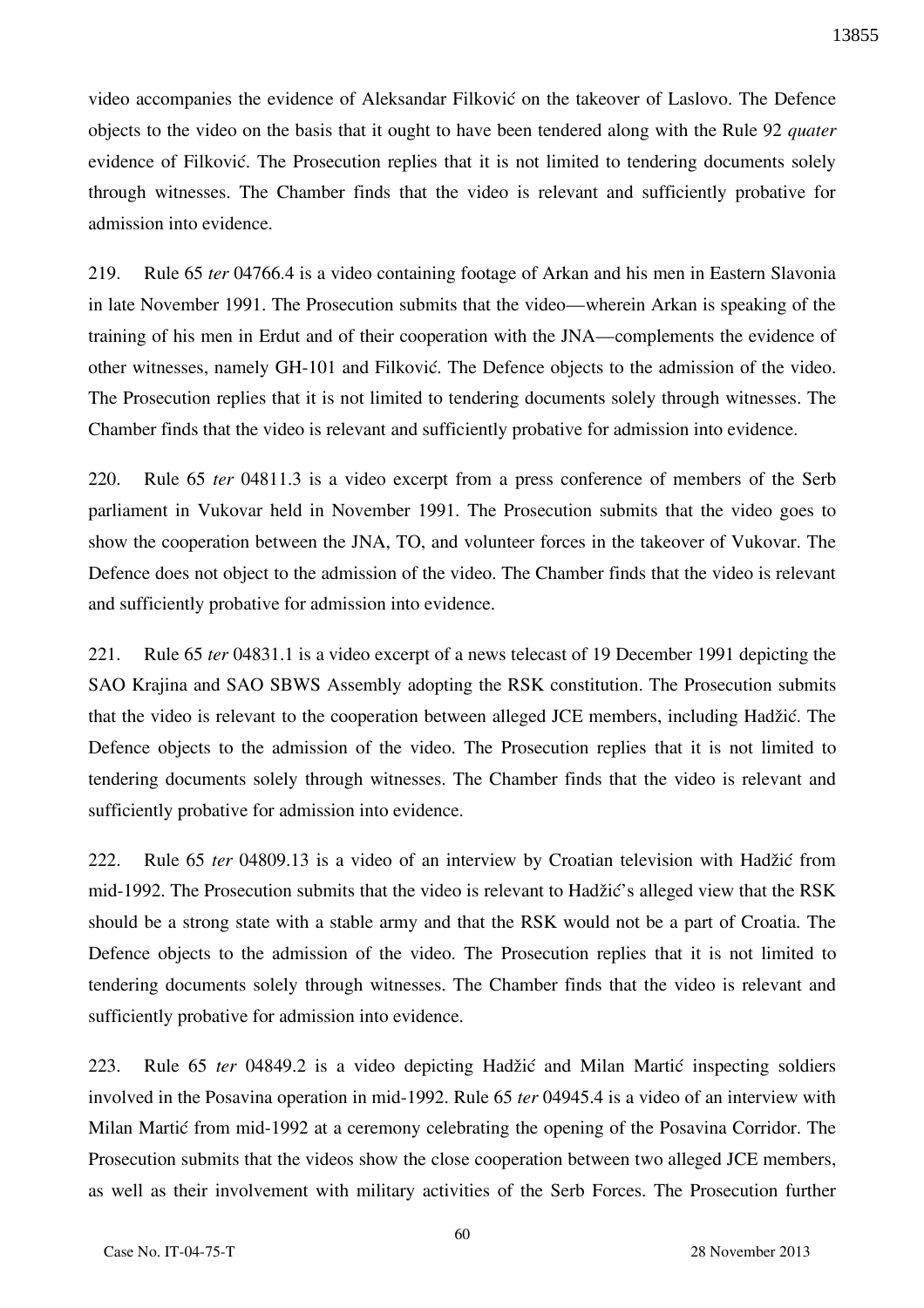submits that the videos complement the evidence of Veljko Džakula. The Defence objects, questioning the relevance of the activities in the Posavina Corridor, and argues that without proper context the videos risk being misinterpreted. The Prosecution replies that the video clips are relevant to the charges in the Indictment. The Chamber finds that the videos are relevant and sufficiently probative for admission into evidence.

224. Rule 65 *ter* 04851.1 is a video excerpt of Serbian television and news broadcasts from February 1993, depicting Hadžić stating that RSK Serbs "cannot live with Croats" and that he was opposed to the withdrawal of UNPROFOR from the RSK. The Prosecution submits that the video is relevant since it complements the evidence of John Wilson that the presence of UNPROFOR was of assistance to the RSK in maintaining territorial control. The Defence objects to the admission of the video. The Prosecution replies that it is not limited to tendering documents solely through witnesses. The Chamber finds that the video is relevant and sufficiently probative for admission into evidence.

225. Rule 65 *ter* 04859.1 is video footage of Hadžić delivering a speech at the RSK Assembly session held on 27 March 1993 in Beli Manastir. The Prosecution submits that the video complements the minutes of the assembly session, which were admitted as exhibit P998. The Defence does not object to the admission of the video. The Chamber finds that the video is relevant and sufficiently probative for admission into evidence.

226. Rule 65 *ter* 04809.18 is a video of an interview with Hadžić by Croatian television in mid-1993, wherein he threatens to strike Zagreb in response to the shelling of Knin and other military action. The Prosecution submits that the video corroborates exhibit P2886, admitted into evidence through Geert Ahrens. The Defence objects, arguing that the Prosecution's characterisation of the interview is misleading and placed out of context. The Prosecution replies that (a) it is not limited to tendering documents solely through witnesses and (b) the Defence arguments go to weight not admissibility. The Chamber finds that the video is relevant and sufficiently probative for admission into evidence.

227. Rule 65 *ter* 04921.7 is a video of an interview with Milan Martic from July 1993 regarding the celebration of the three-year anniversary of the implementation of SDS policy from 1990 through to 1993. The Prosecution submits that the video is relevant to the formation and continuation of the alleged JCE. The Defence objects to the admission of the video. The Prosecution replies that it is not limited to tendering documents solely through witnesses. The Chamber finds that the video is relevant and sufficiently probative for admission into evidence.

61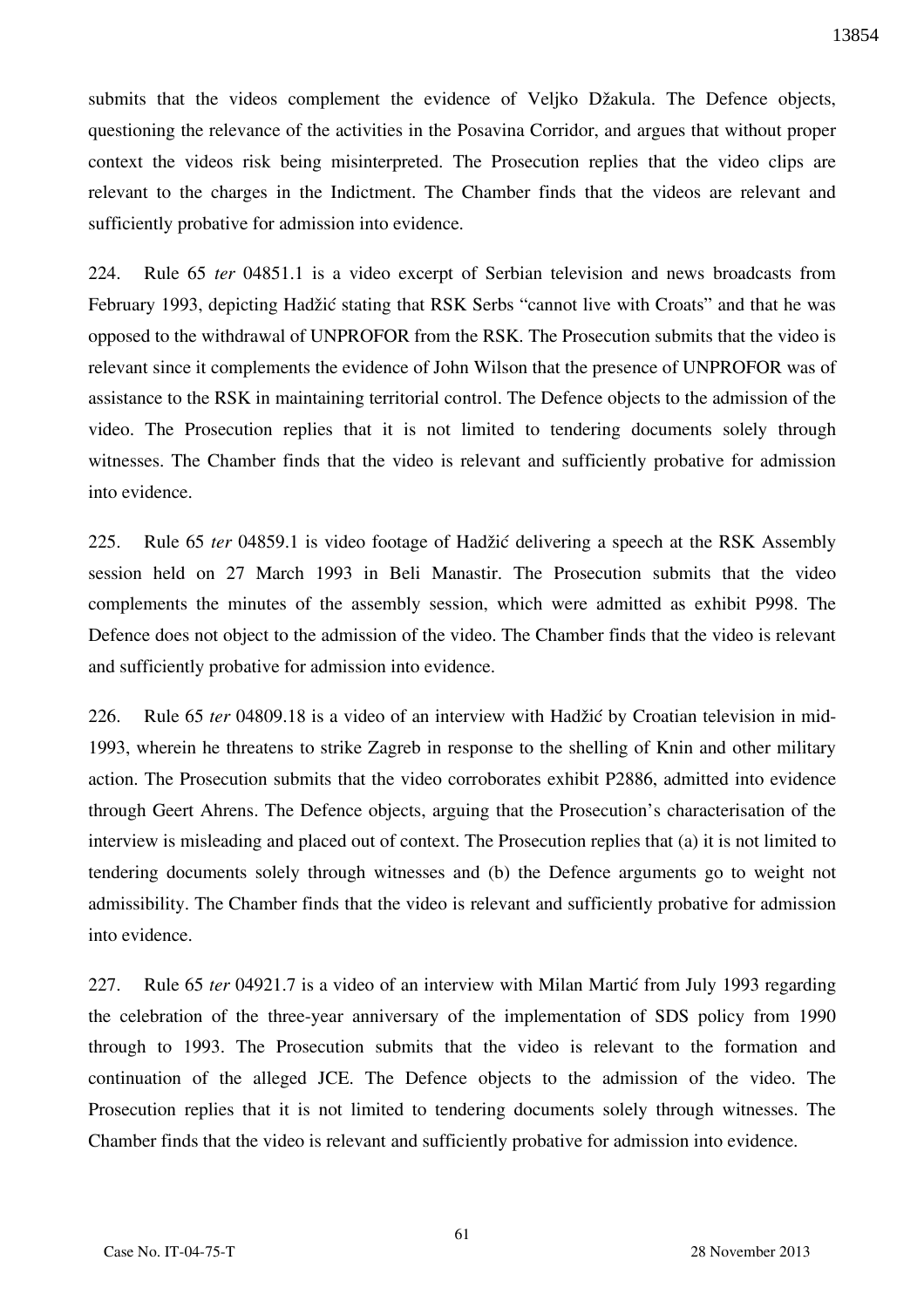228. Rule 65 *ter* 04896.7 is video footage of Hadžić and other alleged JCE members at the second session of the RSK Assembly in Beli Manastir on 9 October 1993. The Prosecution submits that the video attests to the continued authority of Hadžić, who is seen seated close to Arkan in the front row. The minutes of the second assembly session were admitted into evidence as exhibit P999. The Defence does not object to the admission of the video. The Chamber finds that the video is relevant and sufficiently probative for admission into evidence.

229. Rule 65 *ter* 04921.8 is a video compilation of media coverage of Milan Martic from 1993. The Prosecution submits that the video is relevant to the alleged relationship between Jovo Ostojić and Hadžić and Ostojić and Vojislav Šešelj. The Defence objects to the admission of the video. The Prosecution replies that it is not limited to tendering documents solely through witnesses. The Chamber finds that the video is relevant and sufficiently probative for admission into evidence.

230. Rule 65 *ter* 04990.4 is video footage of an interview with Mirko Jović of the SNO in 1993. The Prosecution submits that the video complements the evidence of GH-024 on Mirko Jović's role in bringing volunteers to assist Serbs in taking over areas in Croatia. The Defence objects to the admission of the video. The Prosecution replies that it is not limited to tendering documents solely through witnesses. The Chamber finds that the video is relevant and sufficiently probative for admission into evidence.

231. Rule 65 *ter* 04795.5 is a video excerpt depicting Hadžić attending Arkan's wedding reception in Belgrade on 19 February 1995. The Prosecution submits that the video is relevant to and corroborative of other evidence on the alleged close relationship between Hadžić and Arkan. The Defence objects, arguing lack of relevance of the video. The Prosecution replies that the video is relevant to the charges in the Indictment. The Chamber finds that the video is relevant and sufficiently probative for admission into evidence.

### 3. Supplement to Motion

232. Rule 65 *ter* 06500 is a note from JNA Colonel Maksimović to JNA Colonel Gligorević. The Prosecution requests that the document be added to its exhibit list and admitted into evidence from the bar table, arguing that (a) it recently obtained the document from the Republic of Serbia and (b) the note describes a meeting held on 10 December 1991 at the Sremska Mitrovica detention facility with a delegation from the SAO SBWS headed by Hadžić.<sup>70</sup> The Defence does not object.<sup>71</sup> The Chamber is satisfied that, taking into account the specific circumstances of this document and the lack of opposition from the Defence, good cause has been shown for amending the exhibit list;

 $70$  Supplemental Motion, paras 1-6, 8-9, 11-14.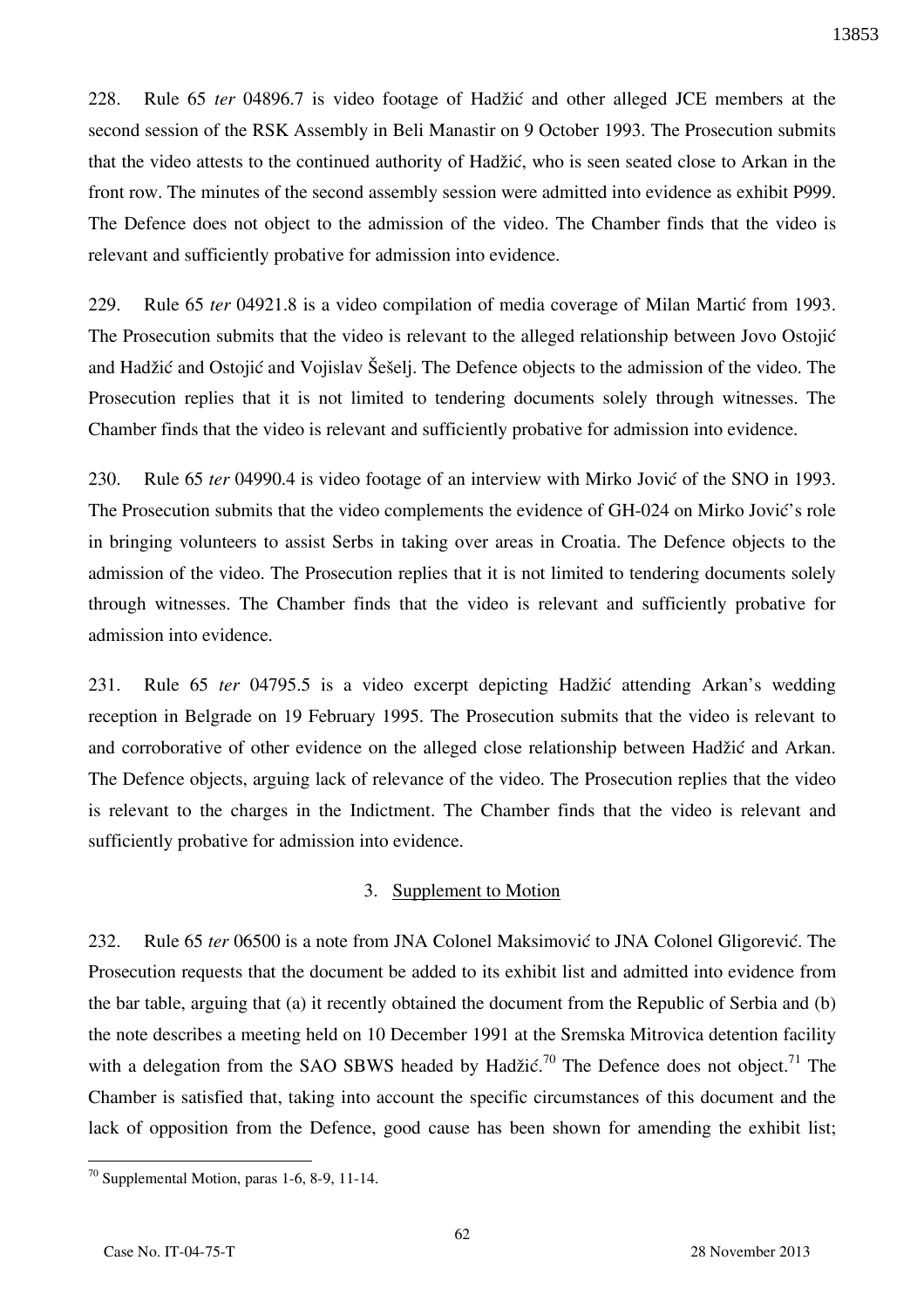moreover, the Chamber, again taking into account the lack of opposition of the Defence, finds that the document is relevant and sufficiently probative for admission into evidence.

233. Rule 65 *ter* 06501 is a daily operations bulletin from the SFRY SSNO Duty Team to the Chief of the SSNO Security Administration, dated 1 November 1991. The Prosecution requests that the document be added to its exhibit list and admitted into evidence from the bar table, arguing that (a) it recently obtained the document from the Republic of Serbia and (b) the document is relevant to alleged expulsions from Lovas after October 1991.<sup>72</sup> The Defence objects, arguing that no good cause has been established for the late addition to the exhibit list because the Prosecution, with the exercise of due diligence, could have requested the document at a much earlier stage of the proceedings.<sup>73</sup> The Chamber finds that the Prosecution has not demonstrated good cause for adding the document to the exhibit list.

#### **E. Disposition**

234. For the foregoing reasons, the Trial Chamber, pursuant to Rules 54, 65 *ter*, 89, and 126 *bis* of the Rules and paragraphs 5 and 7 of the Practice Direction on the Length of Briefs and Motions, $^{74}$  hereby

- (a) **GRANTS** the Defence leave to exceed the word limitation for the Response;
- (b) **GRANTS** the Prosecution leave to file the Reply;
- (c) **GRANTS** the Motion in part;
- (d) **ORDERS** as follows:
	- (i) **ADMITS** into evidence the following documents: Rule 65 *ter* 00084, 00086.1, 00197, 00203, 00214, 00277, 00304 (under seal), 00304.1, 00333, 00335, 00345, 00373, 00400, 00414.2, 00483, 00488, 00594, 00607, 00694, 00696, 00745, 00759, 00798, 00813, 00939, 00941, 00953, 00985, 01036, 01105, 01142, 01191.1 (under seal), 01217, 01228, 01229, 01263, 01265, 01292, 01319, 01327, 01353, 01390 (under seal), 01395, 01415, 01416, 01423, 01479, 01514.1, 01515, 01526, 01561, 01580, 01588, 01592 (under seal), 01592.1, 01595, 01597.1, 01606, 01636, 01647 (under seal), 01647.1, 01664, 01699, 01708, 01739, 01760, 01768, 01772 (under seal), 01775, 01788, 01802, 01814.1, 01822, 01827 (under

63

 $\overline{a}$ <sup>71</sup> Supplemental Response, para. 1.

 $72$  Supplemental Motion, paras 1-4, 7, 10-14.

<sup>73</sup> Supplemental Response, para. 2.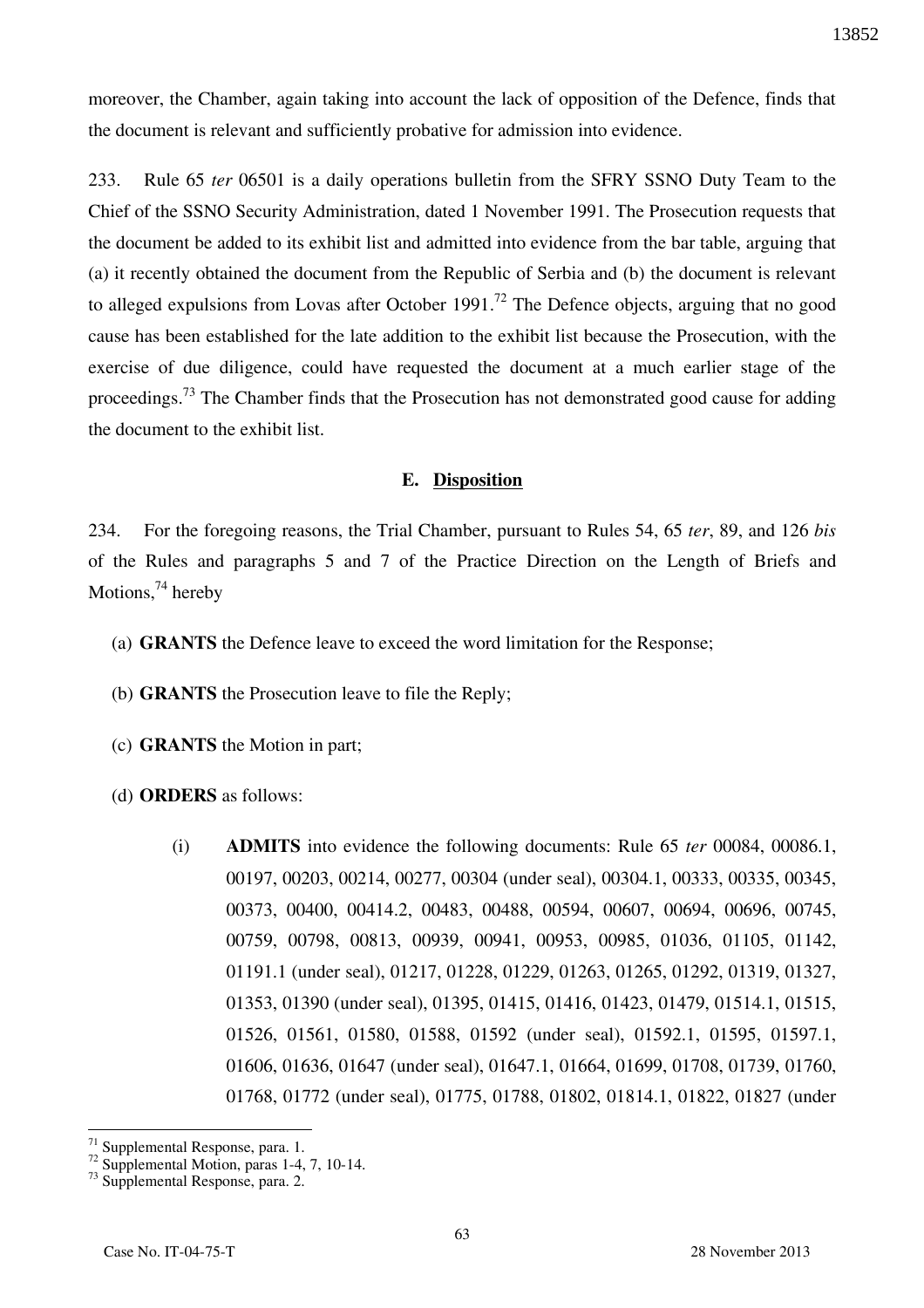seal), 01861, 01882, 01895, 01908, 01925, 01978, 02023.1, 02038.1, 02056, 02059, 02473.1, 02538.1, 02916, 02924, 03058, 03124 (under seal), 03124.1, 03135.1, 03138, 03153, 03371.1 (under seal), 03386.1 (under seal), 03470, 03617, 03621.1, 04766.3, 04766.4, 04795.5, 04809.13, 04809.18, 04811.3, 04831.1, 04849.2, 04851.1, 04859.1, 04866.1, 04886.3, 04896.6, 04896.7, 04921.7, 04921.8, 04945.4, 04990.4, 05039, 05052, 05123.1 (under seal), 05175, 05181, 05247, 05308, 05310, 05328, 05334, 05335, 05393.1, 05408, 05413 (under seal), 05417, 05441, 05459, 05463, 05471 (under seal), 05495, 05559 (under seal), 05881 (under seal), 05886 (under seal), 05888 (under seal), 05894 (under seal), 05895 (under seal), 05897 (under seal), 05900.1 (under seal), 05902 (under seal), 05906 (under seal), 05907 (under seal), 05915 (under seal), 05917, 05959, 06061, 06062, 06074, 06088, 06091, 06097, 06103, 06116, 06119, 06123, 06126, 06136, 06140, 06146, 06147, 06175, 06349, 06353, 06400, 06401, 06403, 06404, 06455, 06458, 06460, 06461;

- (ii) **ORDERS** that Rule 65 *ter* 04873.2 shall replace exhibit P58;
- (iii) **ADMITS** into evidence the following documents: Rule 65 *ter* 00270, 00377, 00807, 01429, 01430, 01431, 01432, 01440, 01445, 01614, 01836; and **INSTRUCTS** the Registry to assign "L" exhibit numbers to these exhibits;
- (iv) **DENIES** admission into evidence of the following documents: Rule 65 *ter* 00096, 00198, 00328, 00525, 00535, 00543, 00628.1, 00713, 00718, 00959.1, 01140, 01187, 01284, 01302, 01394, 01455, 01661, 01665, 01700, 01702, 01725, 01765, 01769, 01800, 01870.1, 01939.1, 02108.2, 02108.3, 02200, 02232, 02252, 02272, 02862, 03048, 03050, 03088, 05224, 05263, 05331, 05338, 05445, 05448, 05876, 05878, 05910, 05967;
- (v) **ORDERS** the Prosecution to—by no later than 6 December 2013—(a) upload to eCourt a version of Rule 65 *ter* 05443 with pages 7 and 8 redacted in their entirety and with the first three lines of page 9 redacted and (b) inform the Chamber, Registry, and Defence—via a written notice on the official record of the proceedings—when this has been accomplished, after which the revised version of the document shall be deemed admitted into evidence;

 $\overline{a}$ <sup>74</sup> IT/184/Rev.2, 16 September 2005.